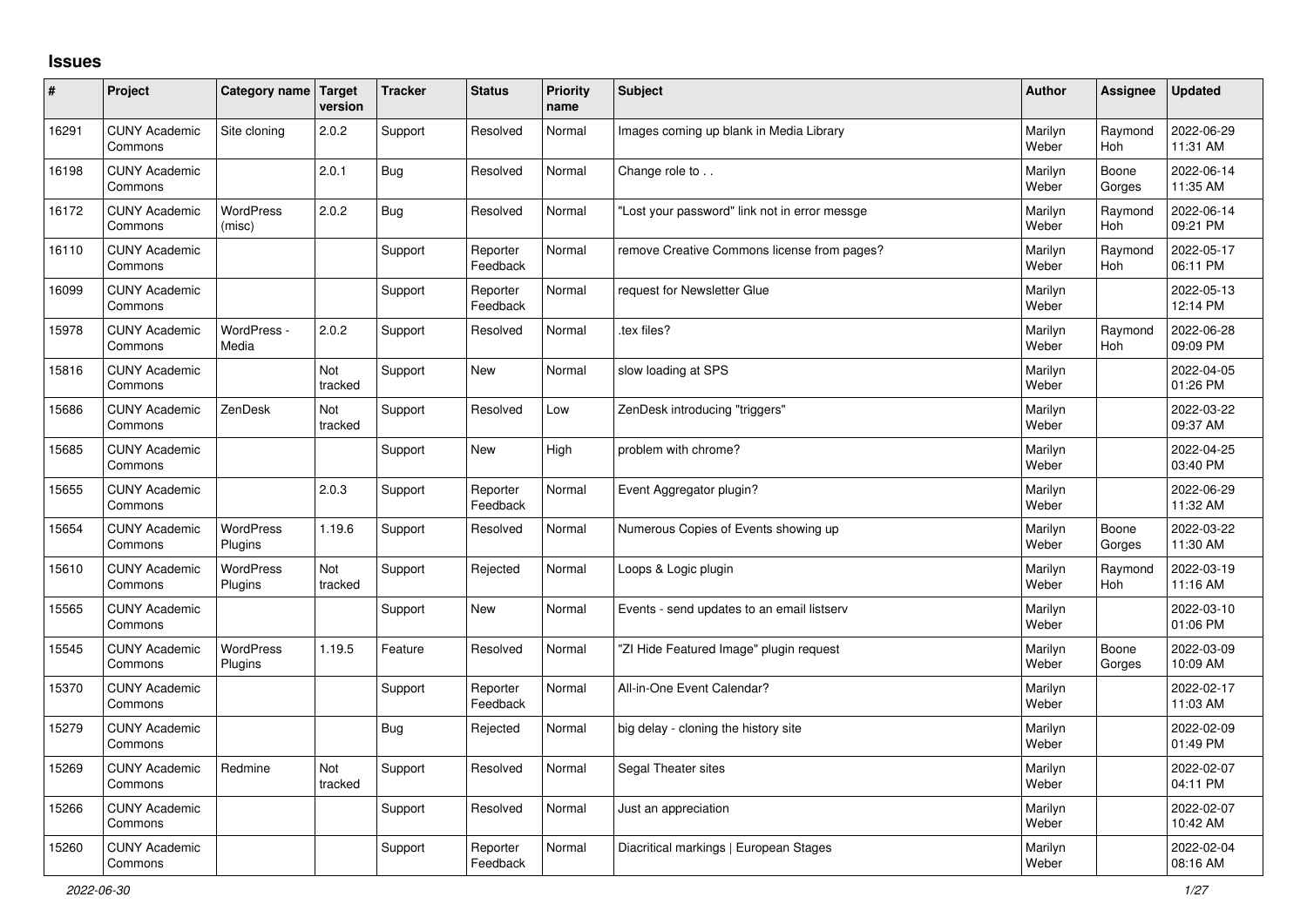| $\vert$ # | Project                         | Category name   Target       | version        | <b>Tracker</b> | <b>Status</b>        | <b>Priority</b><br>name | <b>Subject</b>                                                                          | <b>Author</b>    | Assignee              | Updated                |
|-----------|---------------------------------|------------------------------|----------------|----------------|----------------------|-------------------------|-----------------------------------------------------------------------------------------|------------------|-----------------------|------------------------|
| 15252     | <b>CUNY Academic</b><br>Commons | Layout                       | Not<br>tracked | Bug            | Resolved             | Normal                  | visual glitch with the Segal Center webpage                                             | Marilyn<br>Weber | Raymond<br><b>Hoh</b> | 2022-02-03<br>04:56 PM |
| 15241     | <b>CUNY Academic</b><br>Commons | Onboarding                   | 1.19.3         | Design/UX      | Resolved             | Normal                  | white on gray                                                                           | Marilyn<br>Weber | Boone<br>Gorges       | 2022-02-08<br>02:38 PM |
| 15211     | <b>CUNY Academic</b><br>Commons | <b>Blogs</b><br>(BuddyPress) | 1.19.2         | Support        | Resolved             | Normal                  | No good error reporting for already-used domain name when creating a<br>site in Firefox | Marilyn<br>Weber | Boone<br>Gorges       | 2022-01-25<br>11:33 AM |
| 15169     | <b>CUNY Academic</b><br>Commons |                              | 2.0.3          | Support        | Reporter<br>Feedback | Normal                  | new Prelude website zipfiles for custom theme and other files.                          | Marilyn<br>Weber |                       | 2022-06-29<br>11:32 AM |
| 15120     | <b>CUNY Academic</b><br>Commons |                              |                | Support        | Resolved             | Normal                  | embed Zoom recordings in a post?                                                        | Marilyn<br>Weber |                       | 2021-12-29<br>08:15 AM |
| 15045     | <b>CUNY Academic</b><br>Commons |                              |                | Support        | <b>New</b>           | Normal                  | no result for KCeL in the search box on the commons                                     | Marilyn<br>Weber |                       | 2021-12-10<br>11:29 AM |
| 15025     | <b>CUNY Academic</b><br>Commons |                              |                | Support        | Duplicate            | Normal                  | emails for all the papers on the commons that have been changed                         | Marilyn<br>Weber |                       | 2021-12-02<br>11:57 AM |
| 15022     | <b>CUNY Academic</b><br>Commons |                              |                | Support        | Rejected             | High                    | ArabStages                                                                              | Marilyn<br>Weber |                       | 2021-12-06<br>10:16 AM |
| 14973     | <b>CUNY Academic</b><br>Commons |                              |                | Support        | Resolved             | Normal                  | <b>Mail Poet</b>                                                                        | Marilyn<br>Weber |                       | 2021-12-06<br>10:20 AM |
| 14972     | <b>CUNY Academic</b><br>Commons |                              |                | Support        | Rejected             | Normal                  | Mailchimp plugin                                                                        | Marilyn<br>Weber |                       | 2021-11-17<br>02:13 PM |
| 14911     | <b>CUNY Academic</b><br>Commons | WordPress<br><b>Themes</b>   | Not<br>tracked | Support        | New                  | Normal                  | Twentytwentyone theme                                                                   | Marilyn<br>Weber |                       | 2021-10-28<br>10:37 AM |
| 14900     | <b>CUNY Academic</b><br>Commons |                              | Not<br>tracked | Support        | Reporter<br>Feedback | Normal                  | previous theme?                                                                         | Marilyn<br>Weber |                       | 2021-10-25<br>10:31 AM |
| 14891     | <b>CUNY Academic</b><br>Commons |                              | Not<br>tracked | Support        | Resolved             | Normal                  | changing site template after creation?                                                  | Marilyn<br>Weber |                       | 2022-04-27<br>04:58 PM |
| 14889     | <b>CUNY Academic</b><br>Commons | Events                       | 1.19.0         | Support        | Resolved             | Normal                  | events in group - can they be edited by all admins?                                     | Marilyn<br>Weber | Raymond<br><b>Hoh</b> | 2021-12-13<br>03:31 PM |
| 14885     | <b>CUNY Academic</b><br>Commons | <b>WordPress</b><br>Plugins  | 1.18.22        | Bug            | Resolved             | Normal                  | Long Loading Times -- Wordpress Admin Site                                              | Marilyn<br>Weber | Raymond<br><b>Hoh</b> | 2021-10-26<br>12:28 PM |
| 14850     | <b>CUNY Academic</b><br>Commons |                              |                | Support        | Abandoned            | Normal                  | brooklyn waterfront site "connection not secure"                                        | Marilyn<br>Weber |                       | 2022-04-27<br>04:56 PM |
| 14813     | <b>CUNY Academic</b><br>Commons |                              | Not<br>tracked | Support        | Resolved             | Normal                  | raise the file size limit                                                               | Marilyn<br>Weber |                       | 2021-09-30<br>12:02 PM |
| 14812     | <b>CUNY Academic</b><br>Commons |                              | Not<br>tracked | Support        | Resolved             | Normal                  | Custom Sidebars and Wordpress 5.6                                                       | Marilyn<br>Weber |                       | 2021-09-30<br>10:43 AM |
| 14799     | <b>CUNY Academic</b><br>Commons |                              | 1.18.19        | Support        | Resolved             | High                    | install the official Classic Widgets?                                                   | Marilyn<br>Weber |                       | 2021-09-22<br>02:17 PM |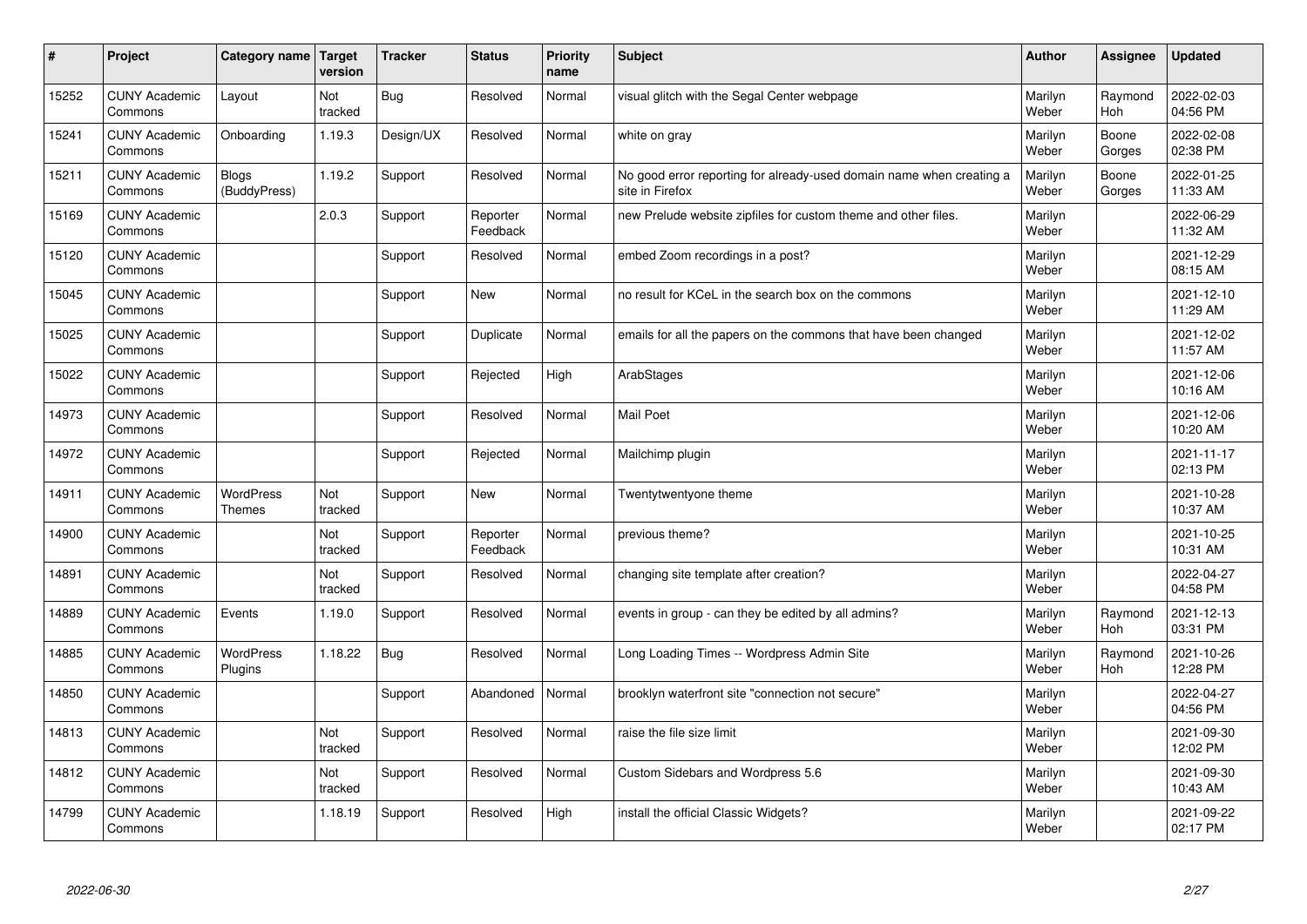| $\vert$ # | Project                         | Category name   Target            | version               | <b>Tracker</b> | <b>Status</b>        | <b>Priority</b><br>name | <b>Subject</b>                                                  | <b>Author</b>    | Assignee       | <b>Updated</b>         |
|-----------|---------------------------------|-----------------------------------|-----------------------|----------------|----------------------|-------------------------|-----------------------------------------------------------------|------------------|----------------|------------------------|
| 14784     | <b>CUNY Academic</b><br>Commons |                                   |                       | Support        | Reporter<br>Feedback | Normal                  | User report of logo problem when using Customizer theme         | Marilyn<br>Weber |                | 2021-09-17<br>10:25 AM |
| 14734     | <b>CUNY Academic</b><br>Commons | <b>WordPress</b><br><b>Themes</b> | 1.18.18               | Support        | Resolved             | Normal                  | missing section of Sujatha Fernandes' site                      | Marilyn<br>Weber | Raymond<br>Hoh | 2021-09-06<br>04:15 PM |
| 14718     | <b>CUNY Academic</b><br>Commons |                                   | Not<br>tracked        | Support        | Resolved             | Normal                  | User wants to recover deleted account                           | Marilyn<br>Weber |                | 2021-08-30<br>02:46 PM |
| 14711     | <b>CUNY Academic</b><br>Commons |                                   |                       | Support        | Rejected             | Normal                  | Custom Facebook Feed plugin problem                             | Marilyn<br>Weber |                | 2022-04-27<br>04:29 PM |
| 14625     | <b>CUNY Academic</b><br>Commons |                                   | <b>Not</b><br>tracked | Support        | Rejected             | Normal                  | image won't appear in slideshow.                                | Marilyn<br>Weber |                | 2021-07-27<br>10:33 AM |
| 14606     | <b>CUNY Academic</b><br>Commons | <b>WordPress</b><br>(misc)        | Not<br>tracked        | Support        | Rejected             | Normal                  | calendar wrong month                                            | Marilyn<br>Weber |                | 2021-07-23<br>12:11 PM |
| 14594     | <b>CUNY Academic</b><br>Commons |                                   | Not<br>tracked        | Support        | Resolved             | Normal                  | Administration email verification?                              | Marilyn<br>Weber |                | 2021-07-12<br>11:40 AM |
| 14534     | <b>CUNY Academic</b><br>Commons | <b>WordPress</b><br>Plugins       | 1.18.12               | Support        | Resolved             | Normal                  | Share This Image plugin?                                        | Marilyn<br>Weber |                | 2021-06-08<br>11:50 AM |
| 14526     | <b>CUNY Academic</b><br>Commons | Registration                      | 1.18.12               | <b>Bug</b>     | Resolved             | High                    | registration interface won't show a space to enter nonCUNY code | Marilyn<br>Weber |                | 2021-06-03<br>04:02 PM |
| 14509     | <b>CUNY Academic</b><br>Commons | WordPress<br>Plugins              | 1.18.12               | Bug            | Resolved             | Normal                  | Elementor Editor problem                                        | Marilyn<br>Weber |                | 2021-06-08<br>09:55 AM |
| 14448     | <b>CUNY Academic</b><br>Commons | Password<br>Reset                 | Not<br>tracked        | <b>Bug</b>     | Rejected             | Normal                  | password reset weirdness                                        | Marilyn<br>Weber | Raymond<br>Hoh | 2021-05-12<br>01:34 PM |
| 14411     | <b>CUNY Academic</b><br>Commons | <b>WordPress</b><br><b>Themes</b> | 1.18.10               | <b>Bug</b>     | Resolved             | Normal                  | logo problems                                                   | Marilyn<br>Weber |                | 2021-05-03<br>04:37 PM |
| 14410     | <b>CUNY Academic</b><br>Commons |                                   | 1.18.10               | <b>Bug</b>     | Resolved             | Normal                  | events calendar problem?                                        | Marilyn<br>Weber |                | 2021-05-10<br>04:45 PM |
| 14404     | <b>CUNY Academic</b><br>Commons |                                   | Not<br>tracked        | Support        | Resolved             | Normal                  | blocked IP of user?                                             | Marilyn<br>Weber |                | 2021-05-10<br>01:00 PM |
| 14398     | <b>CUNY Academic</b><br>Commons |                                   | Not<br>tracked        | Support        | Reporter<br>Feedback | Normal                  | Events plug-in notification problem                             | Marilyn<br>Weber |                | 2021-05-11<br>11:21 AM |
| 14389     | <b>CUNY Academic</b><br>Commons |                                   |                       | Support        | Abandoned            | Normal                  | WebflowIO?                                                      | Marilyn<br>Weber |                | 2021-09-14<br>10:45 AM |
| 14378     | <b>CUNY Academic</b><br>Commons |                                   | Not<br>tracked        | Support        | Resolved             | Normal                  | PPTX files unfetchable                                          | Marilyn<br>Weber |                | 2021-05-11<br>11:25 AM |
| 14369     | <b>CUNY Academic</b><br>Commons | WordPress -<br>Media              | Not<br>tracked        | Support        | Resolved             | Normal                  | renewed problem with ppsx files                                 | Marilyn<br>Weber |                | 2021-04-27<br>12:44 PM |
| 14360     | <b>CUNY Academic</b><br>Commons |                                   |                       | Support        | Rejected             | Normal                  | danielgerouldarchives.org?                                      | Marilyn<br>Weber |                | 2021-04-27<br>10:42 AM |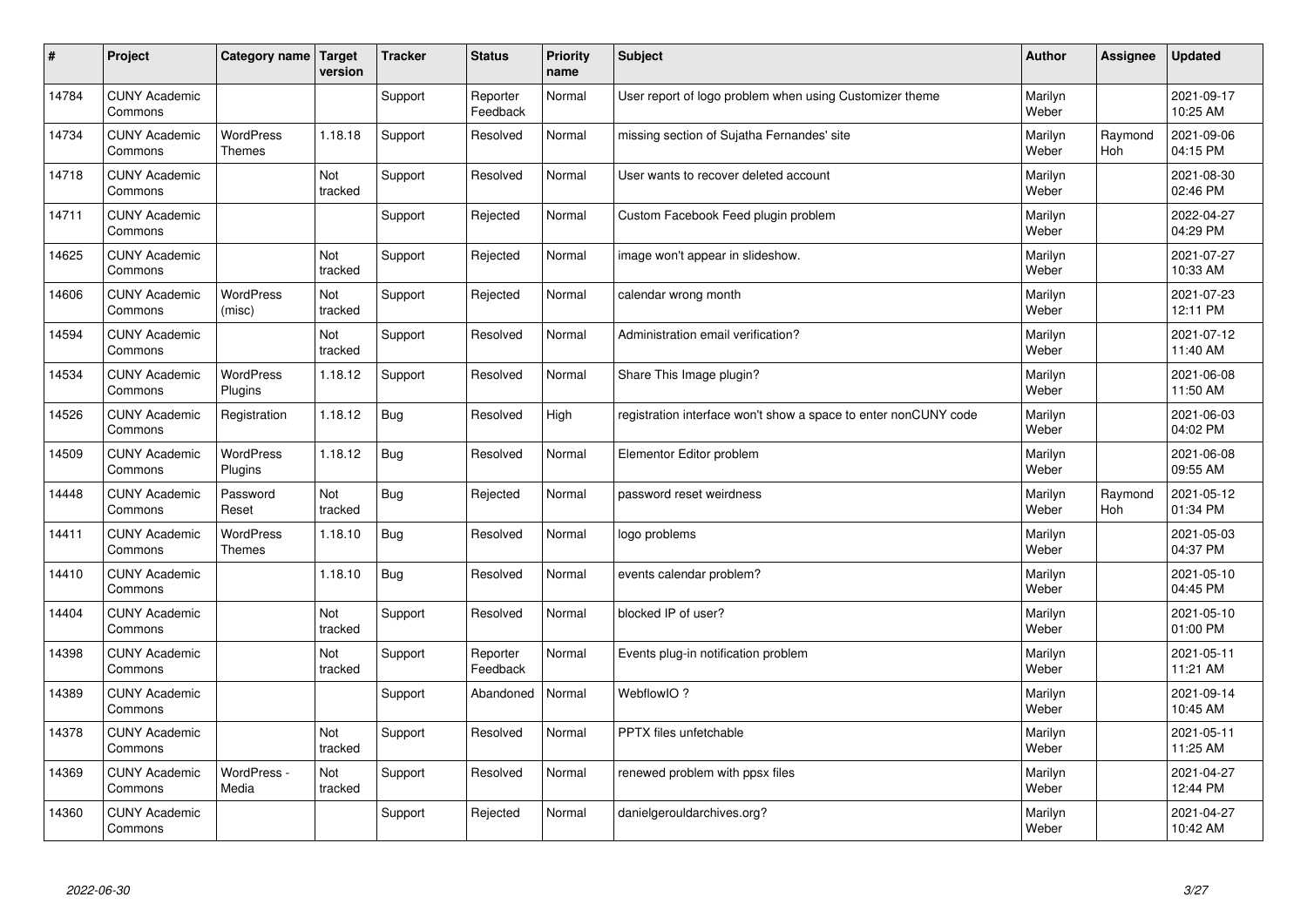| $\sharp$ | Project                         | Category name   Target      | version        | <b>Tracker</b> | <b>Status</b>        | <b>Priority</b><br>name | <b>Subject</b>                                                              | <b>Author</b>    | Assignee              | <b>Updated</b>         |
|----------|---------------------------------|-----------------------------|----------------|----------------|----------------------|-------------------------|-----------------------------------------------------------------------------|------------------|-----------------------|------------------------|
| 14344    | <b>CUNY Academic</b><br>Commons | Domain<br>Mapping           | Not<br>tracked | Support        | Resolved             | Normal                  | arabstages.org site down                                                    | Marilyn<br>Weber | Raymond<br>Hoh        | 2021-04-19<br>01:42 PM |
| 14304    | <b>CUNY Academic</b><br>Commons | Group Library               | 1.18.8         | Bug            | Resolved             | Normal                  | Library items change folders when adding subsequent items in new<br>folders | Marilyn<br>Weber | Boone<br>Gorges       | 2021-04-13<br>11:21 AM |
| 14270    | <b>CUNY Academic</b><br>Commons | WordPress<br><b>Themes</b>  | 1.18.8         | Support        | Resolved             | Normal                  | grid theme?                                                                 | Marilyn<br>Weber |                       | 2021-04-13<br>11:20 AM |
| 14265    | <b>CUNY Academic</b><br>Commons | <b>WordPress</b><br>Plugins | 1.18.10        | Support        | Resolved             | Normal                  | separate the tag cloud in the blog sidebar                                  | Marilyn<br>Weber | Boone<br>Gorges       | 2021-05-12<br>05:19 PM |
| 14246    | <b>CUNY Academic</b><br>Commons |                             | 1.18.8         | Support        | Resolved             | Normal                  | 'Weekly jQuery Migrate Status Update"                                       | Marilyn<br>Weber |                       | 2021-04-13<br>11:08 AM |
| 14242    | <b>CUNY Academic</b><br>Commons |                             |                | Support        | Resolved             | Normal                  | LAILAC site missing content                                                 | Marilyn<br>Weber |                       | 2021-03-27<br>08:40 AM |
| 14148    | <b>CUNY Academic</b><br>Commons |                             |                | Support        | Abandoned            | Normal                  | post notification problem                                                   | Marilyn<br>Weber |                       | 2021-09-14<br>10:43 AM |
| 14129    | <b>CUNY Academic</b><br>Commons | Onboarding                  | 1.18.6         | Support        | Resolved             | Normal                  | can only see some invites sent                                              | Marilyn<br>Weber | Raymond<br>Hoh        | 2021-04-09<br>09:00 AM |
| 14077    | <b>CUNY Academic</b><br>Commons | <b>WordPress</b><br>Plugins | 1.18.7         | Support        | Resolved             | Normal                  | Elementor Pro plugin for the slider                                         | Marilyn<br>Weber | Raymond<br><b>Hoh</b> | 2021-03-23<br>11:43 AM |
| 14075    | <b>CUNY Academic</b><br>Commons | WordPress<br>Plugins        | Not<br>tracked | Bug            | Resolved             | Normal                  | sludigitalportfolios.commons.gc.cuny.edu                                    | Marilyn<br>Weber | Boone<br>Gorges       | 2021-03-01<br>10:46 AM |
| 14074    | <b>CUNY Academic</b><br>Commons | WordPress<br>(misc)         | Not<br>tracked | Support        | Reporter<br>Feedback | Normal                  | page password protection problem                                            | Marilyn<br>Weber |                       | 2021-03-02<br>11:03 AM |
| 14019    | <b>CUNY Academic</b><br>Commons | WordPress<br>Plugins        | 1.18.5         | Bug            | Resolved             | Normal                  | smorales.commons.gc.cuny.edu                                                | Marilyn<br>Weber | Boone<br>Gorges       | 2021-02-23<br>11:06 AM |
| 14016    | <b>CUNY Academic</b><br>Commons |                             |                | Support        | Rejected             | Normal                  | PDFs not downloading                                                        | Marilyn<br>Weber |                       | 2021-02-22<br>11:00 AM |
| 14012    | <b>CUNY Academic</b><br>Commons | WordPress<br>Plugins        | 1.18.5         | Support        | Resolved             | Normal                  | Open External Links in a New Window plugin?                                 | Marilyn<br>Weber | Boone<br>Gorges       | 2021-03-02<br>02:07 PM |
| 14008    | <b>CUNY Academic</b><br>Commons |                             |                | Bug            | Resolved             | High                    | invisible user                                                              | Marilyn<br>Weber |                       | 2021-02-18<br>05:53 PM |
| 13975    | <b>CUNY Academic</b><br>Commons | Social Paper                | Not<br>tracked | Support        | Reporter<br>Feedback | Normal                  | can't approve comments on Social Paper paper                                | Marilyn<br>Weber |                       | 2021-02-12<br>09:33 AM |
| 13958    | <b>CUNY Academic</b><br>Commons |                             | 1.18.4         | Support        | Resolved             | Normal                  | calendar widget problem                                                     | Marilyn<br>Weber |                       | 2021-02-09<br>11:05 AM |
| 13947    | <b>CUNY Academic</b><br>Commons | <b>WordPress</b><br>Plugins | 1.18.4         | Bug            | Resolved             | Normal                  | Elementor plugin problem                                                    | Marilyn<br>Weber | Raymond<br>Hoh        | 2021-02-08<br>09:34 PM |
| 13944    | <b>CUNY Academic</b><br>Commons | <b>WordPress</b><br>Plugins | 1.18.4         | Support        | Resolved             | Normal                  | 3D FlipBook request                                                         | Marilyn<br>Weber |                       | 2021-02-09<br>11:05 AM |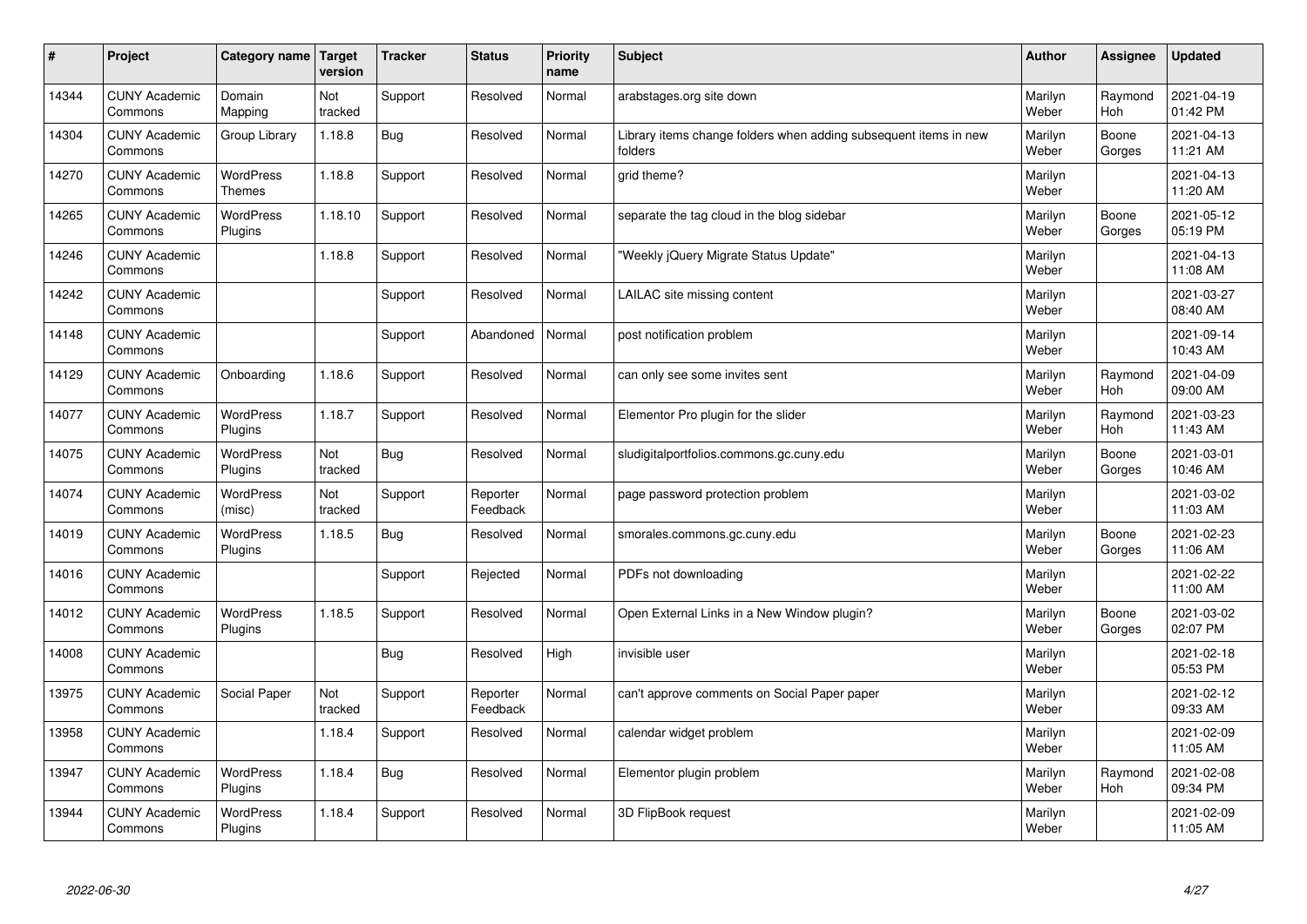| $\sharp$ | Project                         | Category name   Target      | version        | <b>Tracker</b> | <b>Status</b> | <b>Priority</b><br>name | <b>Subject</b>                                                                        | <b>Author</b>    | Assignee              | Updated                |
|----------|---------------------------------|-----------------------------|----------------|----------------|---------------|-------------------------|---------------------------------------------------------------------------------------|------------------|-----------------------|------------------------|
| 13935    | <b>CUNY Academic</b><br>Commons | <b>WordPress</b><br>Plugins | 1.18.4         | Support        | Resolved      | Low                     | Add Users sidebar widget not working                                                  | Marilyn<br>Weber |                       | 2021-02-09<br>11:05 AM |
| 13929    | <b>CUNY Academic</b><br>Commons |                             | 1.18.4         | Support        | Resolved      | Normal                  | update error message                                                                  | Marilyn<br>Weber | Boone<br>Gorges       | 2021-02-09<br>11:05 AM |
| 13918    | <b>CUNY Academic</b><br>Commons |                             | Not<br>tracked | Support        | Rejected      | Normal                  | MailPoet Newsletters Premium plugin                                                   | Marilyn<br>Weber |                       | 2021-02-09<br>11:01 AM |
| 13916    | <b>CUNY Academic</b><br>Commons |                             |                | Support        | Rejected      | Normal                  | <b>Custom Sidebars</b>                                                                | Marilyn<br>Weber |                       | 2021-02-23<br>10:45 AM |
| 13912    | <b>CUNY Academic</b><br>Commons |                             | Not<br>tracked | Feature        | Hold          | Low                     | posting "missed schedule"                                                             | Marilyn<br>Weber |                       | 2021-02-23<br>10:46 AM |
| 13878    | <b>CUNY Academic</b><br>Commons | Group cloning               | 1.18.4         | Support        | Resolved      | High                    | When creating Group + Site and choosing 'Clone existing', cannot<br>advance to step 2 | Marilyn<br>Weber | Jeremy<br>Felt        | 2021-02-02<br>11:02 AM |
| 13846    | <b>CUNY Academic</b><br>Commons | <b>WordPress</b><br>Plugins | 1.18.3         | Support        | Resolved      | Normal                  | Yoast SEO plugin problem                                                              | Marilyn<br>Weber |                       | 2021-01-19<br>05:34 PM |
| 13841    | <b>CUNY Academic</b><br>Commons | <b>WordPress</b><br>Plugins | 1.18.3         | Support        | Resolved      | Normal                  | Folders plugin request                                                                | Marilyn<br>Weber | Boone<br>Gorges       | 2021-01-26<br>04:43 PM |
| 13827    | <b>CUNY Academic</b><br>Commons | Group Forums                | 1.18.3         | Bug            | Resolved      | Normal                  | more forum post problems                                                              | Marilyn<br>Weber | Raymond<br>Hoh        | 2021-01-22<br>08:19 PM |
| 13826    | <b>CUNY Academic</b><br>Commons |                             |                | Support        | Resolved      | Normal                  | January 14th                                                                          | Marilyn<br>Weber |                       | 2021-01-26<br>04:26 PM |
| 13783    | <b>CUNY Academic</b><br>Commons |                             | 1.18.2         | Support        | Resolved      | Normal                  | new CUNY OneSearch url                                                                | Marilyn<br>Weber |                       | 2021-01-14<br>04:53 PM |
| 13768    | <b>CUNY Academic</b><br>Commons | Domain<br>Mapping           | Not<br>tracked | Bug            | Resolved      | Normal                  | patricksweeney.commons.gc.cuny.edu down                                               | Marilyn<br>Weber | Raymond<br>Hoh        | 2021-01-12<br>10:47 AM |
| 13741    | <b>CUNY Academic</b><br>Commons | <b>WordPress</b><br>Plugins | 1.18.3         | Support        | Resolved      | Normal                  | Ensemble Video Plugin                                                                 | Marilyn<br>Weber |                       | 2021-01-26<br>04:43 PM |
| 13738    | <b>CUNY Academic</b><br>Commons |                             | 1.18.1         | Support        | Resolved      | Normal                  | theme requests from a non-CUY person                                                  | Marilyn<br>Weber |                       | 2020-12-23<br>11:34 AM |
| 13715    | <b>CUNY Academic</b><br>Commons |                             | Not<br>tracked | Bug            | Resolved      | High                    | https://ulysses.commons.gc.cuny.edu down                                              | Marilyn<br>Weber |                       | 2020-12-22<br>03:02 PM |
| 13710    | <b>CUNY Academic</b><br>Commons |                             | Not<br>tracked | Support        | Resolved      | Normal                  | small change to Hosting Partner Handbook                                              | Marilyn<br>Weber |                       | 2020-12-16<br>04:29 PM |
| 13699    | <b>CUNY Academic</b><br>Commons |                             | Not<br>tracked | Support        | Resolved      | Normal                  | Martin Segal Center site down                                                         | Marilyn<br>Weber | Raymond<br><b>Hoh</b> | 2020-12-22<br>03:03 PM |
| 13675    | <b>CUNY Academic</b><br>Commons | Group Library               | 1.18.1         | Bug            | Resolved      | High                    | broken Library                                                                        | Marilyn<br>Weber |                       | 2020-12-09<br>05:02 PM |
| 13656    | <b>CUNY Academic</b><br>Commons |                             |                | <b>Bug</b>     | Resolved      | High                    | site down                                                                             | Marilyn<br>Weber |                       | 2020-12-11<br>12:50 PM |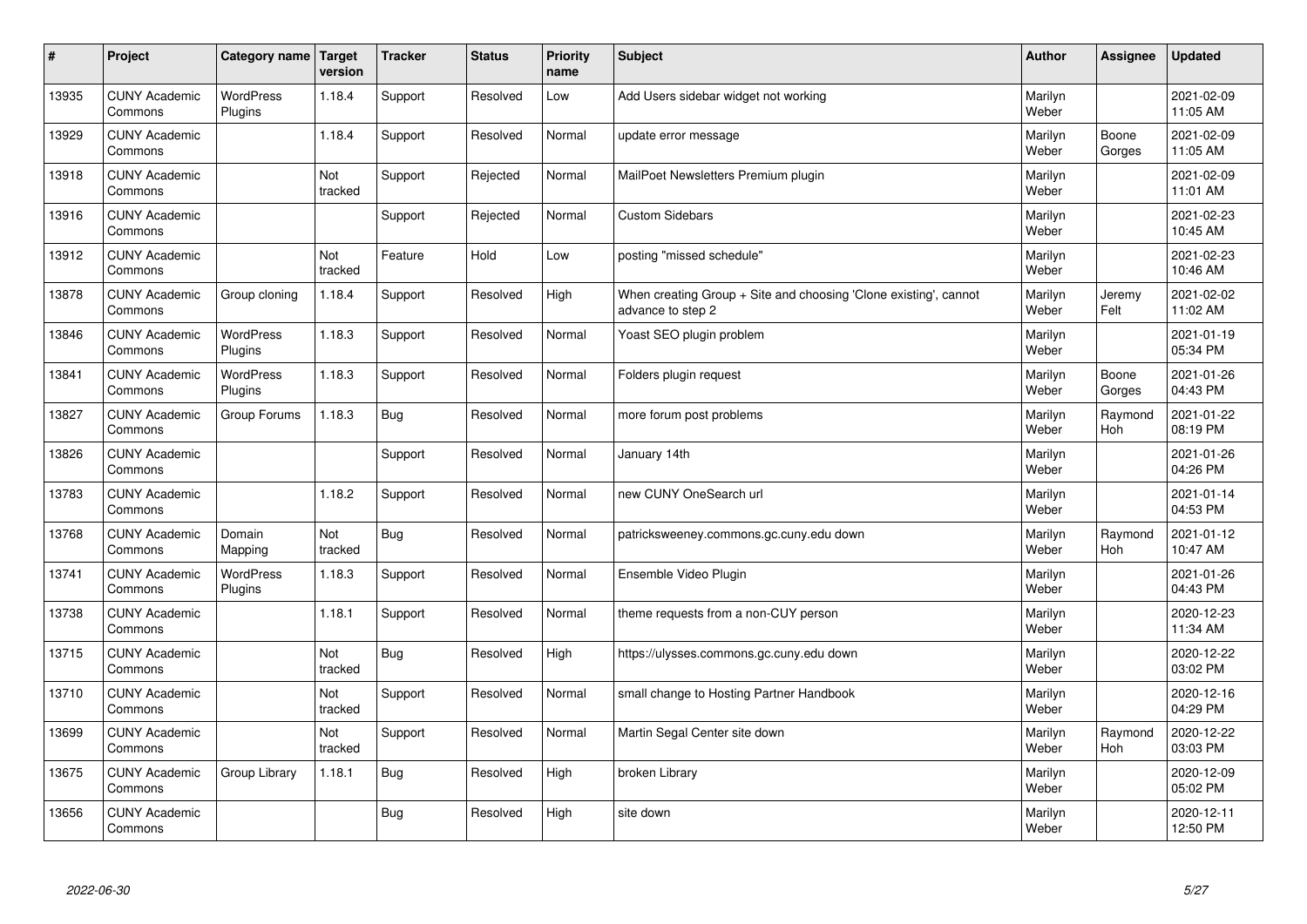| $\sharp$ | Project                         | Category name   Target     | version        | <b>Tracker</b> | <b>Status</b>        | <b>Priority</b><br>name | <b>Subject</b>                            | <b>Author</b>    | Assignee              | <b>Updated</b>         |
|----------|---------------------------------|----------------------------|----------------|----------------|----------------------|-------------------------|-------------------------------------------|------------------|-----------------------|------------------------|
| 13641    | <b>CUNY Academic</b><br>Commons |                            | 1.18.2         | Support        | Resolved             | Normal                  | follow up to migration request            | Marilyn<br>Weber | Boone<br>Gorges       | 2021-01-12<br>10:59 AM |
| 13637    | <b>CUNY Academic</b><br>Commons |                            |                | Support        | Abandoned            | Normal                  | All-in-One Migration plugin request       | Marilyn<br>Weber |                       | 2020-12-08<br>10:46 AM |
| 13633    | <b>CUNY Academic</b><br>Commons |                            | Not<br>tracked | Bug            | Resolved             | High                    | PublicsLab site down                      | Marilyn<br>Weber |                       | 2020-11-30<br>02:01 PM |
| 13596    | <b>CUNY Academic</b><br>Commons |                            |                | Support        | Abandoned            | Normal                  | invited as Author but show as Contributor | Marilyn<br>Weber |                       | 2021-09-14<br>10:41 AM |
| 13584    | <b>CUNY Academic</b><br>Commons |                            |                | Support        | Abandoned            | Normal                  | Graphy theme question                     | Marilyn<br>Weber |                       | 2021-09-14<br>10:41 AM |
| 13541    | <b>CUNY Academic</b><br>Commons |                            | Not<br>tracked | Support        | Resolved             | Normal                  | add a page template to OER site.          | Marilyn<br>Weber |                       | 2020-11-11<br>11:12 AM |
| 13521    | <b>CUNY Academic</b><br>Commons | Onboarding                 | 1.17.7         | Support        | Resolved             | Normal                  | sent invitations page                     | Marilyn<br>Weber | Raymond<br>Hoh        | 2020-11-10<br>10:31 AM |
| 13512    | <b>CUNY Academic</b><br>Commons | WordPress<br><b>Themes</b> | 1.17.7         | Support        | Resolved             | Normal                  | theme update                              | Marilyn<br>Weber |                       | 2020-11-16<br>04:46 PM |
| 13441    | <b>CUNY Academic</b><br>Commons |                            | 1.17.5         | Support        | Resolved             | Normal                  | ongoing user problems with daily digests  | Marilyn<br>Weber |                       | 2020-10-13<br>10:02 AM |
| 13378    | <b>CUNY Academic</b><br>Commons |                            | 1.17.5         | Bug            | Resolved             | Normal                  | problem on one of my sites                | Marilyn<br>Weber |                       | 2020-09-24<br>05:27 PM |
| 13341    | <b>CUNY Academic</b><br>Commons | Group Forums               | 1.17.4         | Bug            | Resolved             | Normal                  | Forum reply problems                      | Marilyn<br>Weber | Raymond<br><b>Hoh</b> | 2020-09-22<br>12:08 PM |
| 13328    | <b>CUNY Academic</b><br>Commons | Group Forums               | Not<br>tracked | Bug            | Reporter<br>Feedback | Normal                  | cross-posting in two related groups       | Marilyn<br>Weber | Raymond<br><b>Hoh</b> | 2020-09-15<br>10:39 PM |
| 13295    | <b>CUNY Academic</b><br>Commons |                            | Not<br>tracked | Support        | Resolved             | Normal                  | can't find new user                       | Marilyn<br>Weber |                       | 2020-09-08<br>10:18 AM |
| 13288    | <b>CUNY Academic</b><br>Commons |                            |                | Support        | Abandoned            | Normal                  | log in problems on iPhone 6               | Marilyn<br>Weber |                       | 2020-10-27<br>10:26 AM |
| 13286    | <b>CUNY Academic</b><br>Commons |                            | Not<br>tracked | Support        | <b>New</b>           | Normal                  | problem connecting with WordPress app     | Marilyn<br>Weber | Raymond<br><b>Hoh</b> | 2020-09-08<br>11:16 AM |
| 13255    | <b>CUNY Academic</b><br>Commons |                            | Not<br>tracked | Support        | Reporter<br>Feedback | Normal                  | Accessibility problems                    | Marilyn<br>Weber |                       | 2020-09-01<br>05:48 PM |
| 13238    | <b>CUNY Academic</b><br>Commons | WordPress -<br>Media       | 1.17.3         | Support        | Resolved             | Normal                  | allow ppsx file?                          | Marilyn<br>Weber | Raymond<br>Hoh        | 2020-09-10<br>11:46 AM |
| 13227    | <b>CUNY Academic</b><br>Commons | Group Library              | 1.17.2         | Bug            | Resolved             | High                    | folder not appearing in library           | Marilyn<br>Weber |                       | 2020-08-21<br>04:22 PM |
| 13217    | <b>CUNY Academic</b><br>Commons |                            |                | Support        | Rejected             | Normal                  | upload recordings of our past webinars?   | Marilyn<br>Weber |                       | 2020-08-25<br>07:56 AM |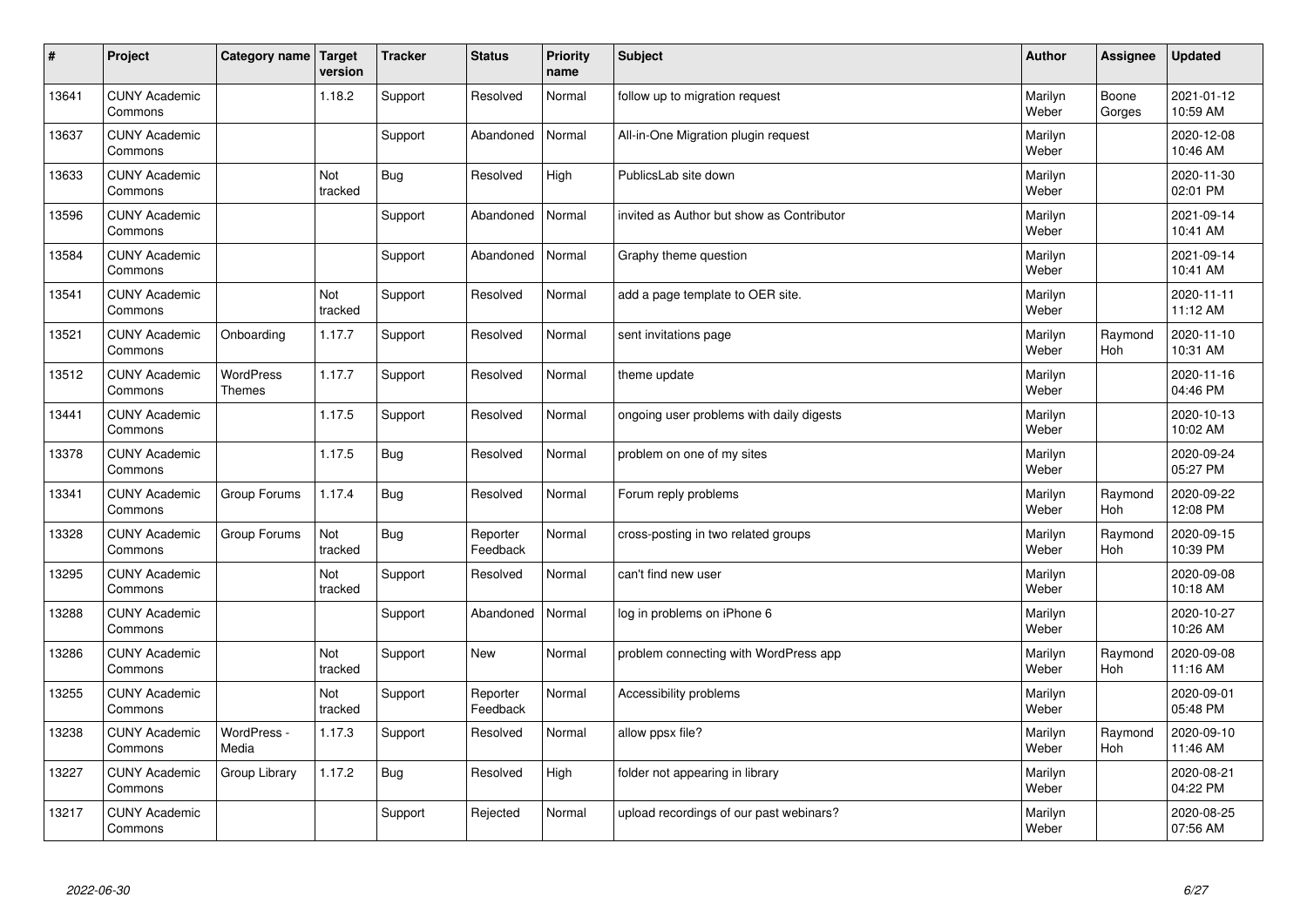| #     | Project                         | Category name   Target            | version        | <b>Tracker</b> | <b>Status</b>        | <b>Priority</b><br>name | <b>Subject</b>                                                                 | <b>Author</b>    | Assignee        | <b>Updated</b>         |
|-------|---------------------------------|-----------------------------------|----------------|----------------|----------------------|-------------------------|--------------------------------------------------------------------------------|------------------|-----------------|------------------------|
| 13201 | <b>CUNY Academic</b><br>Commons |                                   |                | Support        | Rejected             | Low                     | PDF embedder                                                                   | Marilyn<br>Weber |                 | 2020-09-29<br>11:37 AM |
| 13185 | <b>CUNY Academic</b><br>Commons | <b>WordPress</b><br><b>Themes</b> | 1.17.2         | Support        | Resolved             | Normal                  | Less theme?                                                                    | Marilyn<br>Weber |                 | 2020-08-25<br>11:26 AM |
| 13184 | <b>CUNY Academic</b><br>Commons | <b>WordPress</b><br>Plugins       | 1.17.2         | Support        | Resolved             | Normal                  | google translate plugin                                                        | Marilyn<br>Weber |                 | 2020-08-25<br>11:36 AM |
| 13173 | <b>CUNY Academic</b><br>Commons | Group Library                     | 1.17.1         | Support        | Resolved             | High                    | all uploads to the library are silent                                          | Marilyn<br>Weber |                 | 2020-08-10<br>04:12 PM |
| 13169 | <b>CUNY Academic</b><br>Commons |                                   | 1.17.4         | Support        | Rejected             | Normal                  | footer logo image has no alt-text                                              | Marilyn<br>Weber |                 | 2020-09-22<br>10:18 AM |
| 13160 | <b>CUNY Academic</b><br>Commons |                                   |                | Support        | Rejected             | Normal                  | site not working on iphone                                                     | Marilyn<br>Weber |                 | 2020-08-25<br>10:58 AM |
| 13159 | <b>CUNY Academic</b><br>Commons | Group Library                     | Not<br>tracked | Support        | Resolved             | Normal                  | changing folder names?                                                         | Marilyn<br>Weber | Boone<br>Gorges | 2020-08-27<br>08:59 AM |
| 13138 | <b>CUNY Academic</b><br>Commons | Group Library                     | Not<br>tracked | Support        | Resolved             | Normal                  | moving Library contents for Steve Brier                                        | Marilyn<br>Weber |                 | 2020-08-03<br>04:00 PM |
| 13134 | <b>CUNY Academic</b><br>Commons | Site cloning                      | 1.17.1         | Support        | Resolved             | Normal                  | New site (a clone) point to old dashboard                                      | Marilyn<br>Weber |                 | 2020-08-12<br>03:22 PM |
| 13121 | <b>CUNY Academic</b><br>Commons |                                   |                | Support        | Rejected             | Normal                  | embed a DropBox Paper file                                                     | Marilyn<br>Weber |                 | 2020-08-25<br>10:56 AM |
| 13116 | <b>CUNY Academic</b><br>Commons | ZenDesk                           | 1.17.1         | Support        | Resolved             | Normal                  | support/send us a message link obscured                                        | Marilyn<br>Weber | Raymond<br>Hoh  | 2020-07-29<br>09:33 PM |
| 13091 | <b>CUNY Academic</b><br>Commons |                                   | 1.17.0         | Support        | Resolved             | Normal                  | problem with latex (math equations)                                            | Marilyn<br>Weber |                 | 2020-07-28<br>11:09 AM |
| 13085 | <b>CUNY Academic</b><br>Commons | Domain<br>Mapping                 | Not<br>tracked | Support        | Resolved             | Normal                  | domain mapping request                                                         | Marilyn<br>Weber | Matt Gold       | 2020-07-28<br>03:33 PM |
| 13065 | <b>CUNY Academic</b><br>Commons |                                   | Not<br>tracked | Support        | Resolved             | Normal                  | can't invite new user to group                                                 | Marilyn<br>Weber |                 | 2020-07-22<br>04:24 PM |
| 13034 | <b>CUNY Academic</b><br>Commons |                                   | Not<br>tracked | Support        | Reporter<br>Feedback | Normal                  | a site is asking people to join the Commons to get a download                  | Marilyn<br>Weber |                 | 2020-07-12<br>07:23 AM |
| 13016 | <b>CUNY Academic</b><br>Commons | Shortcodes and<br>embeds          | 1.16.15        | Support        | Resolved             | Normal                  | possible to run code examples, like in Jupyter Notebooks?                      | Marilyn<br>Weber |                 | 2020-07-16<br>11:52 AM |
| 13013 | <b>CUNY Academic</b><br>Commons |                                   | Not<br>tracked | Bug            | Resolved             | Normal                  | an invite to Group Admins from Brian Foote?!                                   | Marilyn<br>Weber |                 | 2020-07-07<br>02:36 PM |
| 13012 | <b>CUNY Academic</b><br>Commons | <b>WordPress</b><br>(misc)        |                | Support        | Rejected             | Normal                  | icon image associated with the teaching template's Creative Commons<br>License | Marilyn<br>Weber | Raymond<br>Hoh  | 2020-08-25<br>10:56 AM |
| 12999 | <b>CUNY Academic</b><br>Commons |                                   | 1.18.1         | Support        | Resolved             | Normal                  | request for Dentist theme                                                      | Marilyn<br>Weber | Boone<br>Gorges | 2020-12-22<br>03:31 PM |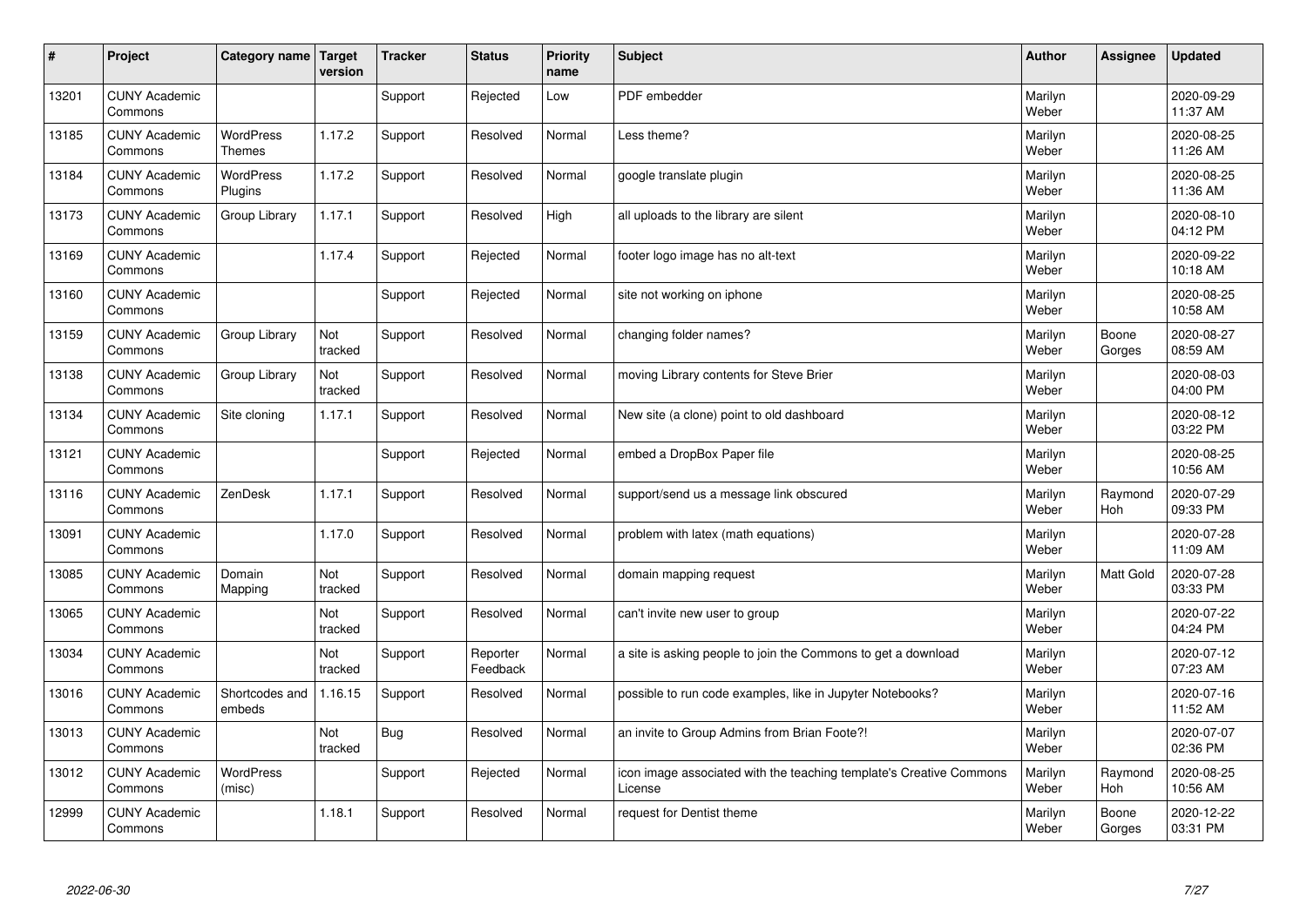| #     | Project                         | Category name   Target      | version        | <b>Tracker</b> | <b>Status</b>        | <b>Priority</b><br>name | <b>Subject</b>                                                                             | <b>Author</b>    | Assignee              | <b>Updated</b>         |
|-------|---------------------------------|-----------------------------|----------------|----------------|----------------------|-------------------------|--------------------------------------------------------------------------------------------|------------------|-----------------------|------------------------|
| 12986 | <b>CUNY Academic</b><br>Commons |                             |                | Support        | Rejected             | Normal                  | Someone is trying to create accounts using random CUNY entity emails                       | Marilyn<br>Weber |                       | 2020-07-02<br>09:47 PM |
| 12960 | <b>CUNY Academic</b><br>Commons |                             | 1.16.14        | Support        | Resolved             | Normal                  | mutiple plugin in requests                                                                 | Marilyn<br>Weber | Boone<br>Gorges       | 2020-06-23<br>10:53 AM |
| 12905 | <b>CUNY Academic</b><br>Commons |                             | 1.16.14        | Support        | Resolved             | Normal                  | trouble embedding a flipbook from Flipsnack                                                | Marilyn<br>Weber | Boone<br>Gorges       | 2020-06-23<br>10:53 AM |
| 12861 | <b>CUNY Academic</b><br>Commons |                             |                | Support        | Resolved             | Normal                  | trouble with YouTube                                                                       | Marilyn<br>Weber | Raymond<br>Hoh        | 2020-06-09<br>11:16 AM |
| 12777 | <b>CUNY Academic</b><br>Commons |                             | 1.16.14        | Support        | Resolved             | Normal                  | request to include custom javascript into a Commons-hosted site                            | Marilyn<br>Weber |                       | 2020-06-16<br>04:03 PM |
| 12741 | <b>CUNY Academic</b><br>Commons | <b>WordPress</b><br>Plugins | Not<br>tracked | Support        | Reporter<br>Feedback | Normal                  | Tableau Public Viz Block                                                                   | Marilyn<br>Weber | Raymond<br>Hoh        | 2020-05-12<br>11:00 AM |
| 12676 | <b>CUNY Academic</b><br>Commons | <b>WordPress</b><br>Plugins | 1.16.10        | Support        | Resolved             | Normal                  | request for Require Post Category plug-in                                                  | Marilyn<br>Weber |                       | 2020-04-28<br>11:03 AM |
| 12584 | <b>CUNY Academic</b><br>Commons |                             | Not<br>tracked | Bug            | Resolved             | Urgent                  | No way to register                                                                         | Marilyn<br>Weber |                       | 2020-03-27<br>02:38 PM |
| 12543 | <b>CUNY Academic</b><br>Commons | Public Portfolio            | Not<br>tracked | Support        | Resolved             | Normal                  | User cannot find profile edit button                                                       | Marilyn<br>Weber | scott voth            | 2020-03-22<br>02:49 PM |
| 12515 | <b>CUNY Academic</b><br>Commons | cuny.is                     | 1.16.7         | Support        | Resolved             | Normal                  | AJAX actions on cuny is admin page are failing                                             | Marilyn<br>Weber |                       | 2020-03-10<br>11:57 AM |
| 12487 | <b>CUNY Academic</b><br>Commons | Group Forums                | 1.16.7         | Bug            | Resolved             | Normal                  | group posting problems?                                                                    | Marilyn<br>Weber | Raymond<br>Hoh        | 2020-03-10<br>11:40 AM |
| 12483 | <b>CUNY Academic</b><br>Commons |                             | 1.16.7         | Bug            | Resolved             | High                    | post error                                                                                 | Marilyn<br>Weber |                       | 2020-02-28<br>02:44 PM |
| 12427 | <b>CUNY Academic</b><br>Commons |                             | Not<br>tracked | Support        | Resolved             | Normal                  | organizing PDF on a site?                                                                  | Marilyn<br>Weber | scott voth            | 2020-03-10<br>11:11 AM |
| 12395 | <b>CUNY Academic</b><br>Commons | Spam/Spam<br>Prevention     | Not<br>tracked | Support        | Resolved             | Normal                  | comments again being blocked                                                               | Marilyn<br>Weber | Raymond<br><b>Hoh</b> | 2020-03-10<br>11:13 AM |
| 12393 | <b>CUNY Academic</b><br>Commons | WordPress<br>(misc)         |                | Support        | Resolved             | High                    | size limit for files                                                                       | Marilyn<br>Weber |                       | 2020-02-18<br>10:13 AM |
| 12382 | <b>CUNY Academic</b><br>Commons | Membership                  | Not<br>tracked | Support        | <b>New</b>           | Normal                  | Email request change                                                                       | Marilyn<br>Weber | Marilyn<br>Weber      | 2020-02-06<br>12:56 PM |
| 12363 | <b>CUNY Academic</b><br>Commons | WordPress<br>Plugins        | 1.16.5         | Bug            | Resolved             | Urgent                  | more bbPress problems - now students unable to post either a new<br>thread or a comment    | Marilyn<br>Weber | Raymond<br><b>Hoh</b> | 2020-03-17<br>03:07 PM |
| 12360 | <b>CUNY Academic</b><br>Commons | WordPress<br><b>Themes</b>  | Not<br>tracked | Bug            | Reporter<br>Feedback | Normal                  | site just says "DANTE We are currently in maintenance mode, please<br>check back shortly." | Marilyn<br>Weber |                       | 2020-02-04<br>12:13 PM |
| 12354 | <b>CUNY Academic</b><br>Commons | <b>WordPress</b><br>Plugins | 1.16.5         | Bug            | Resolved             | Urgent                  | sites (including Net-Art) are reporting critical issues                                    | Marilyn<br>Weber | Raymond<br>Hoh        | 2020-02-02<br>03:16 PM |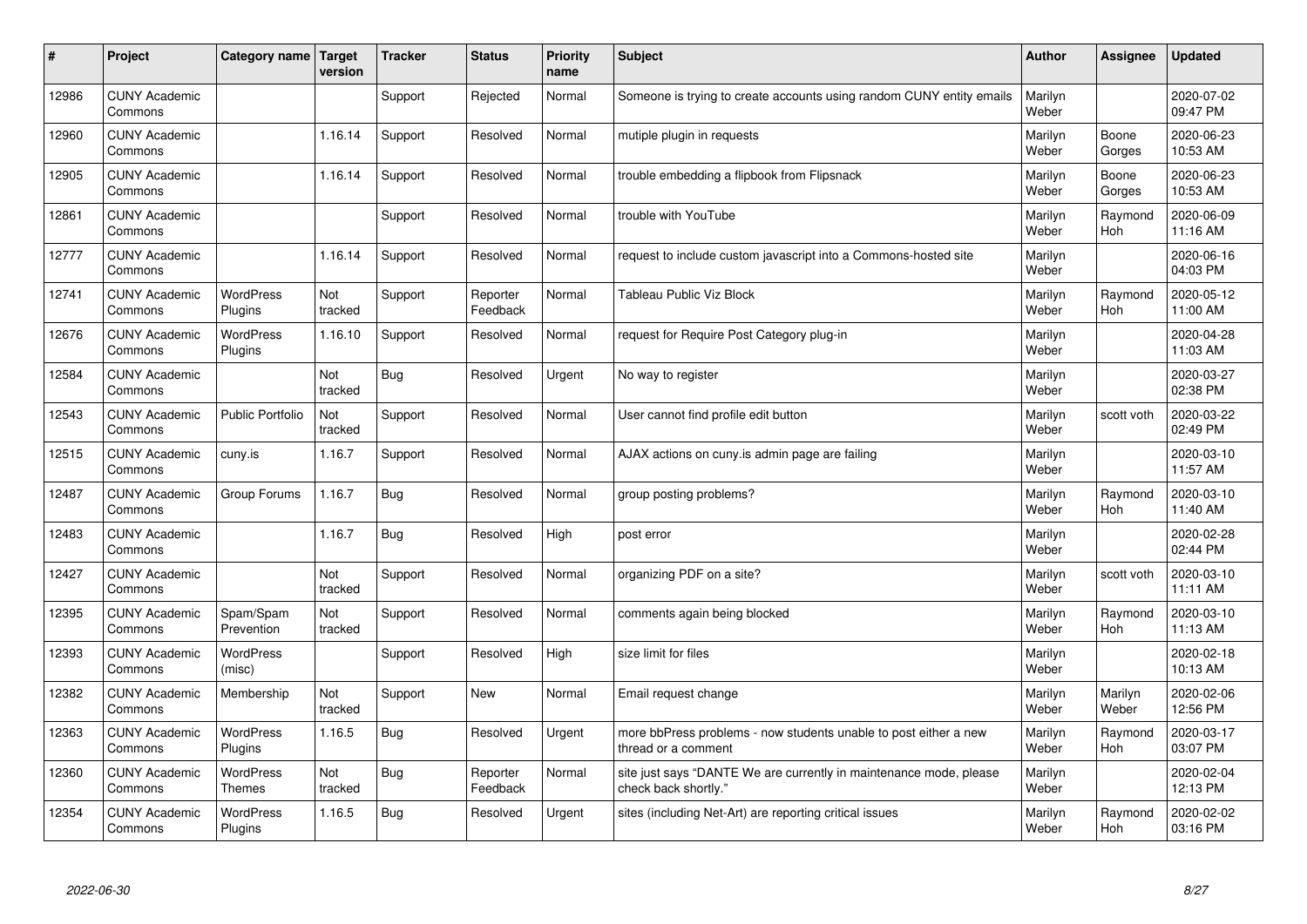| #     | Project                         | Category name   Target            | version           | <b>Tracker</b> | <b>Status</b>        | <b>Priority</b><br>name | <b>Subject</b>                                                                       | <b>Author</b>    | <b>Assignee</b>       | Updated                |
|-------|---------------------------------|-----------------------------------|-------------------|----------------|----------------------|-------------------------|--------------------------------------------------------------------------------------|------------------|-----------------------|------------------------|
| 12352 | <b>CUNY Academic</b><br>Commons |                                   | Not<br>tracked    | Support        | <b>New</b>           | Normal                  | 'posts list" page builder block option                                               | Marilyn<br>Weber |                       | 2020-02-03<br>01:29 PM |
| 12350 | <b>CUNY Academic</b><br>Commons | <b>Blogs</b><br>(BuddyPress)      | Not<br>tracked    | Support        | Reporter<br>Feedback | Normal                  | URL creation problem                                                                 | Marilyn<br>Weber |                       | 2020-02-03<br>11:27 AM |
| 12346 | <b>CUNY Academic</b><br>Commons | Redmine                           |                   | Support        | Resolved             | Normal                  | another Redmine request                                                              | Marilyn<br>Weber | Matt Gold             | 2020-01-30<br>08:20 PM |
| 12334 | <b>CUNY Academic</b><br>Commons |                                   |                   | Support        | Resolved             | Normal                  | request for a Redmine account                                                        | Marilyn<br>Weber | Matt Gold             | 2020-01-30<br>12:01 PM |
| 12302 | <b>CUNY Academic</b><br>Commons | WordPress<br><b>Themes</b>        | 1.16.4            | Support        | Resolved             | Normal                  | Pictorio theme request                                                               | Marilyn<br>Weber | Raymond<br>Hoh        | 2020-01-28<br>11:44 AM |
| 12205 | <b>CUNY Academic</b><br>Commons |                                   |                   | Support        | Rejected             | Normal                  | possible update to the 2019 theme?                                                   | Marilyn<br>Weber |                       | 2020-01-14<br>12:08 PM |
| 12190 | <b>CUNY Academic</b><br>Commons | <b>Blogs</b><br>(BuddyPress)      | Not<br>tracked    | Support        | Resolved             | Normal                  | Site avatar in directory is not what user expects                                    | Marilyn<br>Weber |                       | 2019-12-12<br>08:51 PM |
| 12176 | <b>CUNY Academic</b><br>Commons |                                   | Not<br>tracked    | Support        | Resolved             | Normal                  | Mp4s?                                                                                | Marilyn<br>Weber |                       | 2019-12-05<br>11:04 AM |
| 12165 | <b>CUNY Academic</b><br>Commons | <b>BuddyPress</b><br>(misc)       | Not<br>tracked    | Support        | Resolved             | Normal                  | two reports of Profile problems                                                      | Marilyn<br>Weber | Boone<br>Gorges       | 2019-12-04<br>05:06 PM |
| 12156 | <b>CUNY Academic</b><br>Commons | <b>Blogs</b><br>(BuddyPress)      | Not<br>tracked    | Support        | Resolved             | Normal                  | My Sites list (Commons Profile or Sites directory) doesn't match toolbar<br>dropdown | Marilyn<br>Weber |                       | 2019-12-11<br>10:20 AM |
| 12137 | <b>CUNY Academic</b><br>Commons | <b>WordPress</b><br><b>Themes</b> | Not<br>tracked    | Support        | Resolved             | Normal                  | media player problem                                                                 | Marilyn<br>Weber |                       | 2019-12-12<br>08:52 PM |
| 12038 | <b>CUNY Academic</b><br>Commons |                                   | 1.15.13           | Bug            | Resolved             | Normal                  | admin visibility problem at careerplan.commons.gc.cuny.edu                           | Marilyn<br>Weber |                       | 2019-11-12<br>10:20 AM |
| 12006 | <b>CUNY Academic</b><br>Commons | Group<br>Invitations              | 1.15.13           | Bug            | Resolved             | Immediate               | Invite system is broken.                                                             | Marilyn<br>Weber | Boone<br>Gorges       | 2019-10-23<br>10:16 AM |
| 11977 | <b>CUNY Academic</b><br>Commons |                                   | Not<br>tracked    | Support        | Resolved             | Normal                  | please remove me from many sites                                                     | Marilyn<br>Weber |                       | 2019-11-21<br>01:05 PM |
| 11976 | <b>CUNY Academic</b><br>Commons | <b>WordPress</b><br>Themes        | Not<br>tracked    | Support        | Resolved             | Normal                  | ColorMag request                                                                     | Marilyn<br>Weber |                       | 2021-02-01<br>10:25 AM |
| 11971 | <b>CUNY Academic</b><br>Commons | Email<br>Notifications            | Future<br>release | <b>Bug</b>     | Reporter<br>Feedback | Low                     | Pictures obscured in emailed post notifications                                      | Marilyn<br>Weber | Raymond<br>Hoh        | 2019-11-21<br>01:14 PM |
| 11964 | <b>CUNY Academic</b><br>Commons | Layout                            | 1.15.12           | Bug            | Resolved             | Normal                  | https://commons.gc.cuny.edu/create/ not displaying correctly in Edge                 | Marilyn<br>Weber | Raymond<br><b>Hoh</b> | 2019-10-22<br>11:54 AM |
| 11961 | <b>CUNY Academic</b><br>Commons | Membership                        | Not<br>tracked    | Support        | Resolved             | Normal                  | switch email for student user                                                        | Marilyn<br>Weber |                       | 2019-10-09<br>01:56 PM |
| 11922 | <b>CUNY Academic</b><br>Commons | Membership                        | Not<br>tracked    | Support        | Resolved             | Normal                  | https://commons.gc.cuny.edu/members/cunyhealthequity/                                | Marilyn<br>Weber |                       | 2019-10-02<br>04:05 PM |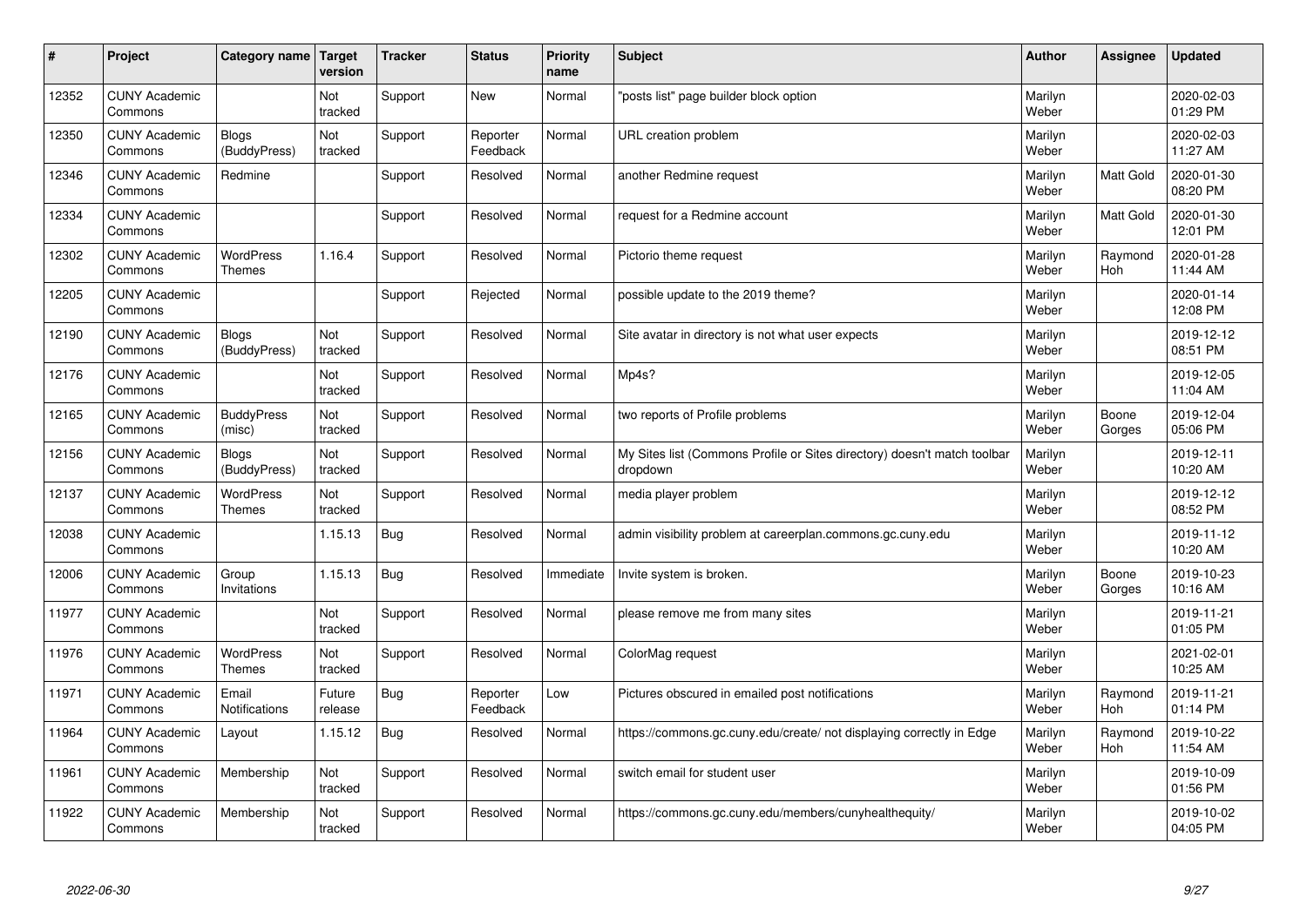| #     | Project                         | Category name   Target            | version        | <b>Tracker</b> | <b>Status</b>        | <b>Priority</b><br>name | <b>Subject</b>                                                                                         | <b>Author</b>    | Assignee        | <b>Updated</b>         |
|-------|---------------------------------|-----------------------------------|----------------|----------------|----------------------|-------------------------|--------------------------------------------------------------------------------------------------------|------------------|-----------------|------------------------|
| 11915 | <b>CUNY Academic</b><br>Commons |                                   | Not<br>tracked | Support        | Resolved             | Normal                  | User not in list                                                                                       | Marilyn<br>Weber |                 | 2019-10-28<br>10:13 AM |
| 11912 | <b>CUNY Academic</b><br>Commons |                                   |                | Support        | Resolved             | Normal                  | influence search results?                                                                              | Marilyn<br>Weber |                 | 2020-02-11<br>10:51 AM |
| 11908 | <b>CUNY Academic</b><br>Commons | Spam/Spam<br>Prevention           | 1.17.7         | Support        | Resolved             | Normal                  | overeager spam filter                                                                                  | Marilyn<br>Weber | Raymond<br>Hoh  | 2020-11-05<br>04:36 PM |
| 11907 | <b>CUNY Academic</b><br>Commons | <b>Public Portfolio</b>           | 1.15.13        | Support        | Resolved             | Normal                  | more publications problems (in profile)                                                                | Marilyn<br>Weber |                 | 2019-11-04<br>11:16 AM |
| 11896 | <b>CUNY Academic</b><br>Commons |                                   | Not<br>tracked | Support        | Resolved             | Normal                  | https://thenurseswritingproject.commons.gc.cuny.edu                                                    | Marilyn<br>Weber |                 | 2019-09-24<br>08:09 AM |
| 11866 | <b>CUNY Academic</b><br>Commons | <b>WordPress</b><br><b>Themes</b> | 1.15.10        | Support        | Resolved             | Normal                  | problem with project widget and the 'skills' to generate tags                                          | Marilyn<br>Weber | Raymond<br>Hoh  | 2019-09-19<br>03:20 PM |
| 11865 | <b>CUNY Academic</b><br>Commons | Onboarding                        | 1.15.10        | Bug            | Resolved             | Normal                  | Site name not appearing in "Membership" lists of Invitation modal                                      | Marilyn<br>Weber | Boone<br>Gorges | 2019-09-24<br>11:09 AM |
| 11848 | <b>CUNY Academic</b><br>Commons |                                   | Not<br>tracked | Support        | Hold                 | Normal                  | a Dean of Faculty wants to share a large file                                                          | Marilyn<br>Weber |                 | 2019-09-24<br>08:44 AM |
| 11832 | <b>CUNY Academic</b><br>Commons | <b>WordPress</b><br>Plugins       | 1.15.11        | Support        | Resolved             | Normal                  | Yoast SEO premium for sexgenlab.org                                                                    | Marilyn<br>Weber |                 | 2019-10-08<br>11:22 AM |
| 11813 | <b>CUNY Academic</b><br>Commons | <b>WordPress</b><br>Plugins       | 1.15.9         | Support        | Resolved             | Normal                  | 'Change Password Protected Message" plugin reguests                                                    | Marilyn<br>Weber |                 | 2019-09-10<br>05:57 PM |
| 11811 | <b>CUNY Academic</b><br>Commons |                                   | Not<br>tracked | Support        | Duplicate            | Normal                  | Content of Publications widget on profile page being erased on save                                    | Marilyn<br>Weber |                 | 2019-10-08<br>11:16 AM |
| 11787 | <b>CUNY Academic</b><br>Commons |                                   | Not<br>tracked | Support        | Reporter<br>Feedback | Normal                  | automated comments notifications on ZenDesk                                                            | Marilyn<br>Weber |                 | 2019-08-26<br>06:18 PM |
| 11771 | <b>CUNY Academic</b><br>Commons |                                   | Not<br>tracked | Support        | Reporter<br>Feedback | Normal                  | post displays in sections                                                                              | Marilyn<br>Weber |                 | 2019-08-20<br>10:34 AM |
| 11665 | <b>CUNY Academic</b><br>Commons |                                   |                | Support        | Resolved             | Immediate               | 'My Groups" conflating two groups                                                                      | Marilyn<br>Weber |                 | 2019-07-24<br>10:43 PM |
| 11650 | <b>CUNY Academic</b><br>Commons |                                   | Not<br>tracked | Support        | Resolved             | Normal                  | https://commons.gc.cuny.edu/groups/introduction-to-literary-studies-engl<br>ish-252-at-hunter-college/ | Marilyn<br>Weber |                 | 2019-07-18<br>02:28 PM |
| 11647 | <b>CUNY Academic</b><br>Commons |                                   | 1.15.6         | Support        | Resolved             | Normal                  | <b>Tribulant Newsletters update</b>                                                                    | Marilyn<br>Weber |                 | 2019-07-18<br>02:27 PM |
| 11634 | <b>CUNY Academic</b><br>Commons | WordPress<br>(misc)               | Not<br>tracked | Bug            | Rejected             | Normal                  | 'Insert Read More Tag" working oddly                                                                   | Marilyn<br>Weber | Raymond<br>Hoh  | 2019-07-15<br>11:48 PM |
| 11609 | <b>CUNY Academic</b><br>Commons |                                   | 1.15.5         | Support        | Resolved             | Normal                  | <b>Mixed Content flag</b>                                                                              | Marilyn<br>Weber |                 | 2019-06-27<br>06:54 PM |
| 11567 | <b>CUNY Academic</b><br>Commons | <b>Group Files</b>                | 1.15.4         | Bug            | Resolved             | Normal                  | Group files pagination doesn't work properly in folders                                                | Marilyn<br>Weber | Boone<br>Gorges | 2019-06-25<br>04:22 PM |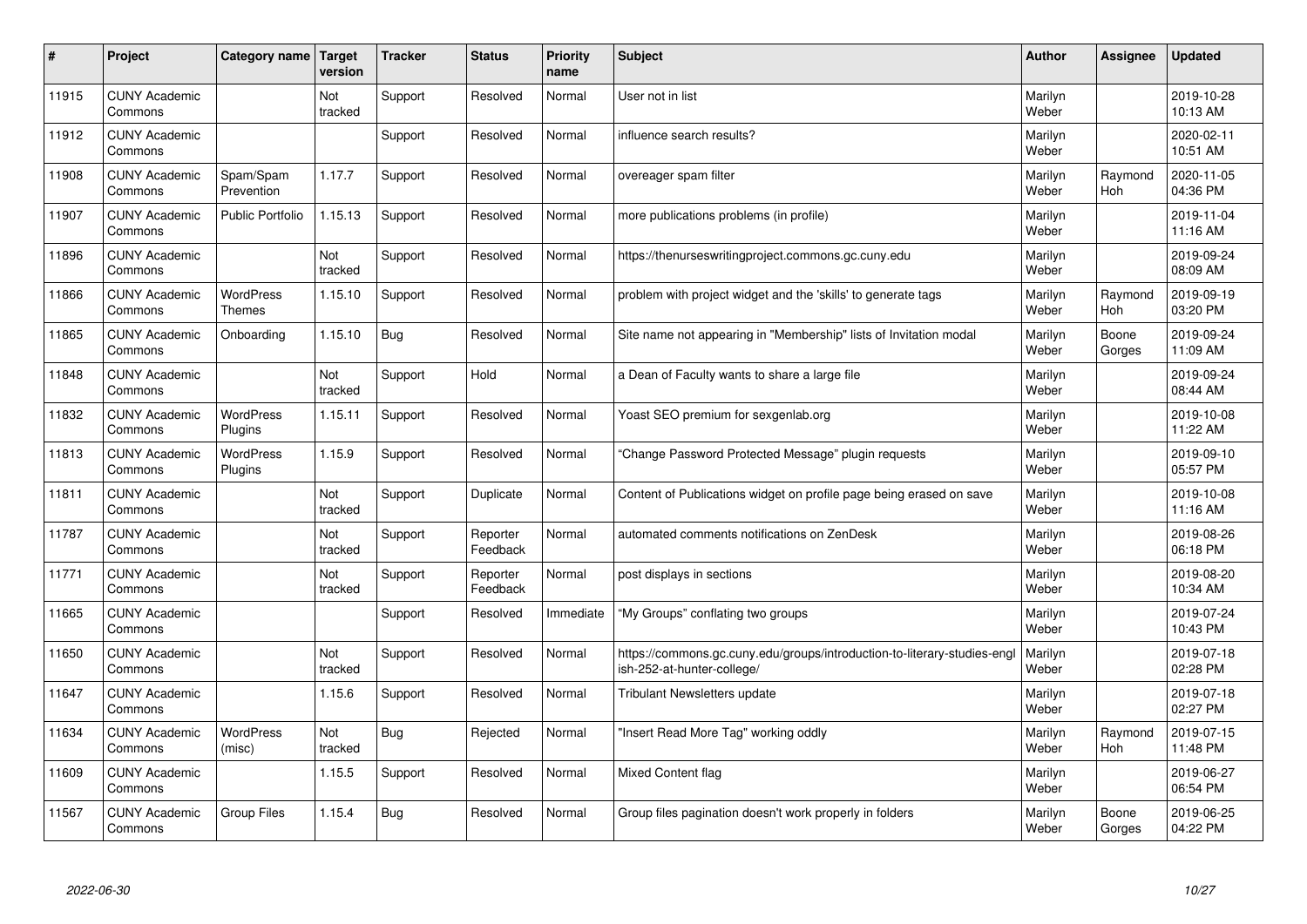| $\vert$ # | Project                         | Category name   Target            | version        | <b>Tracker</b> | <b>Status</b>        | <b>Priority</b><br>name | <b>Subject</b>                                               | <b>Author</b>    | <b>Assignee</b>       | <b>Updated</b>         |
|-----------|---------------------------------|-----------------------------------|----------------|----------------|----------------------|-------------------------|--------------------------------------------------------------|------------------|-----------------------|------------------------|
| 11519     | <b>CUNY Academic</b><br>Commons |                                   | Not<br>tracked | Support        | Assigned             | Normal                  | comment option not appearing                                 | Marilyn<br>Weber |                       | 2019-09-24<br>10:28 AM |
| 11516     | <b>CUNY Academic</b><br>Commons | Membership                        | Not<br>tracked | Support        | Resolved             | Normal                  | request for email change                                     | Marilyn<br>Weber |                       | 2019-06-04<br>01:48 PM |
| 11509     | <b>CUNY Academic</b><br>Commons |                                   | Not<br>tracked | Support        | Reporter<br>Feedback | Normal                  | deleted Page causing a Menu problem?                         | Marilyn<br>Weber |                       | 2019-06-04<br>09:54 AM |
| 11483     | <b>CUNY Academic</b><br>Commons |                                   | 1.15.2         | <b>Bug</b>     | Resolved             | Normal                  | 'Add New user" not working                                   | Marilyn<br>Weber |                       | 2019-05-21<br>02:26 PM |
| 11453     | <b>CUNY Academic</b><br>Commons | <b>WordPress</b><br>(misc)        | 1.15.2         | <b>Bug</b>     | Resolved             | Normal                  | 403 error on Firefox                                         | Marilyn<br>Weber | Raymond<br><b>Hoh</b> | 2019-05-28<br>11:46 AM |
| 11448     | <b>CUNY Academic</b><br>Commons | <b>BuddyPress</b><br>(misc)       | 1.15.1         | Support        | Resolved             | Normal                  | sole administrator listed on sites is not an admin at all?   | Marilyn<br>Weber | Raymond<br><b>Hoh</b> | 2019-05-14<br>11:15 AM |
| 11294     | <b>CUNY Academic</b><br>Commons | Account<br>settings               | Not<br>tracked | Support        | Resolved             | Normal                  | student emqail change                                        | Marilyn<br>Weber | Matt Gold             | 2019-04-07<br>09:11 PM |
| 11267     | <b>CUNY Academic</b><br>Commons |                                   |                | Support        | Rejected             | Normal                  | signing up with a nonCUNY signup code from the Register page | Marilyn<br>Weber |                       | 2019-03-26<br>03:00 PM |
| 11233     | <b>CUNY Academic</b><br>Commons |                                   | 1.14.9         | Support        | Resolved             | Normal                  | Hotjar?                                                      | Marilyn<br>Weber |                       | 2019-03-26<br>12:10 PM |
| 11225     | <b>CUNY Academic</b><br>Commons |                                   | Not<br>tracked | Support        | Resolved             | Normal                  | bulk upload?                                                 | Marilyn<br>Weber |                       | 2019-09-18<br>10:31 AM |
| 11217     | <b>CUNY Academic</b><br>Commons | Membership                        | Not<br>tracked | Support        | Resolved             | Normal                  | Another email update                                         | Marilyn<br>Weber |                       | 2019-03-12<br>03:37 PM |
| 11211     | <b>CUNY Academic</b><br>Commons | <b>WordPress</b><br><b>Themes</b> | 1.14.8         | Support        | Resolved             | Normal                  | user needs to edit the HTML coding                           | Marilyn<br>Weber |                       | 2019-03-12<br>11:20 AM |
| 11210     | <b>CUNY Academic</b><br>Commons | Membership                        | Not<br>tracked | Support        | Resolved             | Normal                  | Please change the email                                      | Marilyn<br>Weber |                       | 2019-03-11<br>04:16 PM |
| 11205     | <b>CUNY Academic</b><br>Commons | WordPress<br>Plugins              | Not<br>tracked | Support        | Resolved             | Normal                  | problems with Google calendar                                | Marilyn<br>Weber | Raymond<br>Hoh        | 2019-03-11<br>02:17 PM |
| 11198     | <b>CUNY Academic</b><br>Commons |                                   | Not<br>tracked | Support        | Resolved             | Normal                  | former CUNY employee                                         | Marilyn<br>Weber |                       | 2019-03-07<br>02:21 PM |
| 11149     | <b>CUNY Academic</b><br>Commons |                                   | Not<br>tracked | Support        | Reporter<br>Feedback | Normal                  | comments getting blocked                                     | Marilyn<br>Weber | Raymond<br><b>Hoh</b> | 2019-03-26<br>11:40 AM |
| 11147     | <b>CUNY Academic</b><br>Commons | Membership                        | Not<br>tracked | Support        | Resolved             | Normal                  | employee email change                                        | Marilyn<br>Weber |                       | 2019-03-12<br>03:58 PM |
| 11127     | <b>CUNY Academic</b><br>Commons | Membership                        | Not<br>tracked | Support        | Resolved             | Normal                  | user with new campus affiliation                             | Marilyn<br>Weber |                       | 2019-02-19<br>02:09 PM |
| 11091     | <b>CUNY Academic</b><br>Commons | <b>BuddyPress</b><br><b>Docs</b>  | 1.14.7         | Support        | Resolved             | Normal                  | word limit for comments on a group doc?                      | Marilyn<br>Weber |                       | 2019-02-26<br>02:04 PM |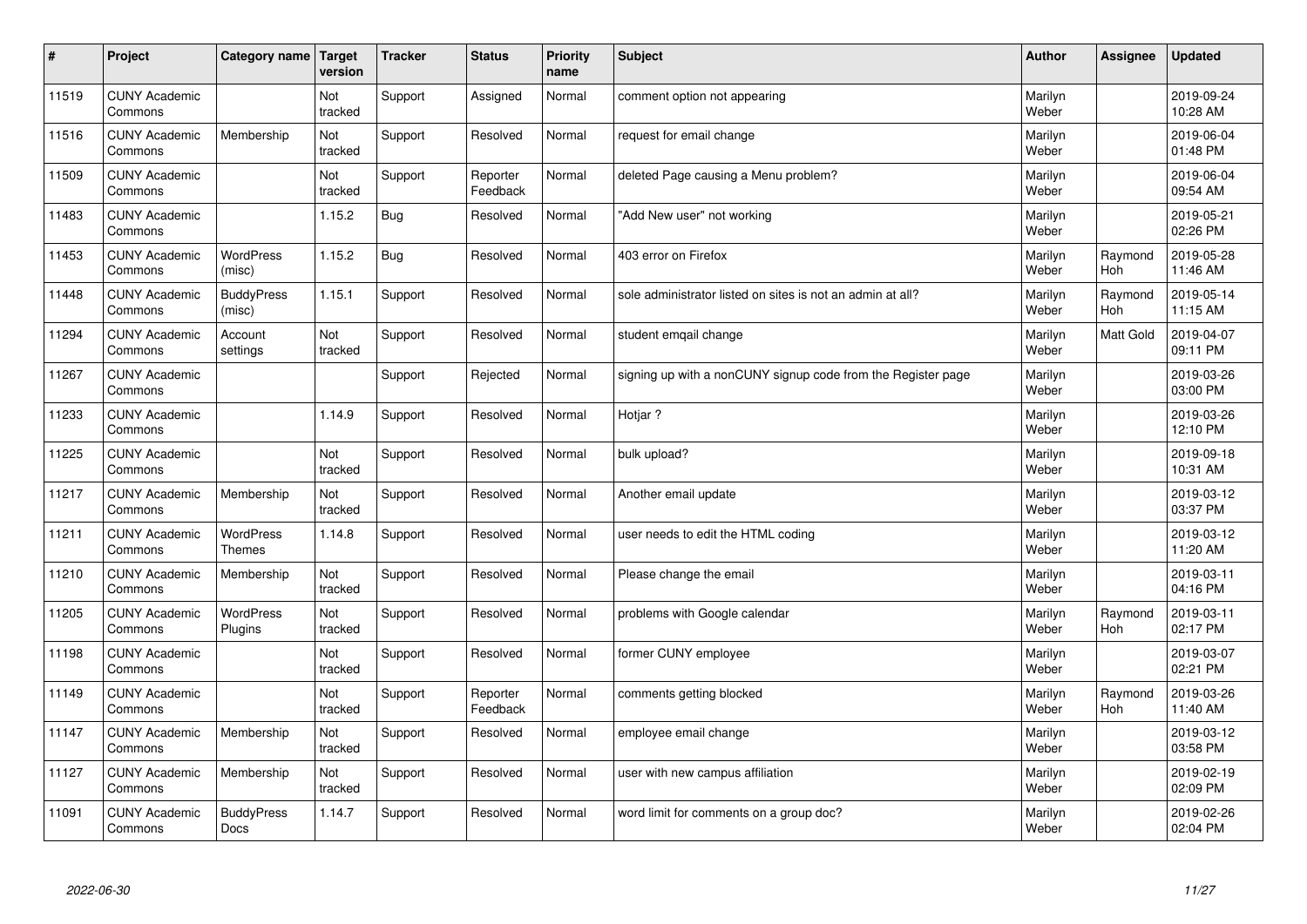| $\sharp$ | Project                         | Category name              | Target<br>version     | <b>Tracker</b> | <b>Status</b>        | <b>Priority</b><br>name | <b>Subject</b>                                  | <b>Author</b>    | Assignee              | <b>Updated</b>         |
|----------|---------------------------------|----------------------------|-----------------------|----------------|----------------------|-------------------------|-------------------------------------------------|------------------|-----------------------|------------------------|
| 11088    | <b>CUNY Academic</b><br>Commons | Group Blogs                | Not<br>tracked        | Bug            | Resolved             | Normal                  | no notification for comments                    | Marilyn<br>Weber |                       | 2019-02-15<br>03:30 PM |
| 11031    | <b>CUNY Academic</b><br>Commons |                            | Not<br>tracked        | Support        | Resolved             | Normal                  | new group with seemingly old topics             | Marilyn<br>Weber |                       | 2019-02-11<br>12:17 PM |
| 11029    | <b>CUNY Academic</b><br>Commons | Authentication             | 1.14.9                | Support        | Resolved             | Normal                  | Sujatha Fernandes cannot edit her site          | Marilyn<br>Weber | Raymond<br><b>Hoh</b> | 2019-03-26<br>12:10 PM |
| 11017    | <b>CUNY Academic</b><br>Commons |                            | <b>Not</b><br>tracked | Support        | Resolved             | Normal                  | site didn't save?                               | Marilyn<br>Weber |                       | 2019-01-25<br>03:47 PM |
| 11006    | <b>CUNY Academic</b><br>Commons | Groups (misc)              | 1.14.6                | Support        | Resolved             | Normal                  | removing members from a group isn't working     | Marilyn<br>Weber |                       | 2019-01-24<br>03:18 PM |
| 11003    | <b>CUNY Academic</b><br>Commons |                            | Not<br>tracked        | Support        | Resolved             | Normal                  | user email change                               | Marilyn<br>Weber |                       | 2019-01-24<br>02:50 PM |
| 11002    | <b>CUNY Academic</b><br>Commons |                            | Not<br>tracked        | Support        | Resolved             | Normal                  | open link in a new tab not working              | Marilyn<br>Weber |                       | 2019-06-03<br>07:57 PM |
| 10986    | <b>CUNY Academic</b><br>Commons |                            | Not<br>tracked        | Support        | Resolved             | Normal                  | PDF embedder provoking error                    | Marilyn<br>Weber |                       | 2019-03-29<br>04:28 PM |
| 10941    | <b>CUNY Academic</b><br>Commons | Membership                 | Not<br>tracked        | Support        | Resolved             | Normal                  | update user email                               | Marilyn<br>Weber |                       | 2019-02-13<br>02:24 PM |
| 10932    | <b>CUNY Academic</b><br>Commons |                            |                       | Support        | Resolved             | Normal                  | add me as admin to meenaalexander.com           | Marilyn<br>Weber | <b>Matt Gold</b>      | 2019-01-09<br>02:12 PM |
| 10910    | <b>CUNY Academic</b><br>Commons | Membership                 | Not<br>tracked        | Support        | Resolved             | Normal                  | request to be an admin to a prof's site         | Marilyn<br>Weber |                       | 2019-01-04<br>10:45 AM |
| 10850    | <b>CUNY Academic</b><br>Commons |                            |                       | Support        | Rejected             | Normal                  | Gravity form being resent                       | Marilyn<br>Weber |                       | 2018-12-20<br>10:18 PM |
| 10838    | <b>CUNY Academic</b><br>Commons |                            | 1.15.3                | Support        | Rejected             | Normal                  | two plugin/theme requests from a digital fellow | Marilyn<br>Weber |                       | 2019-06-11<br>10:31 AM |
| 10820    | <b>CUNY Academic</b><br>Commons |                            | Not<br>tracked        | Support        | Resolved             | Normal                  | retrieve deleted pages/posts                    | Marilyn<br>Weber |                       | 2018-12-13<br>06:33 PM |
| 10810    | <b>CUNY Academic</b><br>Commons | <b>WordPress</b><br>(misc) | 1.14.2                | Bug            | Resolved             | Normal                  | Sites set as public are becoming private        | Marilyn<br>Weber |                       | 2018-12-11<br>10:15 AM |
| 10772    | <b>CUNY Academic</b><br>Commons | Groups (misc)              | 1.14.2                | Bug            | Resolved             | Normal                  | can't create groups                             | Marilyn<br>Weber |                       | 2018-12-04<br>10:42 AM |
| 10657    | <b>CUNY Academic</b><br>Commons |                            | Not<br>tracked        | Support        | Reporter<br>Feedback | Normal                  | child theme problems                            | Marilyn<br>Weber |                       | 2018-11-08<br>01:19 PM |
| 10606    | <b>CUNY Academic</b><br>Commons | cdev.gc.cuny.ed<br>u.      | Not<br>tracked        | Support        | Resolved             | Normal                  | problems with testing environment               | Marilyn<br>Weber |                       | 2018-11-02<br>10:27 AM |
| 10571    | <b>CUNY Academic</b><br>Commons |                            | Not<br>tracked        | Support        | Abandoned            | Normal                  | newsletter queue problem                        | Marilyn<br>Weber |                       | 2018-12-10<br>03:58 PM |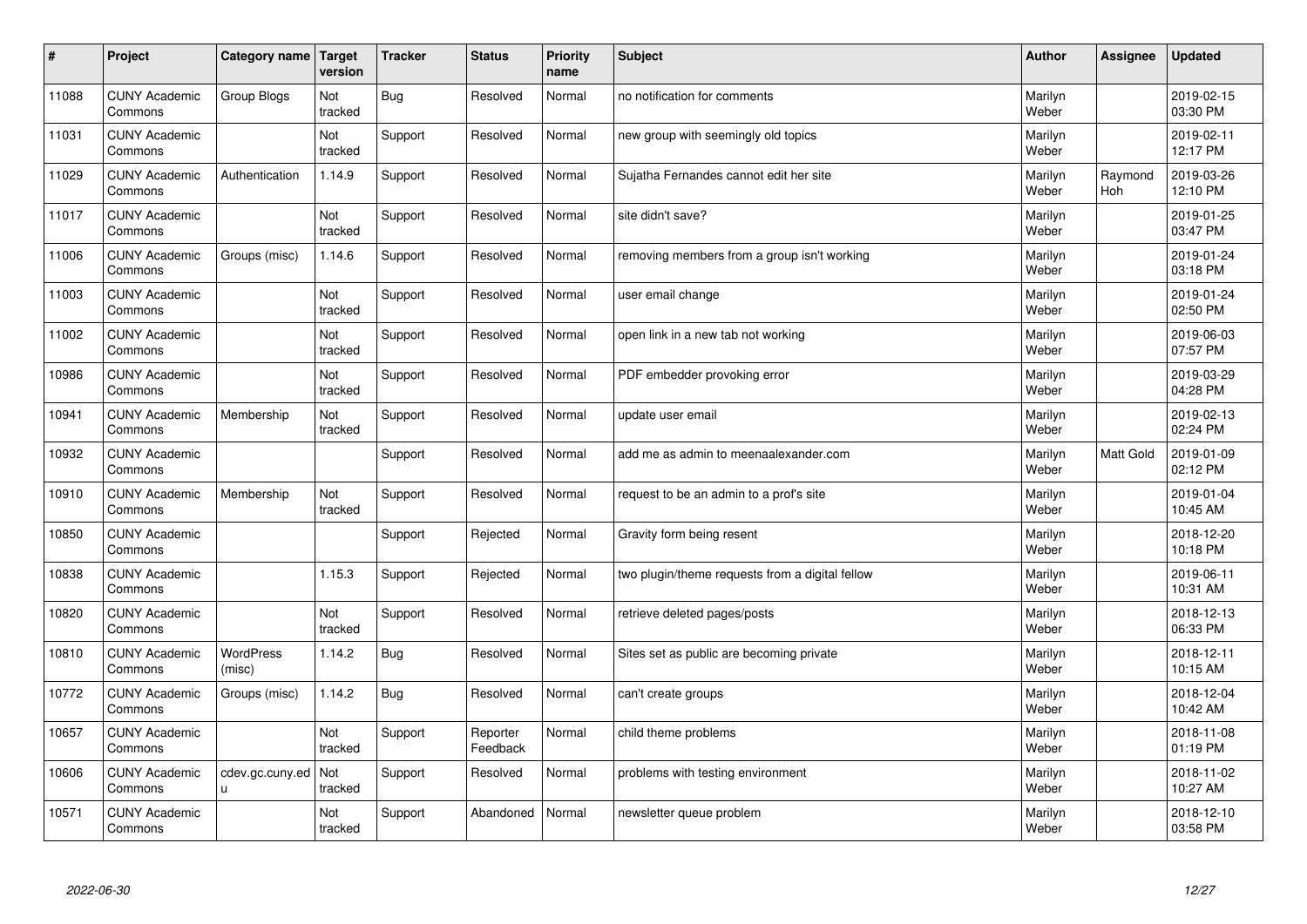| #     | Project                         | Category name   Target        | version        | <b>Tracker</b> | <b>Status</b>        | <b>Priority</b><br>name | <b>Subject</b>                                                                           | <b>Author</b>    | Assignee        | <b>Updated</b>         |
|-------|---------------------------------|-------------------------------|----------------|----------------|----------------------|-------------------------|------------------------------------------------------------------------------------------|------------------|-----------------|------------------------|
| 10562 | <b>CUNY Academic</b><br>Commons |                               |                | Bug            | Rejected             | Normal                  | Commons is down                                                                          | Marilyn<br>Weber |                 | 2018-10-23<br>10:49 AM |
| 10537 | <b>CUNY Academic</b><br>Commons |                               | Not<br>tracked | <b>Bug</b>     | Resolved             | Normal                  | jpegs not showing                                                                        | Marilyn<br>Weber |                 | 2018-10-23<br>10:51 AM |
| 10440 | <b>CUNY Academic</b><br>Commons |                               | Not<br>tracked | Support        | Resolved             | Normal                  | Acert post problem                                                                       | Marilyn<br>Weber |                 | 2018-12-10<br>03:57 PM |
| 10407 | <b>CUNY Academic</b><br>Commons |                               | Not<br>tracked | Support        | Resolved             | Normal                  | toolbar problem                                                                          | Marilyn<br>Weber | Boone<br>Gorges | 2018-10-23<br>10:52 AM |
| 10387 | <b>CUNY Academic</b><br>Commons | Membership                    | Not<br>tracked | Support        | Resolved             | Normal                  | remove user page                                                                         | Marilyn<br>Weber |                 | 2018-09-28<br>02:26 PM |
| 10361 | <b>CUNY Academic</b><br>Commons | Group Forums                  | 1.13.10        | <b>Bug</b>     | Resolved             | Normal                  | forum post pending oddity                                                                | Marilyn<br>Weber |                 | 2018-09-25<br>10:45 AM |
| 10298 | <b>CUNY Academic</b><br>Commons |                               | Not<br>tracked | Support        | Resolved             | Normal                  | RSS feed to itunes problem                                                               | Marilyn<br>Weber |                 | 2018-12-10<br>03:57 PM |
| 10273 | <b>CUNY Academic</b><br>Commons | Registration                  | Not<br>tracked | Support        | Reporter<br>Feedback | Normal                  | users combining CF and campus address                                                    | Marilyn<br>Weber |                 | 2019-09-18<br>10:58 AM |
| 10266 | <b>CUNY Academic</b><br>Commons |                               |                | Support        | Resolved             | Normal                  | GC email change requested                                                                | Marilyn<br>Weber | Matt Gold       | 2018-08-30<br>03:07 PM |
| 10260 | <b>CUNY Academic</b><br>Commons |                               |                | <b>Bug</b>     | Rejected             | Normal                  | bad activation email                                                                     | Marilyn<br>Weber |                 | 2018-08-30<br>01:25 PM |
| 10257 | <b>CUNY Academic</b><br>Commons | Membership                    | Not<br>tracked | Support        | Resolved             | Normal                  | change the email from @login.cuny.edu to campu email                                     | Marilyn<br>Weber |                 | 2018-12-10<br>03:55 PM |
| 10256 | <b>CUNY Academic</b><br>Commons |                               |                | Support        | Resolved             | Normal                  | email change requested                                                                   | Marilyn<br>Weber | Matt Gold       | 2018-08-29<br>02:52 PM |
| 10245 | <b>CUNY Academic</b><br>Commons | Email<br><b>Notifications</b> | 1.13.8         | Support        | Resolved             | Urgent                  | Placeholders in action emails (activation, password reset) not being<br>properly swapped | Marilyn<br>Weber | Raymond<br>Hoh  | 2018-08-30<br>04:02 PM |
| 10240 | <b>CUNY Academic</b><br>Commons | <b>WordPress</b><br>Plugins   | 1.13.8         | Support        | Resolved             | Normal                  | require-featured-image plug-in request                                                   | Marilyn<br>Weber |                 | 2018-08-29<br>05:15 PM |
| 10239 | <b>CUNY Academic</b><br>Commons |                               | Not<br>tracked | Support        | Resolved             | Normal                  | musicroombooking.commons.gc.cuny.edu                                                     | Marilyn<br>Weber |                 | 2018-08-29<br>03:06 PM |
| 10227 | <b>CUNY Academic</b><br>Commons |                               |                | Support        | Resolved             | Normal                  | user incorrectly entered her email address                                               | Marilyn<br>Weber | Matt Gold       | 2018-08-26<br>08:55 PM |
| 10176 | <b>CUNY Academic</b><br>Commons | Documentation                 | Not<br>tracked | <b>Bug</b>     | Resolved             | Normal                  | domain mapping requests                                                                  | Marilyn<br>Weber | scott voth      | 2018-08-29<br>05:30 PM |
| 10133 | <b>CUNY Academic</b><br>Commons | <b>WordPress</b><br>(misc)    | Not<br>tracked | Support        | Resolved             | Normal                  | two Commons sites to be migrated elsewhere                                               | Marilyn<br>Weber |                 | 2018-12-10<br>03:54 PM |
| 10101 | <b>CUNY Academic</b><br>Commons |                               | 1.13.7         | <b>Bug</b>     | Resolved             | Normal                  | URL changes within Manage section of groups                                              | Marilyn<br>Weber |                 | 2018-08-03<br>01:54 PM |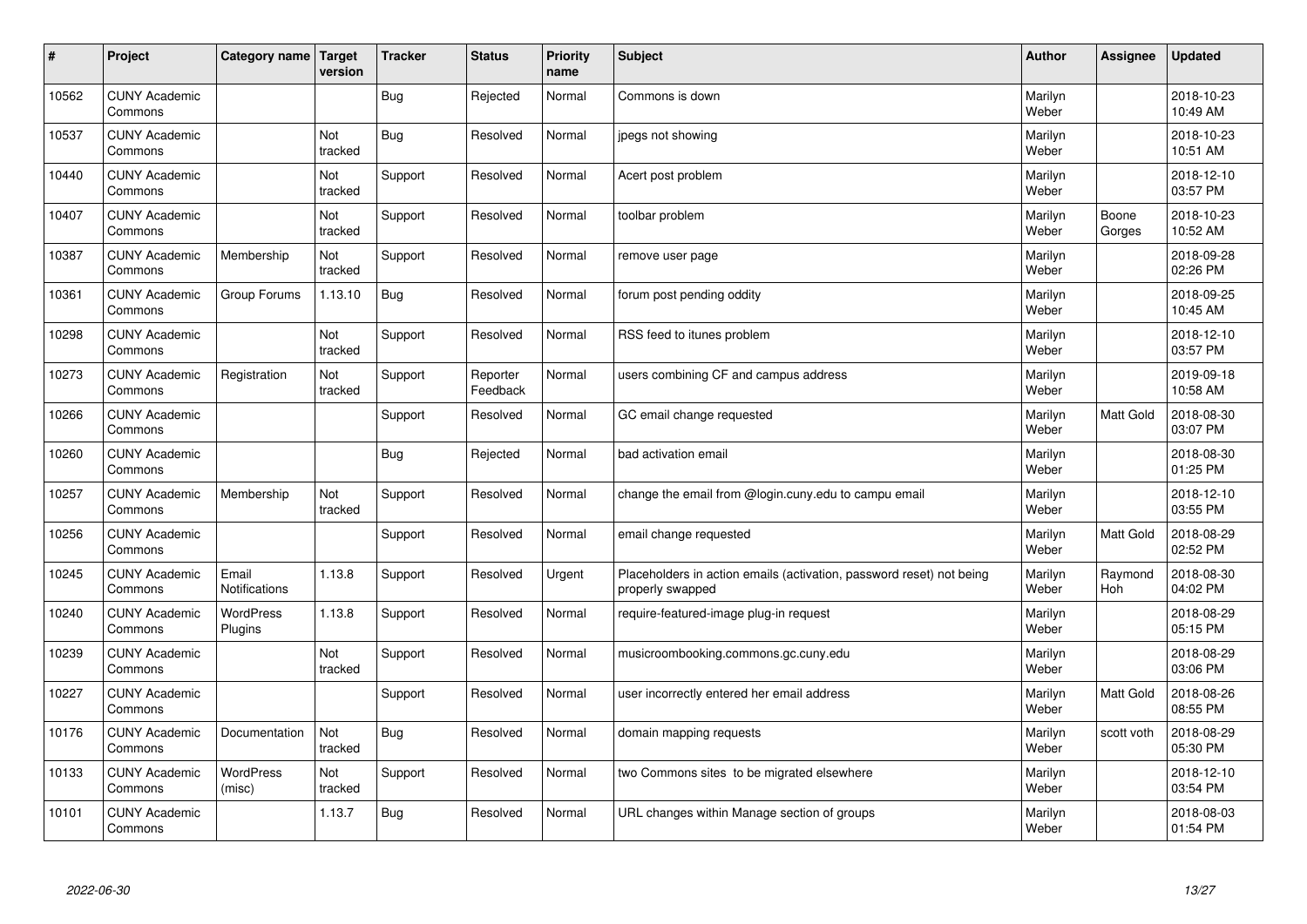| $\pmb{\sharp}$ | Project                         | Category name                     | <b>Target</b><br>version | <b>Tracker</b> | <b>Status</b> | <b>Priority</b><br>name | <b>Subject</b>                                          | <b>Author</b>    | Assignee         | <b>Updated</b>         |
|----------------|---------------------------------|-----------------------------------|--------------------------|----------------|---------------|-------------------------|---------------------------------------------------------|------------------|------------------|------------------------|
| 10066          | <b>CUNY Academic</b><br>Commons | Membership                        | Not<br>tracked           | Support        | Resolved      | Normal                  | add me as an admin to https://pkms.commons.gc.cuny.edu/ | Marilyn<br>Weber |                  | 2018-07-26<br>11:54 AM |
| 10059          | <b>CUNY Academic</b><br>Commons | <b>WordPress</b><br><b>Themes</b> | Not<br>tracked           | Support        | Resolved      | Normal                  | Magazine Premium theme for new site                     | Marilyn<br>Weber |                  | 2020-02-17<br>03:39 PM |
| 10035          | <b>CUNY Academic</b><br>Commons |                                   | Not<br>tracked           | Bug            | Resolved      | Normal                  | Reconnecting user to site                               | Marilyn<br>Weber |                  | 2018-07-23<br>11:55 AM |
| 10006          | <b>CUNY Academic</b><br>Commons | Membership                        | Not<br>tracked           | Support        | Resolved      | Normal                  | another email change request                            | Marilyn<br>Weber |                  | 2018-07-13<br>12:36 PM |
| 9996           | <b>CUNY Academic</b><br>Commons | Membership                        | Not<br>tracked           | Support        | Rejected      | Normal                  | user email change request                               | Marilyn<br>Weber |                  | 2018-07-16<br>10:49 AM |
| 9992           | <b>CUNY Academic</b><br>Commons |                                   | 1.13.6                   | <b>Bug</b>     | Resolved      | Normal                  | ACERT website down again                                | Marilyn<br>Weber |                  | 2018-07-10<br>12:15 PM |
| 9965           | <b>CUNY Academic</b><br>Commons | <b>WordPress</b><br>Plugins       | 1.13.4                   | Support        | Resolved      | Normal                  | plug-in request for OneTone Companion                   | Marilyn<br>Weber | Raymond<br>Hoh   | 2018-06-26<br>12:00 PM |
| 9955           | <b>CUNY Academic</b><br>Commons | WordPress<br>Plugins              | 1.13.4                   | Support        | Rejected      | Normal                  | docx converter plugin?                                  | Marilyn<br>Weber |                  | 2018-06-26<br>11:39 AM |
| 9949           | <b>CUNY Academic</b><br>Commons |                                   | 1.13.4                   | Support        | Resolved      | Normal                  | raise storage space limit?                              | Marilyn<br>Weber | Boone<br>Gorges  | 2018-06-26<br>12:00 PM |
| 9928           | <b>CUNY Academic</b><br>Commons | Account<br>settings               |                          | Support        | Resolved      | Normal                  | email change request from former student                | Marilyn<br>Weber | <b>Matt Gold</b> | 2018-06-14<br>10:20 AM |
| 9927           | <b>CUNY Academic</b><br>Commons | Membership                        | Not<br>tracked           | Support        | Resolved      | Normal                  | wrong email used                                        | Marilyn<br>Weber | Matt Gold        | 2018-06-14<br>10:21 AM |
| 9919           | <b>CUNY Academic</b><br>Commons |                                   | Not<br>tracked           | Bug            | Resolved      | Normal                  | admin of https://sphcurriculum.commons.gc.cuny.edu      | Marilyn<br>Weber |                  | 2018-06-12<br>09:37 PM |
| 9889           | <b>CUNY Academic</b><br>Commons |                                   | Not<br>tracked           | Support        | Resolved      | Normal                  | remove comments from activity feed?                     | Marilyn<br>Weber |                  | 2018-12-10<br>03:53 PM |
| 9888           | <b>CUNY Academic</b><br>Commons | <b>WordPress</b><br>Plugins       | 1.13.3                   | Support        | Resolved      | Normal                  | Business directory Plug-in request                      | Marilyn<br>Weber |                  | 2018-06-12<br>11:52 AM |
| 9886           | <b>CUNY Academic</b><br>Commons | cuny.is                           | Not<br>tracked           | Support        | Resolved      | Normal                  | cuny.is SSL                                             | Marilyn<br>Weber |                  | 2018-10-26<br>02:07 PM |
| 9885           | <b>CUNY Academic</b><br>Commons |                                   |                          | Support        | Rejected      | Normal                  | Publications field problem                              | Marilyn<br>Weber |                  | 2018-06-06<br>01:18 PM |
| 9835           | <b>CUNY Academic</b><br>Commons | Group Forums                      | Future<br>release        | Bug            | Assigned      | Normal                  | add a "like" function?                                  | Marilyn<br>Weber | Erik<br>Trainer  | 2018-06-05<br>01:49 PM |
| 9834           | <b>CUNY Academic</b><br>Commons |                                   |                          | Support        | Duplicate     | Normal                  | add a "like" function                                   | Marilyn<br>Weber |                  | 2018-05-25<br>10:38 AM |
| 9828           | <b>CUNY Academic</b><br>Commons | Domain<br>Mapping                 | 1.13.3                   | Bug            | Resolved      | High                    | redirecting problem                                     | Marilyn<br>Weber | Raymond<br>Hoh   | 2018-05-24<br>02:39 PM |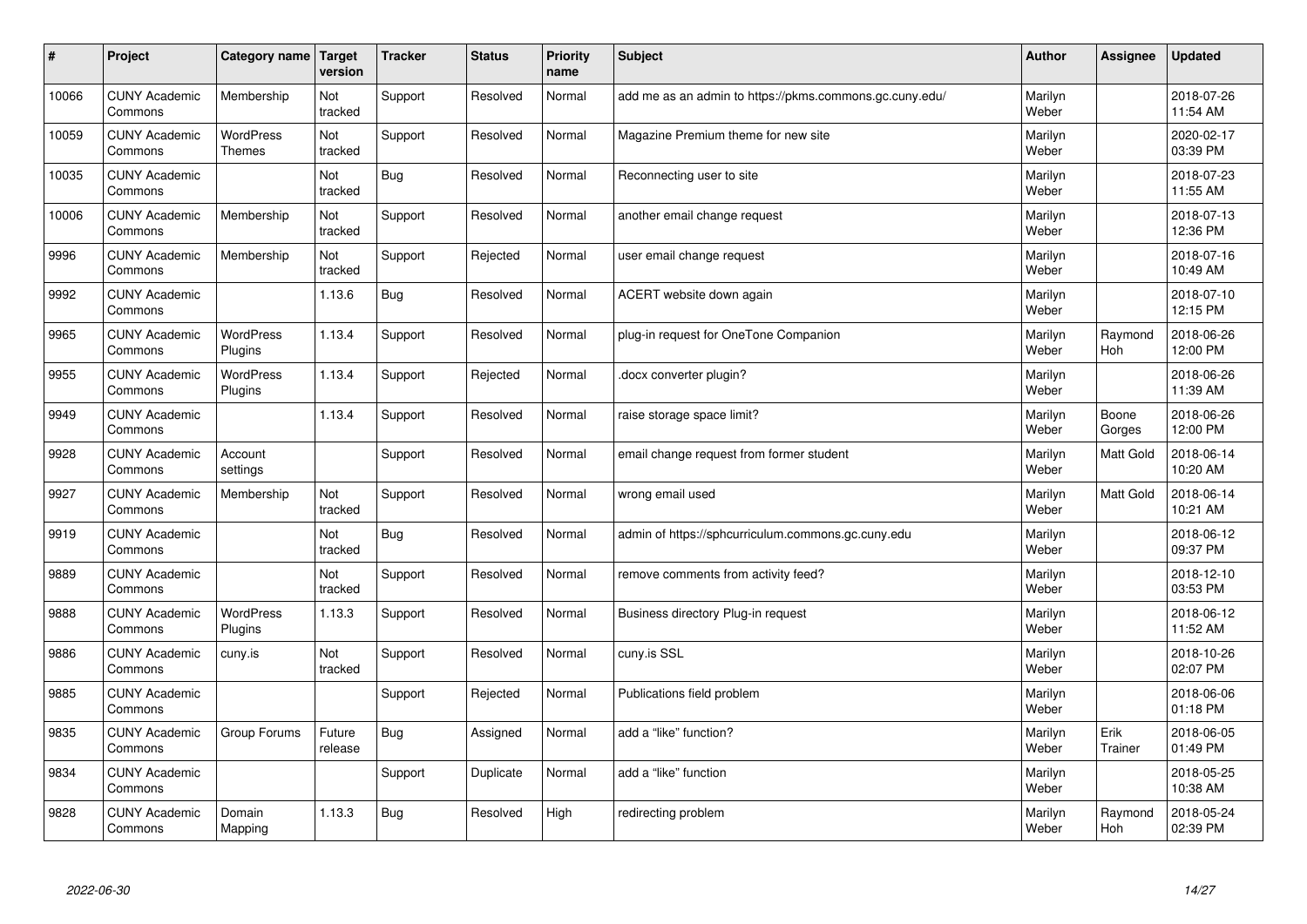| $\sharp$ | Project                         | Category name Target        | version        | <b>Tracker</b> | <b>Status</b> | <b>Priority</b><br>name | <b>Subject</b>                                  | <b>Author</b>    | Assignee              | <b>Updated</b>         |
|----------|---------------------------------|-----------------------------|----------------|----------------|---------------|-------------------------|-------------------------------------------------|------------------|-----------------------|------------------------|
| 9823     | <b>CUNY Academic</b><br>Commons | Account<br>settings         | Not<br>tracked | Support        | Resolved      | Normal                  | email change                                    | Marilyn<br>Weber | <b>Matt Gold</b>      | 2018-05-23<br>01:58 PM |
| 9787     | <b>CUNY Academic</b><br>Commons | Registration                |                | Support        | Resolved      | Normal                  | email change request                            | Marilyn<br>Weber | Matt Gold             | 2018-05-16<br>09:55 PM |
| 9780     | <b>CUNY Academic</b><br>Commons |                             | Not<br>tracked | Support        | Resolved      | Normal                  | remove the phone number on this profile?        | Marilyn<br>Weber |                       | 2018-05-15<br>10:35 AM |
| 9779     | <b>CUNY Academic</b><br>Commons | Membership                  | Not<br>tracked | Support        | Resolved      | Normal                  | user not sure if she is registered.             | Marilyn<br>Weber |                       | 2018-12-10<br>03:53 PM |
| 9768     | <b>CUNY Academic</b><br>Commons |                             | 1.13.2         | <b>Bug</b>     | Resolved      | High                    | search function on the Directory page           | Marilyn<br>Weber | Boone<br>Gorges       | 2018-05-14<br>08:45 PM |
| 9767     | <b>CUNY Academic</b><br>Commons | Registration                | Not<br>tracked | Support        | Resolved      | Normal                  | user deleted account but now needs one          | Marilyn<br>Weber |                       | 2018-05-11<br>02:39 PM |
| 9726     | <b>CUNY Academic</b><br>Commons | WordPress<br>Plugins        | Not<br>tracked | Support        | Abandoned     | Normal                  | technical error on Contact page                 | Marilyn<br>Weber |                       | 2018-12-10<br>03:53 PM |
| 9725     | <b>CUNY Academic</b><br>Commons |                             | Not<br>tracked | Support        | Resolved      | Normal                  | problems with deleting a site                   | Marilyn<br>Weber |                       | 2018-05-07<br>10:24 PM |
| 9684     | <b>CUNY Academic</b><br>Commons |                             |                | Support        | Rejected      | Normal                  | SEO cleanup for newlaborforum.cuny.edu          | Marilyn<br>Weber |                       | 2018-04-30<br>10:29 AM |
| 9659     | <b>CUNY Academic</b><br>Commons | Account<br>settings         |                | Support        | Resolved      | Normal                  | user email change                               | Marilyn<br>Weber | <b>Matt Gold</b>      | 2018-04-24<br>12:08 PM |
| 9604     | <b>CUNY Academic</b><br>Commons |                             | Not<br>tracked | Support        | Resolved      | Normal                  | (Marilyn) can only log into cdev as teststudent | Marilyn<br>Weber |                       | 2018-04-21<br>10:20 AM |
| 9587     | <b>CUNY Academic</b><br>Commons |                             |                | Support        | Rejected      | Normal                  | possible request for the "PDF Poster" plugin    | Marilyn<br>Weber |                       | 2018-04-24<br>10:52 AM |
| 9541     | <b>CUNY Academic</b><br>Commons | <b>WordPress</b><br>(misc)  | Not<br>tracked | Support        | Resolved      | Normal                  | repeating header banner                         | Marilyn<br>Weber | Raymond<br>Hoh        | 2018-04-06<br>12:33 PM |
| 9535     | <b>CUNY Academic</b><br>Commons |                             | Not<br>tracked | Support        | Resolved      | Normal                  | admin for https://video.commons.gc.cuny.edu/?   | Marilyn<br>Weber | Matt Gold             | 2018-04-13<br>05:06 PM |
| 9518     | <b>CUNY Academic</b><br>Commons |                             | Not<br>tracked | Support        | Rejected      | Normal                  | problems with site on Internet Explorer         | Marilyn<br>Weber | Raymond<br><b>Hoh</b> | 2019-03-11<br>11:18 PM |
| 9500     | <b>CUNY Academic</b><br>Commons | <b>WordPress</b><br>Plugins | 1.12.12        | Support        | Resolved      | Normal                  | PowerPoint in the media library?                | Marilyn<br>Weber | Raymond<br><b>Hoh</b> | 2018-04-12<br>02:28 PM |
| 9499     | <b>CUNY Academic</b><br>Commons | WordPress<br>(misc)         | Not<br>tracked | Support        | Resolved      | Normal                  | tiny question - preventing dates on posts?      | Marilyn<br>Weber | Raymond<br>Hoh        | 2018-04-04<br>03:55 PM |
| 9477     | <b>CUNY Academic</b><br>Commons | Account<br>settings         |                | Support        | Resolved      | Normal                  | email change request                            | Marilyn<br>Weber | Matt Gold             | 2018-03-24<br>08:53 AM |
| 9470     | <b>CUNY Academic</b><br>Commons |                             |                | Bug            | Resolved      | Normal                  | Users not appearing via "Add New"               | Marilyn<br>Weber |                       | 2018-03-22<br>07:44 PM |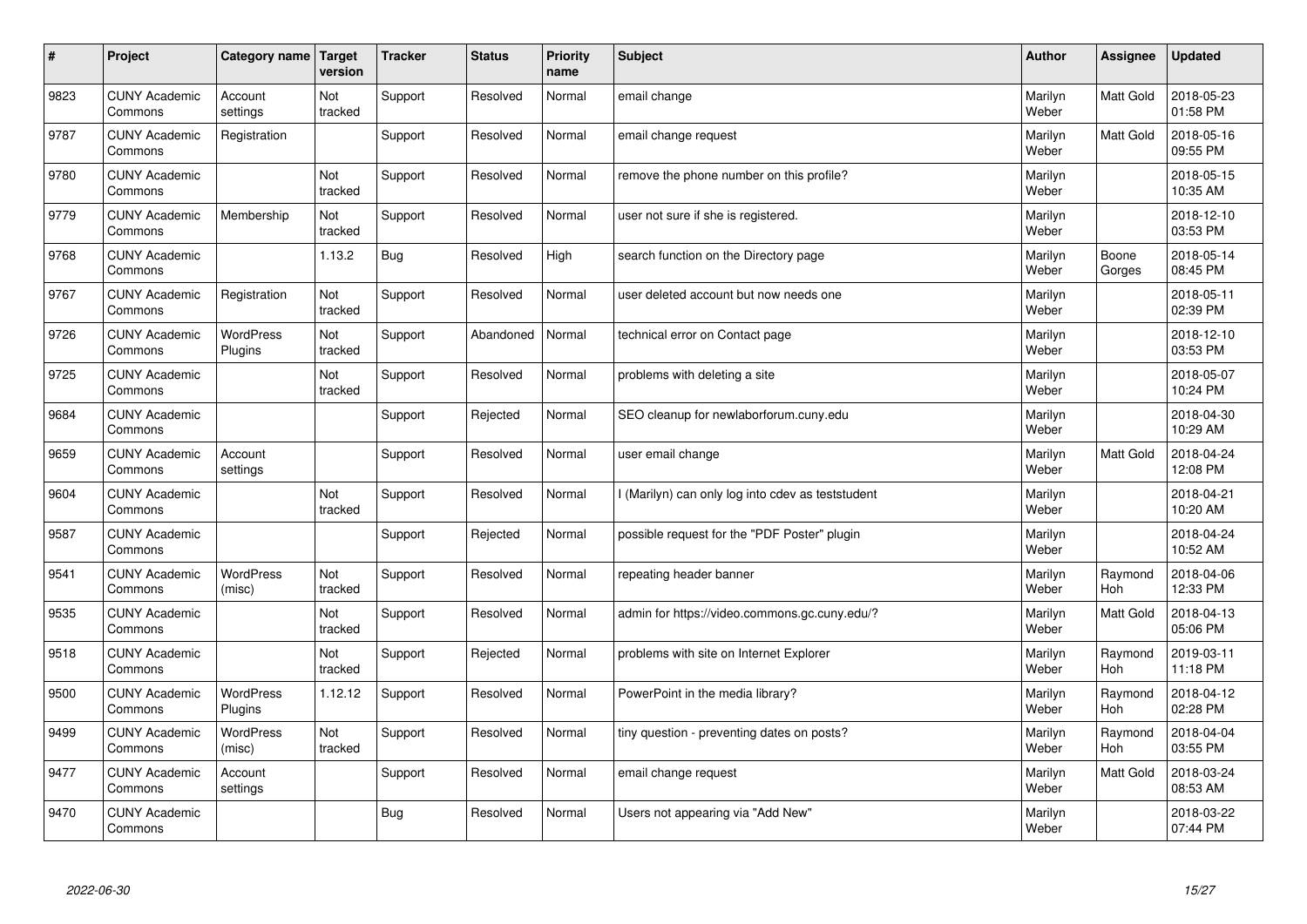| $\sharp$ | Project                         | Category name                     | Target<br>version | <b>Tracker</b> | <b>Status</b>        | <b>Priority</b><br>name | <b>Subject</b>                                       | <b>Author</b>    | <b>Assignee</b>       | <b>Updated</b>         |
|----------|---------------------------------|-----------------------------------|-------------------|----------------|----------------------|-------------------------|------------------------------------------------------|------------------|-----------------------|------------------------|
| 9355     | <b>CUNY Academic</b><br>Commons |                                   | Not<br>tracked    | Support        | Resolved             | Normal                  | 14gb of video?                                       | Marilyn<br>Weber |                       | 2018-03-13<br>11:56 AM |
| 9340     | <b>CUNY Academic</b><br>Commons | <b>WordPress</b><br>Plugins       | 1.12.10           | Bug            | Resolved             | Normal                  | change the web preview?                              | Marilyn<br>Weber | Raymond<br>Hoh        | 2018-03-13<br>11:50 AM |
| 9335     | <b>CUNY Academic</b><br>Commons | <b>WordPress</b><br><b>Themes</b> | 1.12.10           | Bug            | Resolved             | Normal                  | clone http://digitalscholarship.ccny.cuny.edu site?  | Marilyn<br>Weber | Boone<br>Gorges       | 2018-03-14<br>12:43 PM |
| 9330     | <b>CUNY Academic</b><br>Commons | <b>WordPress</b><br>Plugins       | 1.12.10           | Bug            | Resolved             | Normal                  | part 2 of problems with the Leaflet plug -in         | Marilyn<br>Weber |                       | 2018-03-04<br>05:58 PM |
| 9282     | <b>CUNY Academic</b><br>Commons | Group Forums                      | 1.12.9            | Bug            | Resolved             | Normal                  | "Forum ID is missing" error?                         | Marilyn<br>Weber |                       | 2018-02-27<br>10:32 AM |
| 9276     | <b>CUNY Academic</b><br>Commons |                                   |                   | Bug            | Resolved             | High                    | problem adding a member to a group - wrong username? | Marilyn<br>Weber |                       | 2018-02-25<br>12:47 PM |
| 9275     | <b>CUNY Academic</b><br>Commons |                                   |                   | Support        | Rejected             | Normal                  | soft chalk page?                                     | Marilyn<br>Weber | Boone<br>Gorges       | 2018-04-09<br>10:37 AM |
| 9224     | <b>CUNY Academic</b><br>Commons | <b>Group Files</b>                | 1.13              | Feature        | Resolved             | Normal                  | attachments to forum posts clutter up Files area     | Marilyn<br>Weber | Boone<br>Gorges       | 2018-03-22<br>03:34 PM |
| 9223     | <b>CUNY Academic</b><br>Commons |                                   | Not<br>tracked    | Support        | Resolved             | Normal                  | moving wordpress sites                               | Marilyn<br>Weber |                       | 2018-02-18<br>08:44 PM |
| 9207     | <b>CUNY Academic</b><br>Commons |                                   | Future<br>release | Support        | Reporter<br>Feedback | Normal                  | display dashboards made in Tableau?                  | Marilyn<br>Weber | Boone<br>Gorges       | 2018-04-10<br>10:42 AM |
| 9192     | <b>CUNY Academic</b><br>Commons | <b>WordPress</b><br>Plugins       | 1.12.8            | <b>Bug</b>     | Resolved             | Normal                  | problems with the Leaflet plug -in                   | Marilyn<br>Weber | Boone<br>Gorges       | 2018-02-13<br>11:07 AM |
| 9163     | <b>CUNY Academic</b><br>Commons | Layout                            | 1.12.8            | Support        | Resolved             | Normal                  | Mobile responsiveness issues                         | Marilyn<br>Weber | Raymond<br><b>Hoh</b> | 2018-02-13<br>10:49 AM |
| 9162     | <b>CUNY Academic</b><br>Commons | Registration                      | Not<br>tracked    | Support        | Resolved             | Normal                  | email change due to user error                       | Marilyn<br>Weber | Matt Gold             | 2018-02-13<br>11:11 AM |
| 9154     | <b>CUNY Academic</b><br>Commons | Events                            | 1.12.8            | Bug            | Resolved             | Normal                  | problem with group calendar                          | Marilyn<br>Weber | Raymond<br><b>Hoh</b> | 2018-02-13<br>10:49 AM |
| 9134     | <b>CUNY Academic</b><br>Commons | Membership                        | Not<br>tracked    | Support        | Abandoned            | Normal                  | former user                                          | Marilyn<br>Weber | <b>Matt Gold</b>      | 2019-09-18<br>10:26 AM |
| 9133     | <b>CUNY Academic</b><br>Commons |                                   |                   | Support        | Duplicate            | Normal                  | webrecorder.io                                       | Marilyn<br>Weber |                       | 2018-01-29<br>10:34 AM |
| 9131     | <b>CUNY Academic</b><br>Commons |                                   |                   | Support        | Resolved             | Normal                  | webrecorder.io via Firefox                           | Marilyn<br>Weber |                       | 2018-01-29<br>11:11 AM |
| 9130     | <b>CUNY Academic</b><br>Commons | Homepage<br>Slides                | Not<br>tracked    | Bug            | Resolved             | Normal                  | too many redirects                                   | Marilyn<br>Weber |                       | 2018-01-29<br>10:27 AM |
| 9087     | <b>CUNY Academic</b><br>Commons | <b>WordPress</b><br>Plugins       | 1.12.7            | Support        | Resolved             | Normal                  | request for WP Social Sharing                        | Marilyn<br>Weber |                       | 2018-01-23<br>11:17 AM |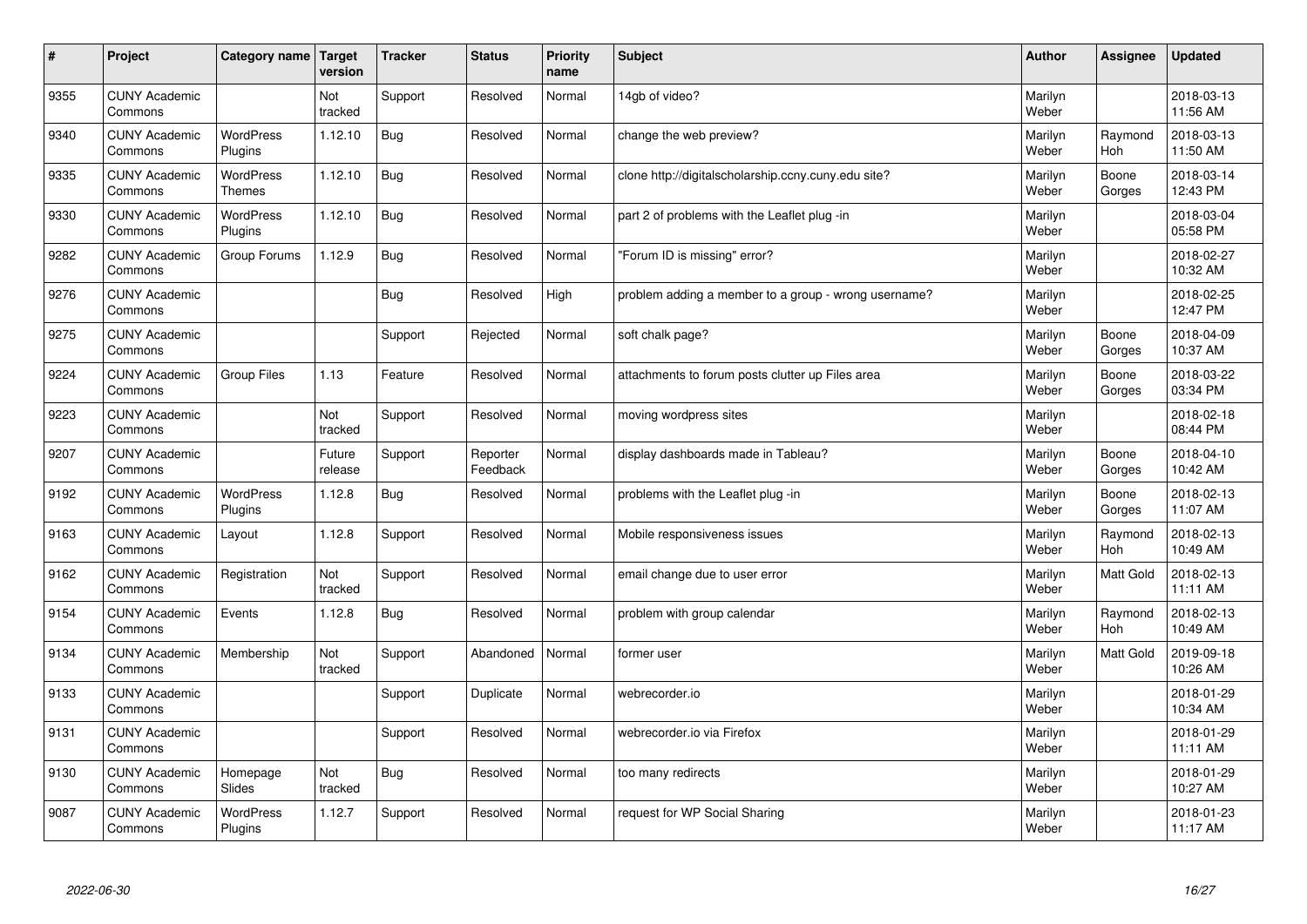| $\sharp$ | Project                         | Category name   Target            | version        | <b>Tracker</b> | <b>Status</b> | <b>Priority</b><br>name | <b>Subject</b>                                                              | <b>Author</b>    | Assignee              | <b>Updated</b>         |
|----------|---------------------------------|-----------------------------------|----------------|----------------|---------------|-------------------------|-----------------------------------------------------------------------------|------------------|-----------------------|------------------------|
| 9078     | <b>CUNY Academic</b><br>Commons | WordPress<br>Plugins              | 1.12.7         | Support        | Resolved      | Normal                  | arcgis web maps?                                                            | Marilyn<br>Weber | Raymond<br><b>Hoh</b> | 2018-01-23<br>11:11 AM |
| 9062     | <b>CUNY Academic</b><br>Commons |                                   | Not<br>tracked | <b>Bug</b>     | Resolved      | Normal                  | re-add me as admin of https://commons.gc.cuny.edu/                          | Marilyn<br>Weber |                       | 2018-01-08<br>12:03 PM |
| 9033     | <b>CUNY Academic</b><br>Commons |                                   |                | Support        | Rejected      | Normal                  | Site search terms                                                           | Marilyn<br>Weber |                       | 2017-12-22<br>01:10 PM |
| 9026     | <b>CUNY Academic</b><br>Commons | <b>WordPress</b><br>Plugins       | 1.12.6         | Support        | Resolved      | Normal                  | plugin request from Carlos Guevara                                          | Marilyn<br>Weber |                       | 2018-01-03<br>09:33 AM |
| 9004     | <b>CUNY Academic</b><br>Commons | Membership                        | Not<br>tracked | Support        | Resolved      | Normal                  | email change request                                                        | Marilyn<br>Weber |                       | 2017-12-14<br>12:27 PM |
| 8978     | <b>CUNY Academic</b><br>Commons | Groups (misc)                     | Not<br>tracked | Support        | Resolved      | Normal                  | removing old groups                                                         | Marilyn<br>Weber |                       | 2018-12-10<br>03:52 PM |
| 8941     | <b>CUNY Academic</b><br>Commons | <b>WordPress</b><br><b>Themes</b> | 1.13.1         | Support        | Resolved      | Normal                  | Theme request: ColorNews                                                    | Marilyn<br>Weber |                       | 2018-05-08<br>10:42 AM |
| 8937     | <b>CUNY Academic</b><br>Commons |                                   | Not<br>tracked | Bug            | Resolved      | Normal                  | videos gone                                                                 | Marilyn<br>Weber |                       | 2017-12-01<br>11:27 AM |
| 8934     | <b>CUNY Academic</b><br>Commons | Reply By Email                    | 1.12.4         | Support        | Resolved      | High                    | RBE "could not post" email should have info about attempted From<br>address | Marilyn<br>Weber | Raymond<br>Hoh        | 2017-12-12<br>11:25 AM |
| 8924     | <b>CUNY Academic</b><br>Commons | WordPress<br>Plugins              | 1.12.4         | Bug            | Resolved      | Normal                  | auto-remove feature on http://pcp.gc.cuny.edu                               | Marilyn<br>Weber | Matt Gold             | 2017-12-04<br>10:18 AM |
| 8917     | <b>CUNY Academic</b><br>Commons | <b>Group Files</b>                | 1.12.3         | Bug            | Resolved      | High                    | Files not downloading from Groups properly                                  | Marilyn<br>Weber | Boone<br>Gorges       | 2017-11-29<br>10:04 PM |
| 8908     | <b>CUNY Academic</b><br>Commons | <b>WordPress</b><br>Plugins       | 1.12.2         | Support        | Resolved      | Normal                  | Plugin request from Steve Brier                                             | Marilyn<br>Weber |                       | 2017-11-27<br>11:39 AM |
| 8906     | <b>CUNY Academic</b><br>Commons | Redmine                           | Not<br>tracked | Support        | Resolved      | Normal                  | Redmine access?                                                             | Marilyn<br>Weber | <b>Matt Gold</b>      | 2017-11-13<br>06:02 PM |
| 8893     | <b>CUNY Academic</b><br>Commons | Social Paper                      | 1.12.1         | Support        | Resolved      | Normal                  | Social paper won't connect to group?                                        | Marilyn<br>Weber |                       | 2017-12-11<br>01:16 PM |
| 8882     | <b>CUNY Academic</b><br>Commons |                                   | Not<br>tracked | Support        | Resolved      | Normal                  | question about search engines                                               | Marilyn<br>Weber |                       | 2017-11-01<br>03:26 PM |
| 8878     | <b>CUNY Academic</b><br>Commons | cuny.is                           | Not<br>tracked | Bug            | Resolved      | Urgent                  | cuny.is site link won't work                                                | Marilyn<br>Weber | Boone<br>Gorges       | 2017-11-01<br>03:06 PM |
| 8873     | <b>CUNY Academic</b><br>Commons |                                   | Not<br>tracked | Support        | Resolved      | Normal                  | maximum file upload size?                                                   | Marilyn<br>Weber |                       | 2017-10-30<br>11:23 AM |
| 8855     | <b>CUNY Academic</b><br>Commons |                                   | Not<br>tracked | Support        | Resolved      | Normal                  | another email change request                                                | Marilyn<br>Weber |                       | 2017-10-25<br>10:55 AM |
| 8848     | <b>CUNY Academic</b><br>Commons |                                   | Not<br>tracked | Support        | Resolved      | Normal                  | email change request                                                        | Marilyn<br>Weber |                       | 2017-10-24<br>11:19 AM |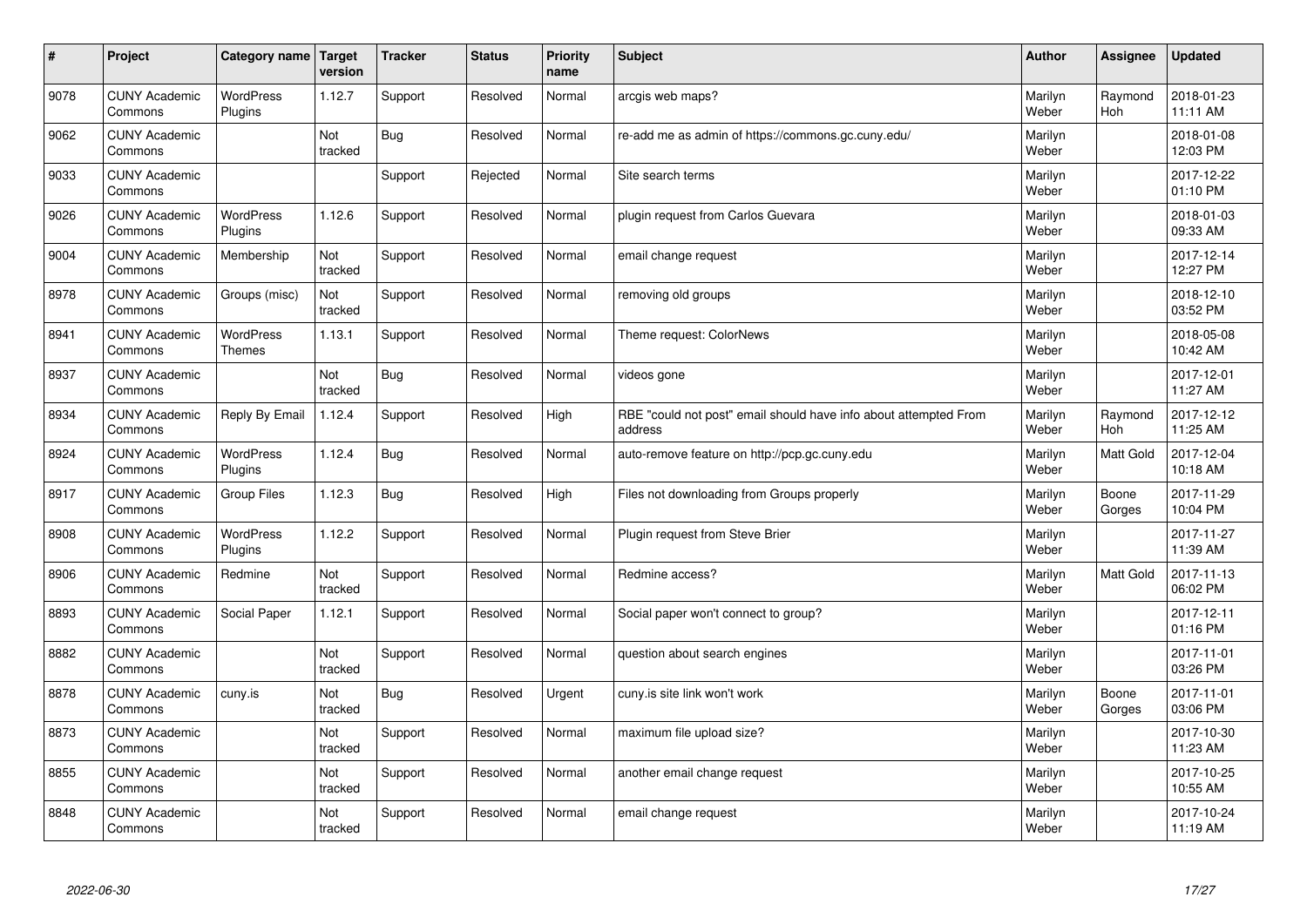| $\vert$ # | Project                         | Category name   Target      | version        | <b>Tracker</b> | <b>Status</b> | <b>Priority</b><br>name | <b>Subject</b>                                           | <b>Author</b>    | Assignee       | <b>Updated</b>         |
|-----------|---------------------------------|-----------------------------|----------------|----------------|---------------|-------------------------|----------------------------------------------------------|------------------|----------------|------------------------|
| 8768      | <b>CUNY Academic</b><br>Commons |                             | Not<br>tracked | Support        | Resolved      | Normal                  | unsafe redirect?                                         | Marilyn<br>Weber |                | 2017-10-06<br>12:14 PM |
| 8729      | <b>CUNY Academic</b><br>Commons |                             | Not<br>tracked | Support        | Resolved      | Normal                  | email change                                             | Marilyn<br>Weber |                | 2017-09-25<br>02:14 PM |
| 8726      | <b>CUNY Academic</b><br>Commons |                             |                | Support        | Resolved      | Normal                  | Redirect problem                                         | Marilyn<br>Weber |                | 2017-09-21<br>12:14 PM |
| 8721      | <b>CUNY Academic</b><br>Commons | <b>WordPress</b><br>Plugins | 1.11.13        | Bug            | Resolved      | Normal                  | more problems with Events calendar                       | Marilyn<br>Weber |                | 2017-09-21<br>10:35 AM |
| 8693      | <b>CUNY Academic</b><br>Commons | WordPress<br>Plugins        |                | Support        | Resolved      | Normal                  | Existing blog wants to replace Mailpoet with Newsletters | Marilyn<br>Weber |                | 2017-09-12<br>02:24 PM |
| 8661      | <b>CUNY Academic</b><br>Commons | Group Blogs                 | Not<br>tracked | <b>Bug</b>     | Resolved      | Normal                  | new group, old site, can't link?                         | Marilyn<br>Weber |                | 2017-11-15<br>01:26 PM |
| 8638      | <b>CUNY Academic</b><br>Commons | Group Blogs                 | 1.11.11        | Bug            | Resolved      | Normal                  | members not syncing from group to site                   | Marilyn<br>Weber |                | 2017-09-01<br>03:50 PM |
| 8630      | <b>CUNY Academic</b><br>Commons | Membership                  | Not<br>tracked | Support        | Resolved      | Normal                  | Change in email/campus                                   | Marilyn<br>Weber |                | 2017-08-30<br>03:48 PM |
| 8620      | <b>CUNY Academic</b><br>Commons | ZenDesk                     | 1.11.11        | Bug            | Resolved      | High                    | 'Send us a message" not working                          | Marilyn<br>Weber | Raymond<br>Hoh | 2017-08-29<br>04:13 PM |
| 8607      | <b>CUNY Academic</b><br>Commons |                             | Not<br>tracked | Support        | <b>New</b>    | Normal                  | Paypal?                                                  | Marilyn<br>Weber | Matt Gold      | 2018-05-15<br>01:37 PM |
| 8577      | <b>CUNY Academic</b><br>Commons | Membership                  | Not<br>tracked | Support        | Resolved      | Normal                  | another user email change                                | Marilyn<br>Weber |                | 2017-08-25<br>10:23 AM |
| 8576      | <b>CUNY Academic</b><br>Commons | WordPress<br>Plugins        | 1.11.11        | Support        | Resolved      | Normal                  | Digital Measures plugin request                          | Marilyn<br>Weber |                | 2017-09-01<br>03:44 PM |
| 8566      | <b>CUNY Academic</b><br>Commons | Membership                  | Not<br>tracked | Support        | Resolved      | Normal                  | user email change                                        | Marilyn<br>Weber |                | 2017-11-15<br>01:27 PM |
| 8553      | <b>CUNY Academic</b><br>Commons |                             | Not<br>tracked | Support        | Resolved      | Normal                  | storage limits?                                          | Marilyn<br>Weber |                | 2017-08-18<br>04:36 PM |
| 8552      | <b>CUNY Academic</b><br>Commons | WordPress<br>Plugins        | 1.11.10        | <b>Bug</b>     | Resolved      | Normal                  | Events Calendar problem                                  | Marilyn<br>Weber |                | 2017-08-18<br>04:36 PM |
| 8531      | <b>CUNY Academic</b><br>Commons | Membership                  | Not<br>tracked | Support        | Resolved      | Normal                  | admin of https://admissions.commons.gc.cuny.edu          | Marilyn<br>Weber |                | 2017-08-15<br>04:20 PM |
| 8529      | <b>CUNY Academic</b><br>Commons |                             | Not<br>tracked | Support        | Resolved      | Normal                  | Iframe regiest?                                          | Marilyn<br>Weber |                | 2017-08-16<br>04:40 PM |
| 8481      | <b>CUNY Academic</b><br>Commons | Membership                  | Not<br>tracked | Support        | Resolved      | Normal                  | admin of http://swipanalytic.org/organizers/             | Marilyn<br>Weber |                | 2019-02-19<br>01:58 PM |
| 8471      | <b>CUNY Academic</b><br>Commons |                             | Not<br>tracked | Support        | Resolved      | Normal                  | admin at https://commons.gc.cuny.edu/                    | Marilyn<br>Weber |                | 2017-09-06<br>01:50 PM |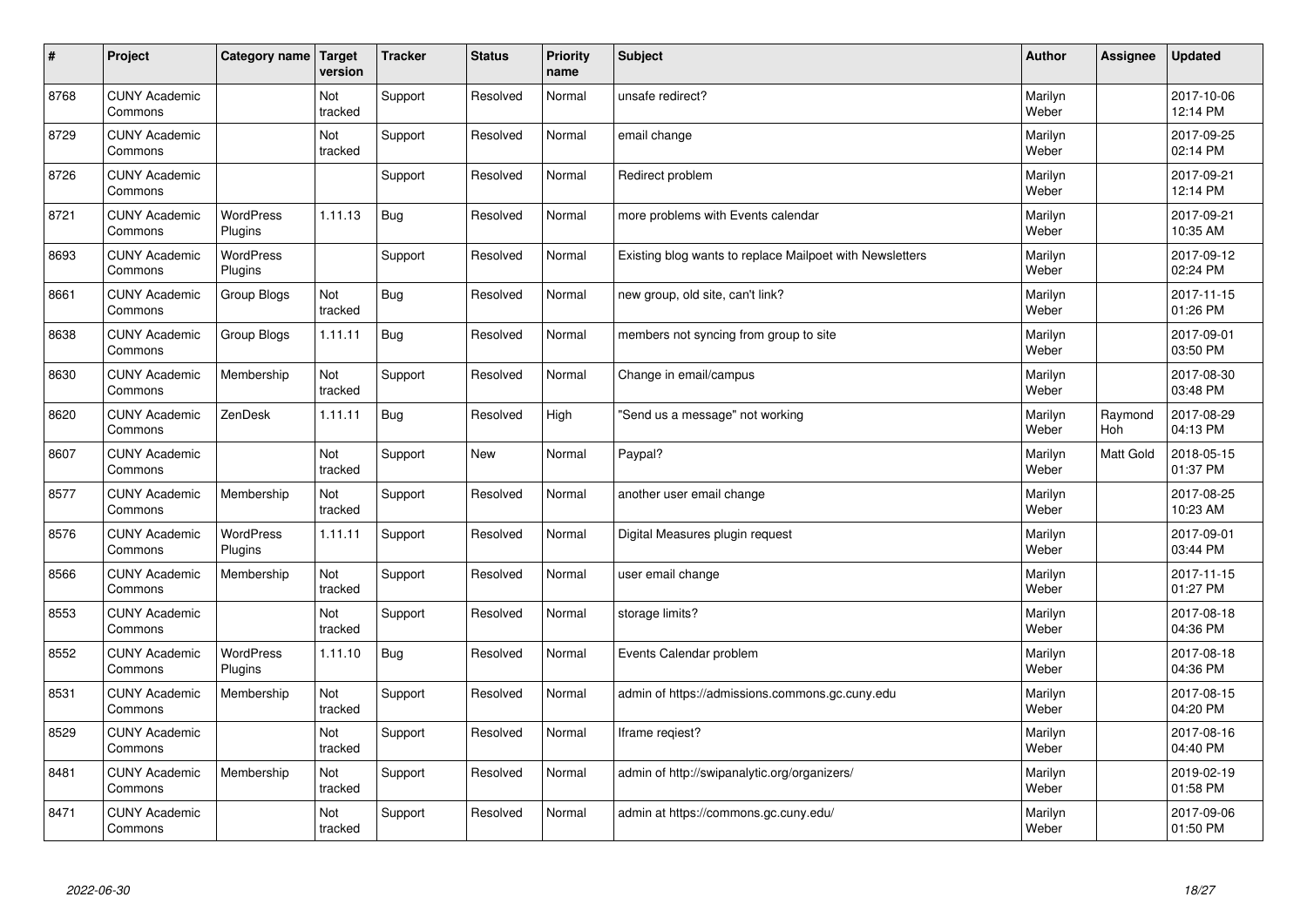| #    | Project                         | Category name                     | Target<br>version | <b>Tracker</b>     | <b>Status</b> | <b>Priority</b><br>name | <b>Subject</b>                                                                          | <b>Author</b>    | Assignee        | <b>Updated</b>         |
|------|---------------------------------|-----------------------------------|-------------------|--------------------|---------------|-------------------------|-----------------------------------------------------------------------------------------|------------------|-----------------|------------------------|
| 8464 | <b>CUNY Academic</b><br>Commons |                                   | Not<br>tracked    | Support            | Resolved      | Normal                  | WP UI                                                                                   | Marilyn<br>Weber |                 | 2017-10-11<br>11:23 AM |
| 8459 | <b>CUNY Academic</b><br>Commons |                                   | Not<br>tracked    | Documentatio<br>n. | Resolved      | Normal                  | comprehensive list of plugins?                                                          | Marilyn<br>Weber |                 | 2017-10-11<br>11:24 AM |
| 8446 | <b>CUNY Academic</b><br>Commons | <b>WordPress</b><br>Plugins       | 1.11.14           | Support            | Resolved      | Normal                  | request for multiple accordion menu plugins                                             | Marilyn<br>Weber |                 | 2018-05-07<br>09:57 PM |
| 8429 | <b>CUNY Academic</b><br>Commons | Membership                        | Not<br>tracked    | Support            | Resolved      | Normal                  | Please make me an admin of https://arc.commons.gc.cuny.edu                              | Marilyn<br>Weber | Boone<br>Gorges | 2017-07-24<br>03:33 PM |
| 8401 | <b>CUNY Academic</b><br>Commons | Membership                        | Not<br>tracked    | Support            | Resolved      | Normal                  | add me as an admin                                                                      | Marilyn<br>Weber | Boone<br>Gorges | 2017-07-11<br>11:40 AM |
| 8379 | <b>CUNY Academic</b><br>Commons |                                   | Not<br>tracked    | Support            | Resolved      | Normal                  | request for site build help                                                             | Marilyn<br>Weber |                 | 2017-07-01<br>10:48 AM |
| 8308 | <b>CUNY Academic</b><br>Commons | <b>WordPress</b><br>Plugins       | Not<br>tracked    | Support            | Resolved      | Normal                  | WP Migration plugin                                                                     | Marilyn<br>Weber |                 | 2017-11-15<br>01:27 PM |
| 8289 | <b>CUNY Academic</b><br>Commons |                                   | Not<br>tracked    | Support            | Resolved      | Normal                  | removing my access to sites                                                             | Marilyn<br>Weber | Luke<br>Waltzer | 2017-06-19<br>12:40 PM |
| 8259 | <b>CUNY Academic</b><br>Commons |                                   | Not<br>tracked    | Bug                | Resolved      | Normal                  | missing dashboard                                                                       | Marilyn<br>Weber |                 | 2017-11-15<br>01:28 PM |
| 8222 | <b>CUNY Academic</b><br>Commons | Membership                        | Not<br>tracked    | Support            | Resolved      | Normal                  | Admin for iletc.commons.gc.cuny.edu                                                     | Marilyn<br>Weber | Boone<br>Gorges | 2017-06-08<br>10:06 AM |
| 8200 | <b>CUNY Academic</b><br>Commons | Groups (misc)                     | Not<br>tracked    | Bug                | Resolved      | Normal                  | Announcements has disappeared                                                           | Marilyn<br>Weber | Boone<br>Gorges | 2017-05-26<br>04:04 PM |
| 8195 | <b>CUNY Academic</b><br>Commons |                                   |                   | Support            | Rejected      | Normal                  | possible to make the Profile pic semi-hidden?                                           | Marilyn<br>Weber |                 | 2017-05-24<br>11:00 PM |
| 8131 | <b>CUNY Academic</b><br>Commons | <b>WordPress</b><br>Plugins       | 1.11              | Bug                | Resolved      | Normal                  | Newsletters plug-in                                                                     | Marilyn<br>Weber | Boone<br>Gorges | 2017-05-11<br>09:42 PM |
| 8125 | <b>CUNY Academic</b><br>Commons | <b>WordPress</b><br><b>Themes</b> | 1.10.19           | Bug                | Resolved      | High                    | careerplan admin page failing to load with "currently unable to handle<br>this request" | Marilyn<br>Weber |                 | 2017-07-13<br>12:54 PM |
| 8120 | <b>CUNY Academic</b><br>Commons | Membership                        | Not<br>tracked    | Support            | Resolved      | Normal                  | add me as an admin to https://nyslavery.commons.gc.cuny.edu                             | Marilyn<br>Weber |                 | 2017-05-10<br>02:19 PM |
| 8098 | <b>CUNY Academic</b><br>Commons | <b>Public Portfolio</b>           | Not<br>tracked    | Bug                | Abandoned     | Normal                  | Widget in profile not working                                                           | Marilyn<br>Weber |                 | 2017-11-15<br>01:28 PM |
| 8071 | <b>CUNY Academic</b><br>Commons | <b>WordPress</b><br>Plugins       | Not<br>tracked    | Support            | Rejected      | Normal                  | Anthologize                                                                             | Marilyn<br>Weber |                 | 2017-05-10<br>10:15 AM |
| 7995 | <b>CUNY Academic</b><br>Commons | Domain<br>Mapping                 | Not<br>tracked    | Bug                | Resolved      | Urgent                  | http://on.socialpaper.gc.cuny.edu down?                                                 | Marilyn<br>Weber |                 | 2017-04-21<br>11:07 AM |
| 7994 | <b>CUNY Academic</b><br>Commons | <b>WordPress</b><br>(misc)        | 1.10.17           | Bug                | Resolved      | Urgent                  | Comments not appearing                                                                  | Marilyn<br>Weber |                 | 2017-04-20<br>11:16 AM |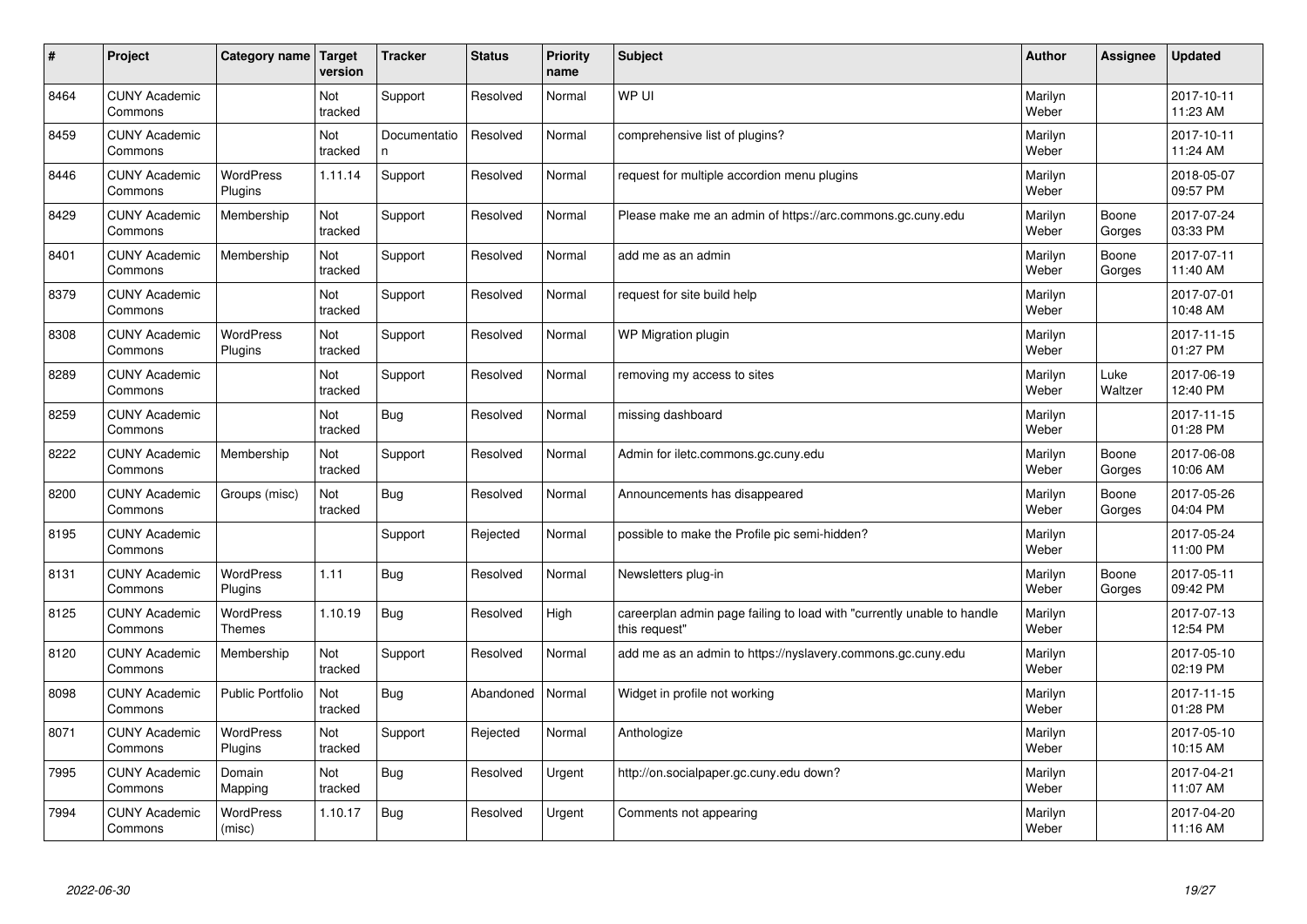| #    | Project                         | Category name   Target      | version        | <b>Tracker</b> | <b>Status</b> | <b>Priority</b><br>name | <b>Subject</b>                               | <b>Author</b>    | Assignee              | <b>Updated</b>         |
|------|---------------------------------|-----------------------------|----------------|----------------|---------------|-------------------------|----------------------------------------------|------------------|-----------------------|------------------------|
| 7972 | <b>CUNY Academic</b><br>Commons |                             | Not<br>tracked | Support        | Resolved      | Normal                  | expand the memory limit for videos?          | Marilyn<br>Weber |                       | 2017-04-20<br>10:07 AM |
| 7922 | <b>CUNY Academic</b><br>Commons | Membership                  | Not<br>tracked | Support        | Resolved      | Normal                  | add me as an admin to the MALs alumni site?  | Marilyn<br>Weber |                       | 2017-04-06<br>05:19 PM |
| 7836 | <b>CUNY Academic</b><br>Commons | Social Paper                | Not<br>tracked | Support        | Resolved      | Normal                  | missing Social Paper                         | Marilyn<br>Weber |                       | 2017-11-15<br>01:31 PM |
| 7803 | <b>CUNY Academic</b><br>Commons |                             |                | Bug            | Resolved      | Normal                  | user email change                            | Marilyn<br>Weber |                       | 2017-03-16<br>11:58 AM |
| 7785 | <b>CUNY Academic</b><br>Commons |                             | Not<br>tracked | Support        | Resolved      | Normal                  | ftp access or files?                         | Marilyn<br>Weber | Boone<br>Gorges       | 2017-03-13<br>02:34 PM |
| 7775 | <b>CUNY Academic</b><br>Commons | Membership                  | Not<br>tracked | Support        | Resolved      | Normal                  | Email change                                 | Marilyn<br>Weber |                       | 2017-03-08<br>10:09 PM |
| 7771 | <b>CUNY Academic</b><br>Commons | Membership                  | Not<br>tracked | Support        | Resolved      | Normal                  | User would like to be uncoupled from sites   | Marilyn<br>Weber | Boone<br>Gorges       | 2017-03-09<br>12:38 PM |
| 7770 | <b>CUNY Academic</b><br>Commons | WordPress<br>Plugins        | Not<br>tracked | Bug            | Abandoned     | Normal                  | Timeline.js problem                          | Marilyn<br>Weber |                       | 2017-11-15<br>01:43 PM |
| 7767 | <b>CUNY Academic</b><br>Commons |                             | Not<br>tracked | Bug            | Resolved      | Normal                  | Site loading problems                        | Marilyn<br>Weber |                       | 2017-03-21<br>09:57 PM |
| 7745 | <b>CUNY Academic</b><br>Commons | <b>WordPress</b><br>Plugins | 1.10.13        | Support        | Resolved      | Normal                  | Featured Video Plus plugin requested         | Marilyn<br>Weber |                       | 2017-03-03<br>01:51 PM |
| 7724 | <b>CUNY Academic</b><br>Commons |                             | Not<br>tracked | Support        | Abandoned     | Normal                  | User name confusion                          | Marilyn<br>Weber | Boone<br>Gorges       | 2017-11-15<br>11:12 AM |
| 7700 | <b>CUNY Academic</b><br>Commons |                             | Not<br>tracked | Support        | Abandoned     | Normal                  | slow loading Page on site                    | Marilyn<br>Weber | Boone<br>Gorges       | 2017-11-15<br>11:02 AM |
| 7685 | <b>CUNY Academic</b><br>Commons | Password<br>Reset           | Not<br>tracked | Support        | Resolved      | Normal                  | temporary password                           | Marilyn<br>Weber | Boone<br>Gorges       | 2017-02-15<br>07:36 PM |
| 7684 | <b>CUNY Academic</b><br>Commons | Reply By Email              | 1.10.12        | Bug            | Resolved      | High                    | trying to post too often error               | Marilyn<br>Weber | Raymond<br><b>Hoh</b> | 2017-02-28<br>12:43 PM |
| 7678 | <b>CUNY Academic</b><br>Commons | Groups (misc)               | Not<br>tracked | Support        | Resolved      | Normal                  | add admin to student group                   | Marilyn<br>Weber | Boone<br>Gorges       | 2017-02-15<br>11:58 AM |
| 7668 | <b>CUNY Academic</b><br>Commons | WordPress<br>Plugins        |                | Support        | Rejected      | Normal                  | Iframes question                             | Marilyn<br>Weber |                       | 2017-04-11<br>09:29 PM |
| 7619 | <b>CUNY Academic</b><br>Commons | Membership                  | Not<br>tracked | Support        | Resolved      | Normal                  | outside users for a site that isn't a class? | Marilyn<br>Weber | <b>Matt Gold</b>      | 2017-11-15<br>06:18 PM |
| 7613 | <b>CUNY Academic</b><br>Commons | Registration                | Not<br>tracked | Support        | Resolved      | Normal                  | non-matriculated students                    | Marilyn<br>Weber | Boone<br>Gorges       | 2017-11-15<br>11:03 AM |
| 7608 | <b>CUNY Academic</b><br>Commons | Registration                | Not<br>tracked | Feature        | Resolved      | Normal                  | create an account                            | Marilyn<br>Weber |                       | 2017-02-15<br>10:45 PM |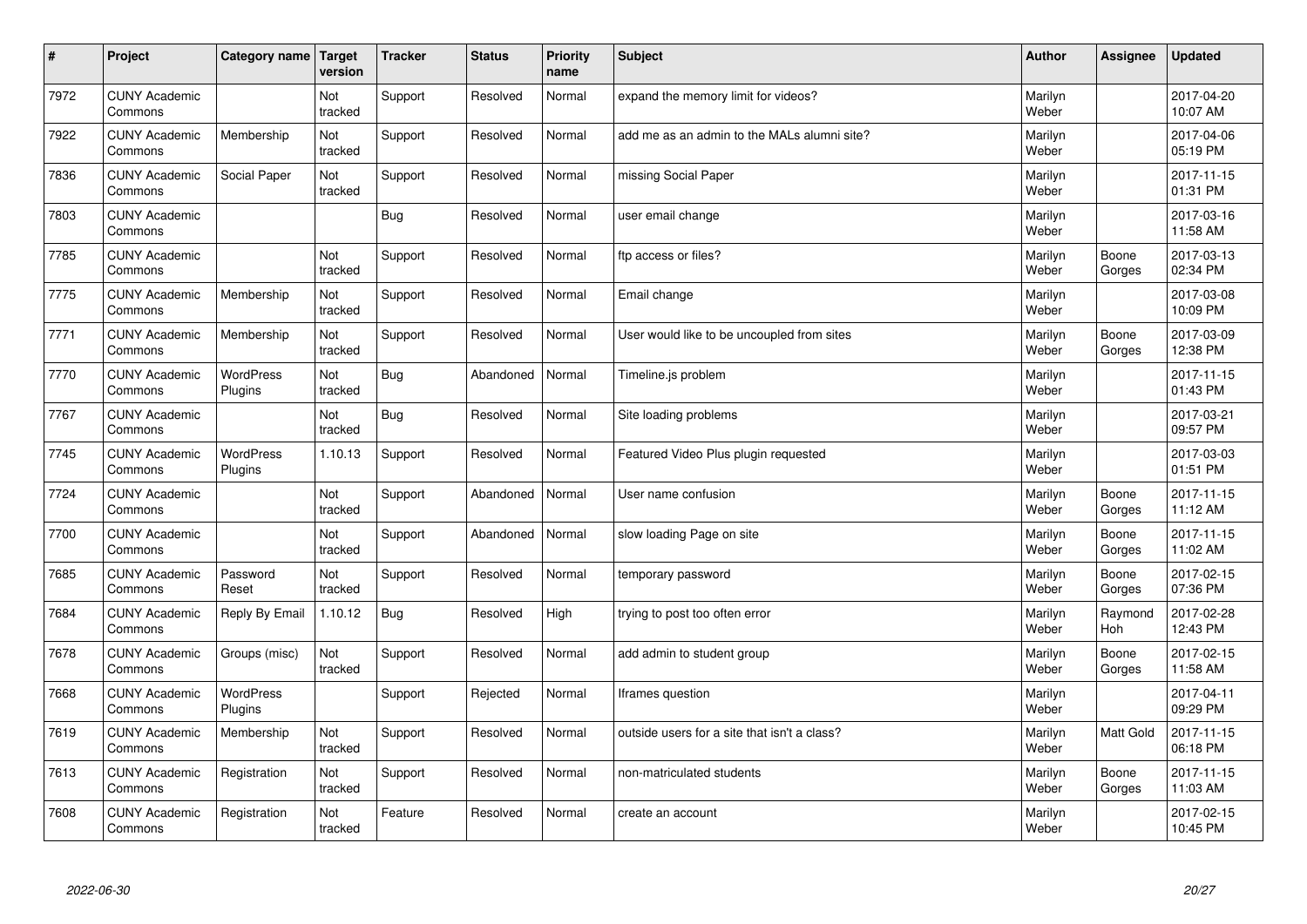| $\sharp$ | Project                         | Category name                     | Target<br>version | <b>Tracker</b> | <b>Status</b> | <b>Priority</b><br>name | <b>Subject</b>                                                              | <b>Author</b>    | Assignee         | Updated                |
|----------|---------------------------------|-----------------------------------|-------------------|----------------|---------------|-------------------------|-----------------------------------------------------------------------------|------------------|------------------|------------------------|
| 7607     | <b>CUNY Academic</b><br>Commons | <b>WordPress</b><br>(misc)        | Not<br>tracked    | Feature        | Resolved      | Normal                  | mp4 files                                                                   | Marilyn<br>Weber |                  | 2017-02-15<br>07:37 PM |
| 7486     | <b>CUNY Academic</b><br>Commons | Membership                        | Not<br>tracked    | Support        | Resolved      | Normal                  | changed email address                                                       | Marilyn<br>Weber |                  | 2017-01-24<br>10:00 PM |
| 7460     | <b>CUNY Academic</b><br>Commons | <b>WordPress</b><br><b>Themes</b> | 1.10.8            | Support        | Resolved      | Normal                  | install Independent Publisher theme?                                        | Marilyn<br>Weber | Boone<br>Gorges  | 2017-01-21<br>09:34 PM |
| 7376     | <b>CUNY Academic</b><br>Commons | Email<br>Notifications            |                   | Bug            | Rejected      | Normal                  | automatic forwarding of blog posts not working                              | Marilyn<br>Weber | Boone<br>Gorges  | 2017-05-01<br>10:36 PM |
| 7349     | <b>CUNY Academic</b><br>Commons | Membership                        | Not<br>tracked    | Bug            | Resolved      | Normal                  | <b>LACUNY</b> Institute website                                             | Marilyn<br>Weber | Boone<br>Gorges  | 2017-01-11<br>04:26 PM |
| 7337     | <b>CUNY Academic</b><br>Commons | Membership                        | Not<br>tracked    | Bug            | Resolved      | Normal                  | User with new email                                                         | Marilyn<br>Weber |                  | 2017-01-06<br>11:05 AM |
| 7328     | <b>CUNY Academic</b><br>Commons | <b>WordPress</b><br>Plugins       | Not<br>tracked    | Bug            | Resolved      | Normal                  | technical issue with the Events Manager plugin                              | Marilyn<br>Weber | Raymond<br>Hoh   | 2017-11-15<br>06:19 PM |
| 7310     | <b>CUNY Academic</b><br>Commons |                                   | 1.10.7            | Bug            | Resolved      | Normal                  | Friendship request mystery.                                                 | Marilyn<br>Weber | Boone<br>Gorges  | 2017-01-05<br>03:12 PM |
| 7226     | <b>CUNY Academic</b><br>Commons | Registration                      | Not<br>tracked    | Bug            | Abandoned     | Normal                  | Community college student cannot register?                                  | Marilyn<br>Weber |                  | 2017-11-15<br>01:55 PM |
| 7223     | <b>CUNY Academic</b><br>Commons | Membership                        | Not<br>tracked    | Bug            | Resolved      | Normal                  | User with two profiles would like to merge them                             | Marilyn<br>Weber | Boone<br>Gorges  | 2017-01-10<br>02:07 PM |
| 7100     | <b>CUNY Academic</b><br>Commons | <b>WordPress</b><br>Plugins       | 1.10.5            | Bug            | Resolved      | High                    | Cincopa plugin problem                                                      | Marilyn<br>Weber | Boone<br>Gorges  | 2016-12-19<br>10:32 AM |
| 6899     | <b>CUNY Academic</b><br>Commons | Account<br>settings               | Not<br>tracked    | Support        | Resolved      | Normal                  | New user has misspelled her own name                                        | Marilyn<br>Weber | Boone<br>Gorges  | 2016-12-01<br>05:10 PM |
| 6893     | <b>CUNY Academic</b><br>Commons | Group Forums                      |                   | Bug            | Resolved      | Normal                  | Forum for CUNY Academic Commons Team is gone                                | Marilyn<br>Weber | Boone<br>Gorges  | 2016-12-01<br>08:08 AM |
| 6866     | <b>CUNY Academic</b><br>Commons |                                   | Not<br>tracked    | Support        | Resolved      | Normal                  | User would like to have her account deleted                                 | Marilyn<br>Weber | <b>Matt Gold</b> | 2017-11-15<br>05:49 PM |
| 6860     | <b>CUNY Academic</b><br>Commons | User<br>Onboarding                | 1.12              | Bug            | Resolved      | Normal                  | Invitation to join a group is appearing as an invitiation to join the site! | Marilyn<br>Weber | Boone<br>Gorges  | 2017-10-30<br>10:03 AM |
| 6857     | <b>CUNY Academic</b><br>Commons | <b>Blogs</b><br>(BuddyPress)      | Not<br>tracked    | Support        | Resolved      | Normal                  | Committee on Religion website                                               | Marilyn<br>Weber | Boone<br>Gorges  | 2017-08-17<br>10:24 AM |
| 6851     | <b>CUNY Academic</b><br>Commons | Redmine                           | Not<br>tracked    | Support        | Resolved      | Normal                  | How do I help users join Redmine?                                           | Marilyn<br>Weber | <b>Matt Gold</b> | 2016-11-28<br>10:16 AM |
| 6818     | <b>CUNY Academic</b><br>Commons | Email<br>Notifications            | 1.10.3            | Support        | Resolved      | Normal                  | No more email notifications?                                                | Marilyn<br>Weber |                  | 2016-11-22<br>02:51 PM |
| 6815     | <b>CUNY Academic</b><br>Commons | Password<br>Reset                 | Not<br>tracked    | Support        | Resolved      | Normal                  | password reset requested                                                    | Marilyn<br>Weber | <b>Matt Gold</b> | 2016-11-22<br>10:30 AM |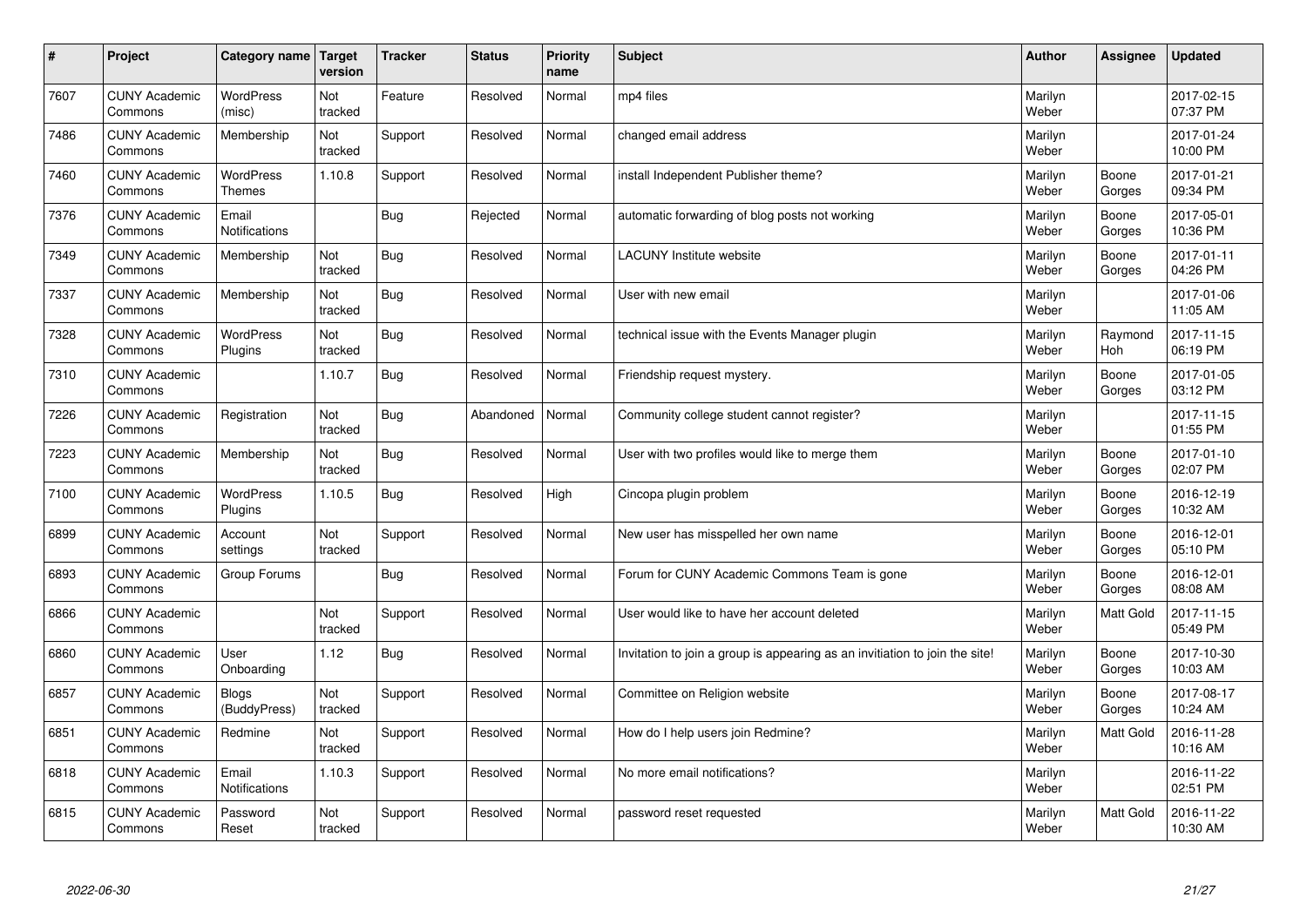| $\sharp$ | Project                         | Category name   Target      | version           | <b>Tracker</b> | <b>Status</b> | <b>Priority</b><br>name | <b>Subject</b>                                    | <b>Author</b>    | Assignee              | <b>Updated</b>         |
|----------|---------------------------------|-----------------------------|-------------------|----------------|---------------|-------------------------|---------------------------------------------------|------------------|-----------------------|------------------------|
| 6812     | <b>CUNY Academic</b><br>Commons |                             | Not<br>tracked    | Support        | Resolved      | Normal                  | User cannot change email                          | Marilyn<br>Weber | Matt Gold             | 2016-12-01<br>06:24 PM |
| 6800     | <b>CUNY Academic</b><br>Commons |                             |                   | Bug            | Rejected      | Immediate               | Is something going on?                            | Marilyn<br>Weber |                       | 2016-11-18<br>04:40 PM |
| 6656     | <b>CUNY Academic</b><br>Commons | Support                     | Not<br>tracked    | Support        | Resolved      | Normal                  | Remove user profile                               | Marilyn<br>Weber | <b>Matt Gold</b>      | 2016-11-10<br>02:18 PM |
| 6626     | <b>CUNY Academic</b><br>Commons | <b>Group Files</b>          | 1.10.1            | Bug            | Resolved      | Normal                  | Files from non-member showing up in private group | Marilyn<br>Weber | Boone<br>Gorges       | 2016-11-07<br>03:54 PM |
| 6602     | <b>CUNY Academic</b><br>Commons | ZenDesk                     | 1.10              | Bug            | Resolved      | High                    | Add Friend button not working                     | Marilyn<br>Weber | Raymond<br><b>Hoh</b> | 2016-11-04<br>12:14 PM |
| 6599     | <b>CUNY Academic</b><br>Commons | ZenDesk                     | 1.10              | <b>Bug</b>     | Duplicate     | Urgent                  | Accept Friend button not working                  | Marilyn<br>Weber | Raymond<br>Hoh        | 2016-11-04<br>06:35 PM |
| 6575     | <b>CUNY Academic</b><br>Commons | Groups (misc)               |                   | Bug            | Rejected      | Normal                  | No papers link for the group "social paper"       | Marilyn<br>Weber |                       | 2016-11-02<br>10:39 PM |
| 6533     | <b>CUNY Academic</b><br>Commons | <b>WordPress</b><br>Plugins | Future<br>release | Support        | Duplicate     | Low                     | very old plugins?                                 | Marilyn<br>Weber | <b>Tahir Butt</b>     | 2018-10-04<br>12:27 PM |
| 6410     | <b>CUNY Academic</b><br>Commons |                             |                   | Bug            | Duplicate     | Immediate               | Cannot log in - gives privacy error               | Marilyn<br>Weber | Boone<br>Gorges       | 2016-10-24<br>10:01 AM |
| 6338     | <b>CUNY Academic</b><br>Commons |                             |                   | Bug            | Rejected      | Normal                  | Multiple email notifications for each blog post   | Marilyn<br>Weber | Boone<br>Gorges       | 2016-10-18<br>08:45 PM |
| 6313     | <b>CUNY Academic</b><br>Commons | Groups (misc)               |                   | <b>Bug</b>     | Duplicate     | Normal                  | group member no longer in group, can't rejoin.    | Marilyn<br>Weber |                       | 2016-10-14<br>09:27 PM |
| 6286     | <b>CUNY Academic</b><br>Commons | Groups (misc)               | Not<br>tracked    | Bug            | Resolved      | Immediate               | Groups pages not displaying at all!               | Marilyn<br>Weber | Boone<br>Gorges       | 2017-11-15<br>10:57 AM |
| 6175     | <b>CUNY Academic</b><br>Commons | Account<br>settings         |                   | Support        | Resolved      | Normal                  | Email address (user cannot access old)            | Marilyn<br>Weber | Matt Gold             | 2016-11-29<br>06:31 PM |
| 6118     | <b>CUNY Academic</b><br>Commons | cuny.is                     |                   | Feature        | Resolved      | Normal                  | Cuny.Is request from Javier Otero Peña            | Marilyn<br>Weber | Sarah<br>Morgano      | 2016-10-04<br>07:02 PM |
| 6107     | <b>CUNY Academic</b><br>Commons |                             |                   | <b>Bug</b>     | Resolved      | High                    | site redirect?                                    | Marilyn<br>Weber | Boone<br>Gorges       | 2016-09-29<br>03:45 PM |
| 6106     | <b>CUNY Academic</b><br>Commons | Server                      | Not<br>tracked    | Bug            | Resolved      | Normal                  | 504 error                                         | Marilyn<br>Weber |                       | 2017-11-15<br>01:55 PM |
| 6101     | <b>CUNY Academic</b><br>Commons | <b>Public Portfolio</b>     |                   | Bug            | Resolved      | High                    | Profile update problems                           | Marilyn<br>Weber | Boone<br>Gorges       | 2016-12-01<br>03:50 PM |
| 6091     | <b>CUNY Academic</b><br>Commons | Group<br>Invitations        | Not<br>tracked    | <b>Bug</b>     | Resolved      | Normal                  | User cannot re-join a group                       | Marilyn<br>Weber | Boone<br>Gorges       | 2016-09-28<br>01:47 PM |
| 6039     | <b>CUNY Academic</b><br>Commons | Membership                  | 1.9.28            | <b>Bug</b>     | Resolved      | High                    | User cannot change her email                      | Marilyn<br>Weber |                       | 2016-09-19<br>03:03 PM |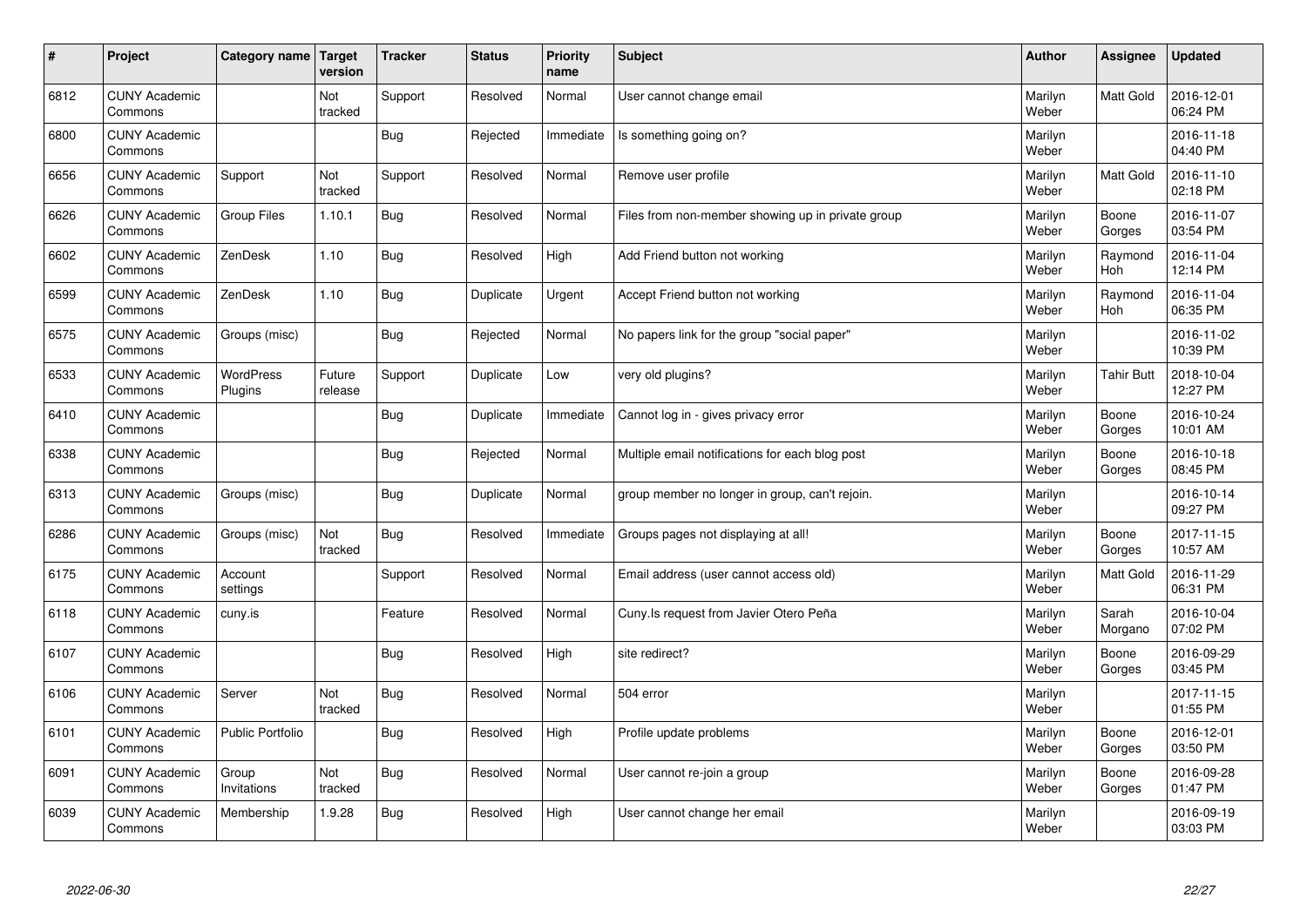| $\#$ | Project                         | Category name   Target            | version           | <b>Tracker</b> | <b>Status</b> | Priority<br>name | <b>Subject</b>                                          | <b>Author</b>    | <b>Assignee</b>  | <b>Updated</b>         |
|------|---------------------------------|-----------------------------------|-------------------|----------------|---------------|------------------|---------------------------------------------------------|------------------|------------------|------------------------|
| 6025 | <b>CUNY Academic</b><br>Commons | Search                            | Not<br>tracked    | Bug            | Resolved      | Normal           | Search function not working                             | Marilyn<br>Weber | Boone<br>Gorges  | 2016-10-12<br>09:41 AM |
| 5992 | <b>CUNY Academic</b><br>Commons | Email<br>Notifications            | Future<br>release | Feature        | New           | Normal           | Changing the From line of autogenerated blog emails     | Marilyn<br>Weber |                  | 2018-09-27<br>05:19 PM |
| 5991 | <b>CUNY Academic</b><br>Commons | Email<br><b>Notifications</b>     | Future<br>release | Support        | Resolved      | Normal           | change format of autogenerated blog emails              | Marilyn<br>Weber | Paige<br>Dupont  | 2018-01-12<br>02:55 PM |
| 5988 | <b>CUNY Academic</b><br>Commons | Support                           |                   | Support        | Rejected      | Normal           | Forbidden error when trying to join                     | Marilyn<br>Weber | Boone<br>Gorges  | 2016-09-08<br>01:42 PM |
| 5985 | <b>CUNY Academic</b><br>Commons | Support                           | Not<br>tracked    | Support        | Resolved      | Normal           | change user's email address (she cannot access old)     | Marilyn<br>Weber | Boone<br>Gorges  | 2016-09-07<br>01:43 PM |
| 5969 | <b>CUNY Academic</b><br>Commons | Registration                      | 1.9.27            | Bug            | Resolved      | Normal           | Queens students unable to join                          | Marilyn<br>Weber | Boone<br>Gorges  | 2016-09-04<br>09:41 PM |
| 5968 | <b>CUNY Academic</b><br>Commons | Membership                        | Not<br>tracked    | Bug            | Resolved      | Normal           | Deleting account without knowing password               | Marilyn<br>Weber | <b>Matt Gold</b> | 2017-11-15<br>06:19 PM |
| 5875 | <b>CUNY Academic</b><br>Commons | WordPress<br>Plugins              | Not<br>tracked    | Bug            | Resolved      | Normal           | Events Calendar garbled in IE                           | Marilyn<br>Weber | Marilyn<br>Weber | 2017-11-15<br>05:45 PM |
| 5872 | <b>CUNY Academic</b><br>Commons | Server                            | Not<br>tracked    | Bug            | Resolved      | Immediate        | Whole Commons is down                                   | Marilyn<br>Weber | Boone<br>Gorges  | 2016-08-12<br>12:04 AM |
| 5844 | <b>CUNY Academic</b><br>Commons |                                   | Not<br>tracked    | Support        | Resolved      | Normal           | edit Host Files on Windows 10 problems                  | Marilyn<br>Weber |                  | 2016-07-27<br>09:08 AM |
| 5834 | <b>CUNY Academic</b><br>Commons |                                   |                   | Bug            | Resolved      | Normal           | My access to cdev                                       | Marilyn<br>Weber | Boone<br>Gorges  | 2016-07-25<br>03:12 PM |
| 5799 | <b>CUNY Academic</b><br>Commons | Blogs<br>(BuddyPress)             | Not<br>tracked    | Feature        | Resolved      | Normal           | removing one's own access to sites?                     | Marilyn<br>Weber | Boone<br>Gorges  | 2016-07-26<br>01:55 PM |
| 5772 | <b>CUNY Academic</b><br>Commons | Membership                        | Not<br>tracked    | Support        | Resolved      | Normal           | User email change and forgotten password                | Marilyn<br>Weber | <b>Matt Gold</b> | 2017-11-15<br>06:18 PM |
| 5753 | <b>CUNY Academic</b><br>Commons | WordPress<br>(misc)               | Not<br>tracked    | Support        | Resolved      | Normal           | merging blogs and groups                                | Marilyn<br>Weber | Boone<br>Gorges  | 2016-08-29<br>03:09 PM |
| 5713 | <b>CUNY Academic</b><br>Commons | <b>WordPress</b><br>(misc)        | Not<br>tracked    | Bug            | Abandoned     | High             | Site freezing                                           | Marilyn<br>Weber | Boone<br>Gorges  | 2017-11-15<br>10:58 AM |
| 5684 | <b>CUNY Academic</b><br>Commons | <b>Group Files</b>                | Not<br>tracked    | Bug            | Resolved      | Normal           | Making Group files appear as Blog entries               | Marilyn<br>Weber | Boone<br>Gorges  | 2017-11-20<br>03:28 PM |
| 5667 | <b>CUNY Academic</b><br>Commons | Public Portfolio                  | 1.9.18            | <b>Bug</b>     | Resolved      | Normal           | publication section on my public portfolio won't update | Marilyn<br>Weber | Boone<br>Gorges  | 2016-06-12<br>10:19 AM |
| 5657 | <b>CUNY Academic</b><br>Commons | WordPress<br>Plugins              | 1.9.18            | Feature        | Resolved      | Normal           | Plugin Request - Instagram Feed WD                      | Marilyn<br>Weber | Boone<br>Gorges  | 2016-06-08<br>12:36 PM |
| 5630 | <b>CUNY Academic</b><br>Commons | <b>WordPress</b><br><b>Themes</b> | 1.9.17            | Feature        | Resolved      | Normal           | Bavota magazine Pro theme                               | Marilyn<br>Weber | Boone<br>Gorges  | 2016-06-02<br>12:09 AM |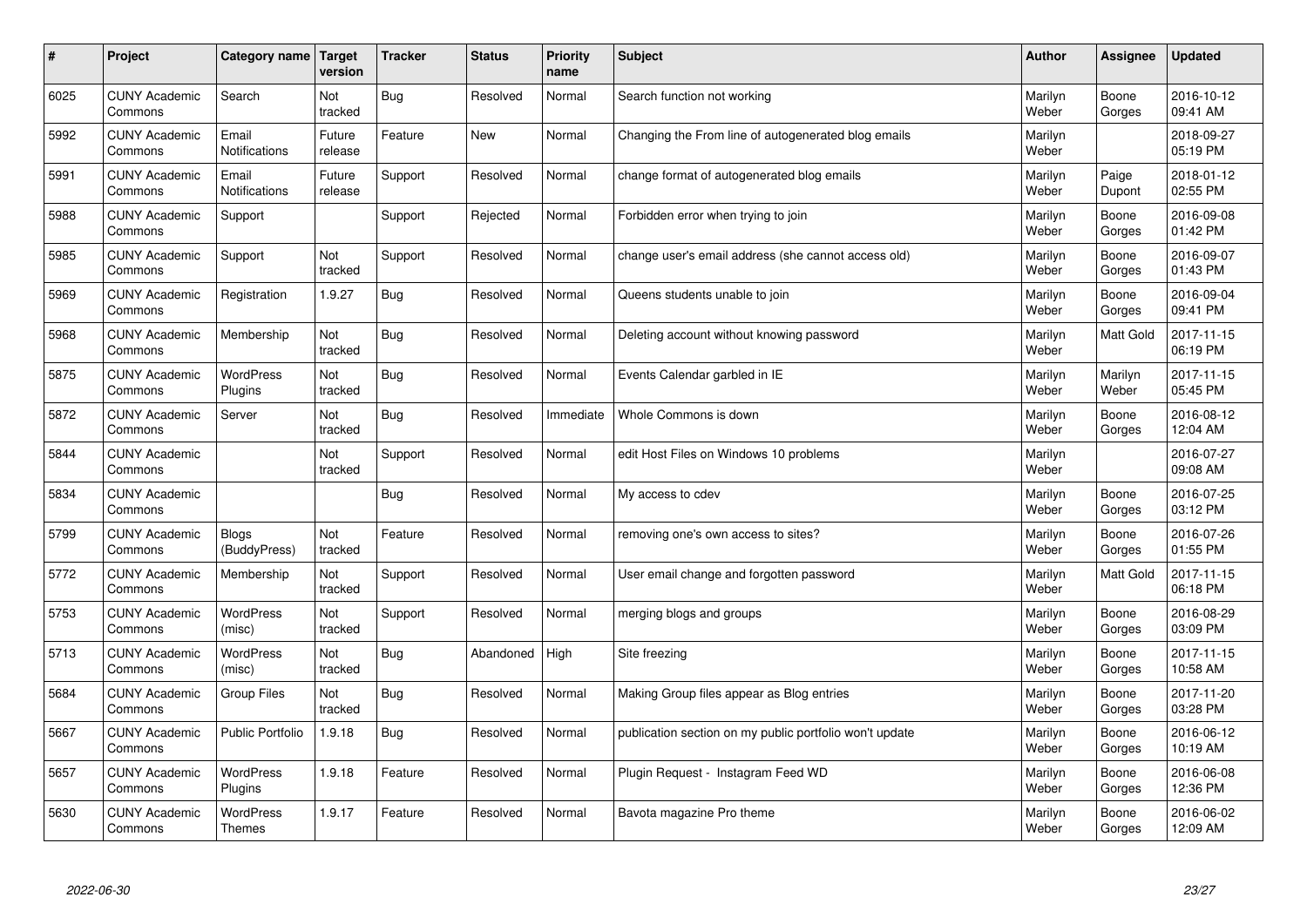| $\pmb{\#}$ | Project                         | Category name               | Target<br>version | <b>Tracker</b> | <b>Status</b> | <b>Priority</b><br>name | <b>Subject</b>                                                  | <b>Author</b>    | Assignee              | <b>Updated</b>         |
|------------|---------------------------------|-----------------------------|-------------------|----------------|---------------|-------------------------|-----------------------------------------------------------------|------------------|-----------------------|------------------------|
| 5629       | <b>CUNY Academic</b><br>Commons | <b>Public Portfolio</b>     | 1.10.4            | Support        | Resolved      | Normal                  | Title field in profile can't be edited                          | Marilyn<br>Weber |                       | 2016-12-13<br>11:19 AM |
| 5621       | <b>CUNY Academic</b><br>Commons | <b>WordPress</b><br>Plugins | 1.9.17            | Feature        | Resolved      | Normal                  | Taxonomy plugin request                                         | Marilyn<br>Weber | Boone<br>Gorges       | 2016-06-01<br>11:28 PM |
| 5522       | <b>CUNY Academic</b><br>Commons | <b>WordPress</b><br>Plugins | 1.9.15            | Feature        | Resolved      | Normal                  | plugin request                                                  | Marilyn<br>Weber | Boone<br>Gorges       | 2016-05-09<br>10:36 AM |
| 5448       | <b>CUNY Academic</b><br>Commons | Email<br>Notifications      | 1.10.2            | <b>Bug</b>     | Rejected      | Normal                  | garbled CAC activity digests                                    | Marilyn<br>Weber | Raymond<br><b>Hoh</b> | 2016-11-20<br>02:38 AM |
| 5436       | <b>CUNY Academic</b><br>Commons |                             | Not<br>tracked    | <b>Bug</b>     | Resolved      | Normal                  | Trying to change email settings for                             | Marilyn<br>Weber | Boone<br>Gorges       | 2016-04-21<br>10:12 PM |
| 5435       | <b>CUNY Academic</b><br>Commons |                             | Not<br>tracked    | Bug            | Resolved      | Urgent                  | Can't see the dashboard                                         | Marilyn<br>Weber |                       | 2016-04-12<br>11:33 AM |
| 5397       | <b>CUNY Academic</b><br>Commons | Social Paper                | Future<br>release | Feature        | <b>New</b>    | Normal                  | frustrating to have to enable/disable in SP                     | Marilyn<br>Weber | Samantha<br>Raddatz   | 2016-04-20<br>03:39 PM |
| 5396       | <b>CUNY Academic</b><br>Commons |                             |                   | Outreach       | Resolved      | Urgent                  | Add CUNY Central to the survey choices?                         | Marilyn<br>Weber | Samantha<br>Raddatz   | 2016-03-31<br>01:38 PM |
| 5346       | <b>CUNY Academic</b><br>Commons | Toolbar                     | 1.9.11            | Bug            | Resolved      | Normal                  | possible dynamic HTML code bug?                                 | Marilyn<br>Weber | Boone<br>Gorges       | 2016-03-22<br>10:53 AM |
| 5345       | <b>CUNY Academic</b><br>Commons | Social Paper                | 1.9.17            | Feature        | Rejected      | Normal                  | Plus symbol problem in SP                                       | Marilyn<br>Weber | Christian<br>Wach     | 2016-05-27<br>04:26 AM |
| 5319       | <b>CUNY Academic</b><br>Commons |                             | Not<br>tracked    | <b>Bug</b>     | Resolved      | Normal                  | <b>Broken URL</b>                                               | Marilyn<br>Weber | Marilyn<br>Weber      | 2017-11-15<br>05:46 PM |
| 5302       | <b>CUNY Academic</b><br>Commons | <b>WordPress</b><br>Plugins | 1.9.10            | Feature        | Resolved      | Normal                  | request for WP Gallery Custom Links plug-in                     | Marilyn<br>Weber | Boone<br>Gorges       | 2016-03-11<br>09:20 PM |
| 5282       | <b>CUNY Academic</b><br>Commons | Social Paper                | Future<br>release | <b>Bug</b>     | <b>New</b>    | Normal                  | Replying via email directs to paper but not individual comment. | Marilyn<br>Weber | Raymond<br>Hoh        | 2016-03-02<br>01:48 PM |
| 5205       | <b>CUNY Academic</b><br>Commons | Social Paper                | Future<br>release | Feature        | <b>New</b>    | Normal                  | Social Paper folders                                            | Marilyn<br>Weber |                       | 2016-02-11<br>10:24 PM |
| 5199       | <b>CUNY Academic</b><br>Commons | Social Paper                | Future<br>release | Feature        | <b>New</b>    | Normal                  | add tables to the SP editor                                     | Marilyn<br>Weber |                       | 2016-10-24<br>11:27 AM |
| 5184       | <b>CUNY Academic</b><br>Commons | Social Paper                |                   | Bug            | Rejected      | Normal                  | Problem linking SP to a group                                   | Marilyn<br>Weber | Boone<br>Gorges       | 2016-02-21<br>12:27 PM |
| 5177       | <b>CUNY Academic</b><br>Commons | Toolbar                     | 1.9.6             | <b>Bug</b>     | Resolved      | Normal                  | No "My Papers" tab                                              | Marilyn<br>Weber | Raymond<br><b>Hoh</b> | 2016-01-29<br>08:37 AM |
| 5176       | <b>CUNY Academic</b><br>Commons | Public Portfolio            | 1.9.6             | <b>Bug</b>     | Resolved      | Normal                  | Widgets in Profile not saving                                   | Marilyn<br>Weber | Boone<br>Gorges       | 2016-02-01<br>11:07 AM |
| 5083       | <b>CUNY Academic</b><br>Commons | <b>WordPress</b><br>Plugins | 1.9.5             | Support        | Rejected      | Normal                  | creating a shortcode for the iframe code of the google form     | Marilyn<br>Weber | Marilyn<br>Weber      | 2016-01-12<br>04:25 PM |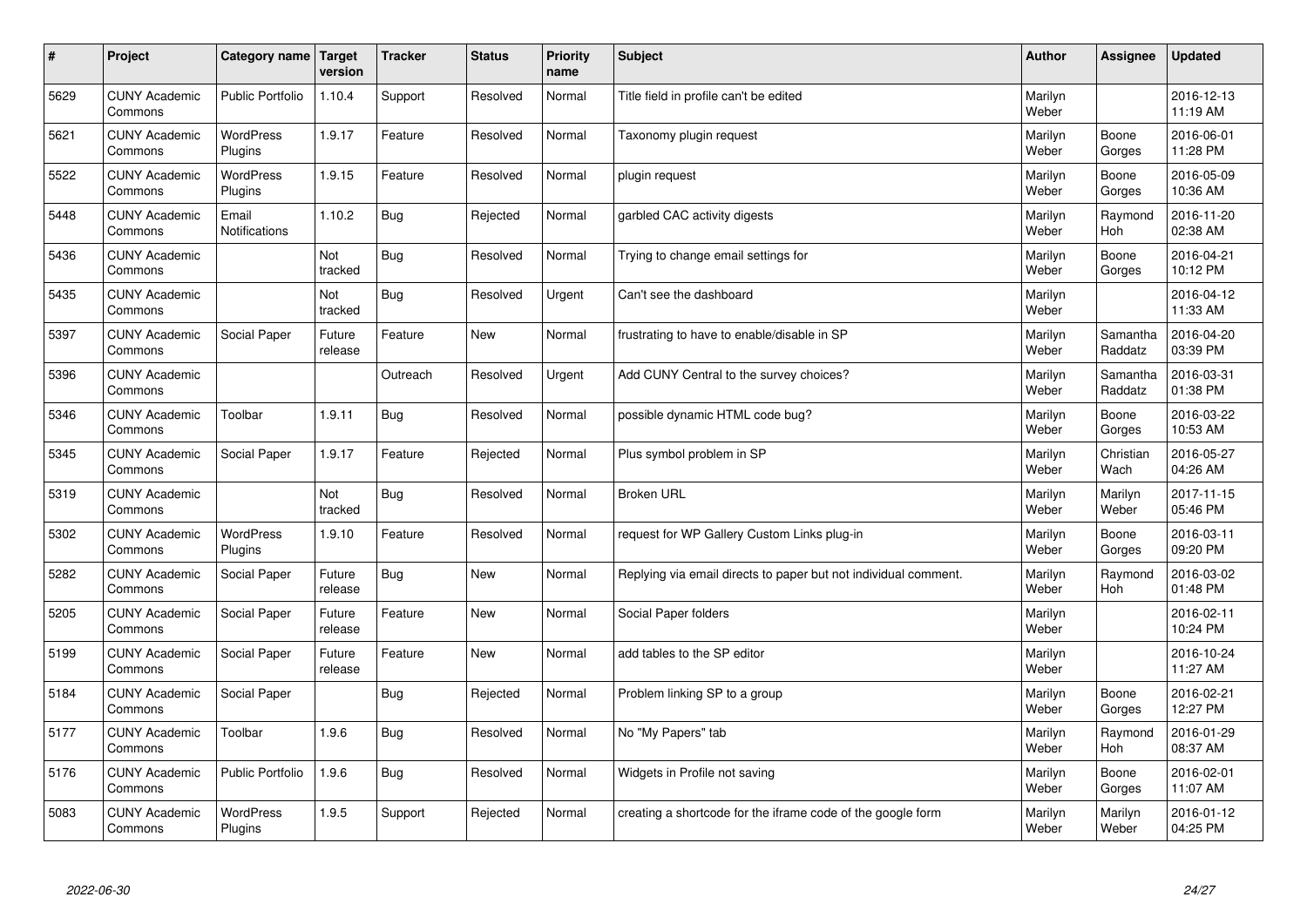| $\#$ | Project                         | <b>Category name</b>       | Target<br>version | <b>Tracker</b> | <b>Status</b> | <b>Priority</b><br>name | Subject                                                                                                                                         | Author           | Assignee              | <b>Updated</b>         |
|------|---------------------------------|----------------------------|-------------------|----------------|---------------|-------------------------|-------------------------------------------------------------------------------------------------------------------------------------------------|------------------|-----------------------|------------------------|
| 5072 | <b>CUNY Academic</b><br>Commons |                            |                   | Feature        | Duplicate     | Normal                  | redirect shortcode handler                                                                                                                      | Marilyn<br>Weber | Boone<br>Gorges       | 2016-01-07<br>12:34 PM |
| 5059 | <b>CUNY Academic</b><br>Commons |                            | Not<br>tracked    | Bug            | Resolved      | Normal                  | Instagram embed?                                                                                                                                | Marilyn<br>Weber |                       | 2016-01-26<br>12:05 AM |
| 5058 | <b>CUNY Academic</b><br>Commons | Social Paper               | Future<br>release | Feature        | New           | Low                     | Can there be a clearer signal that even when comments have already<br>been made you add comments by clicking on the side? (SP suggestion<br>#5) | Marilyn<br>Weber | Samantha<br>Raddatz   | 2016-02-11<br>10:24 PM |
| 5053 | <b>CUNY Academic</b><br>Commons | Social Paper               | Future<br>release | Feature        | <b>New</b>    | Low                     | Scrollable menu to add readers (SP suggestion #4)                                                                                               | Marilyn<br>Weber | Samantha<br>Raddatz   | 2016-04-21<br>05:21 PM |
| 5052 | <b>CUNY Academic</b><br>Commons | Social Paper               | Future<br>release | Feature        | New           | Low                     | Sentence by sentence or line by line comments (SP suggestion #3)                                                                                | Marilyn<br>Weber | Boone<br>Gorges       | 2016-02-11<br>10:24 PM |
| 5051 | <b>CUNY Academic</b><br>Commons | Social Paper               |                   | Feature        | Rejected      | Low                     | Visual cues for comments (SP suggestion #2)                                                                                                     | Marilyn<br>Weber | Samantha<br>Raddatz   | 2016-02-10<br>10:01 AM |
| 5050 | <b>CUNY Academic</b><br>Commons | Social Paper               | Future<br>release | Feature        | New           | Low                     | Making comments visible in SP editing mode (SP suggestion #1)                                                                                   | Marilyn<br>Weber | Samantha<br>Raddatz   | 2019-09-17<br>11:10 PM |
| 5037 | <b>CUNY Academic</b><br>Commons | Registration               | Not<br>tracked    | Support        | Resolved      | Normal                  | Another Forgotten password for user with new email address                                                                                      | Marilyn<br>Weber | Boone<br>Gorges       | 2015-12-22<br>05:24 PM |
| 5036 | <b>CUNY Academic</b><br>Commons | WordPress<br>Plugins       | 1.9.1.1           | Feature        | Resolved      | Normal                  | Embeds request                                                                                                                                  | Marilyn<br>Weber | Boone<br>Gorges       | 2015-12-18<br>10:12 PM |
| 5019 | <b>CUNY Academic</b><br>Commons | Registration               | Not<br>tracked    | Support        | Resolved      | Normal                  | Forgotten password for user with new email address                                                                                              | Marilyn<br>Weber | Marilyn<br>Weber      | 2015-12-11<br>04:18 PM |
| 4997 | <b>CUNY Academic</b><br>Commons | WordPress<br>Plugins       | 1.9.4             | Feature        | Resolved      | Normal                  | ability to embed maps from StoryMapJS?                                                                                                          | Marilyn<br>Weber | Boone<br>Gorges       | 2016-01-07<br>12:34 PM |
| 4965 | <b>CUNY Academic</b><br>Commons | <b>WordPress</b><br>Themes | Not<br>tracked    | Feature        | Resolved      | Normal                  | Theme requested                                                                                                                                 | Marilyn<br>Weber | Boone<br>Gorges       | 2016-02-24<br>09:46 PM |
| 4962 | <b>CUNY Academic</b><br>Commons | Events                     | 1.8.18            | Bug            | Resolved      | High                    | Problems with text entry field in the Events Calendar                                                                                           | Marilyn<br>Weber | Raymond<br><b>Hoh</b> | 2015-12-01<br>06:57 PM |
| 4918 | <b>CUNY Academic</b><br>Commons | ZenDesk                    | Not<br>tracked    | Bug            | Resolved      | High                    | Re-directing Help Requests                                                                                                                      | Marilyn<br>Weber | Raymond<br><b>Hoh</b> | 2015-11-23<br>11:15 AM |
| 4881 | <b>CUNY Academic</b><br>Commons | ZenDesk                    | Not<br>tracked    | Bug            | Resolved      | Normal                  | ZenDesk emails not being sent                                                                                                                   | Marilyn<br>Weber |                       | 2015-12-07<br>01:34 AM |
| 4880 | <b>CUNY Academic</b><br>Commons | Password<br>Reset          | Not<br>tracked    | Support        | Resolved      | High                    | CUNY Central person having password trouble                                                                                                     | Marilyn<br>Weber |                       | 2015-11-10<br>12:40 PM |
| 4834 | <b>CUNY Academic</b><br>Commons | Blogs<br>(BuddyPress)      |                   | <b>Bug</b>     | Resolved      | Normal                  | Admin invite problem                                                                                                                            | Marilyn<br>Weber | Boone<br>Gorges       | 2015-11-13<br>12:25 PM |
| 4831 | <b>CUNY Academic</b><br>Commons | Public Portfolio           | 1.9.4             | Bug            | Resolved      | Normal                  | User cannot update profile                                                                                                                      | Marilyn<br>Weber | Boone<br>Gorges       | 2016-01-11<br>10:46 PM |
| 4734 | <b>CUNY Academic</b><br>Commons | <b>BuddyPress</b><br>Docs  | 1.8.13            | Bug            | Resolved      | High                    | Problems with "Create New Doc"                                                                                                                  | Marilyn<br>Weber | Boone<br>Gorges       | 2015-10-09<br>07:53 AM |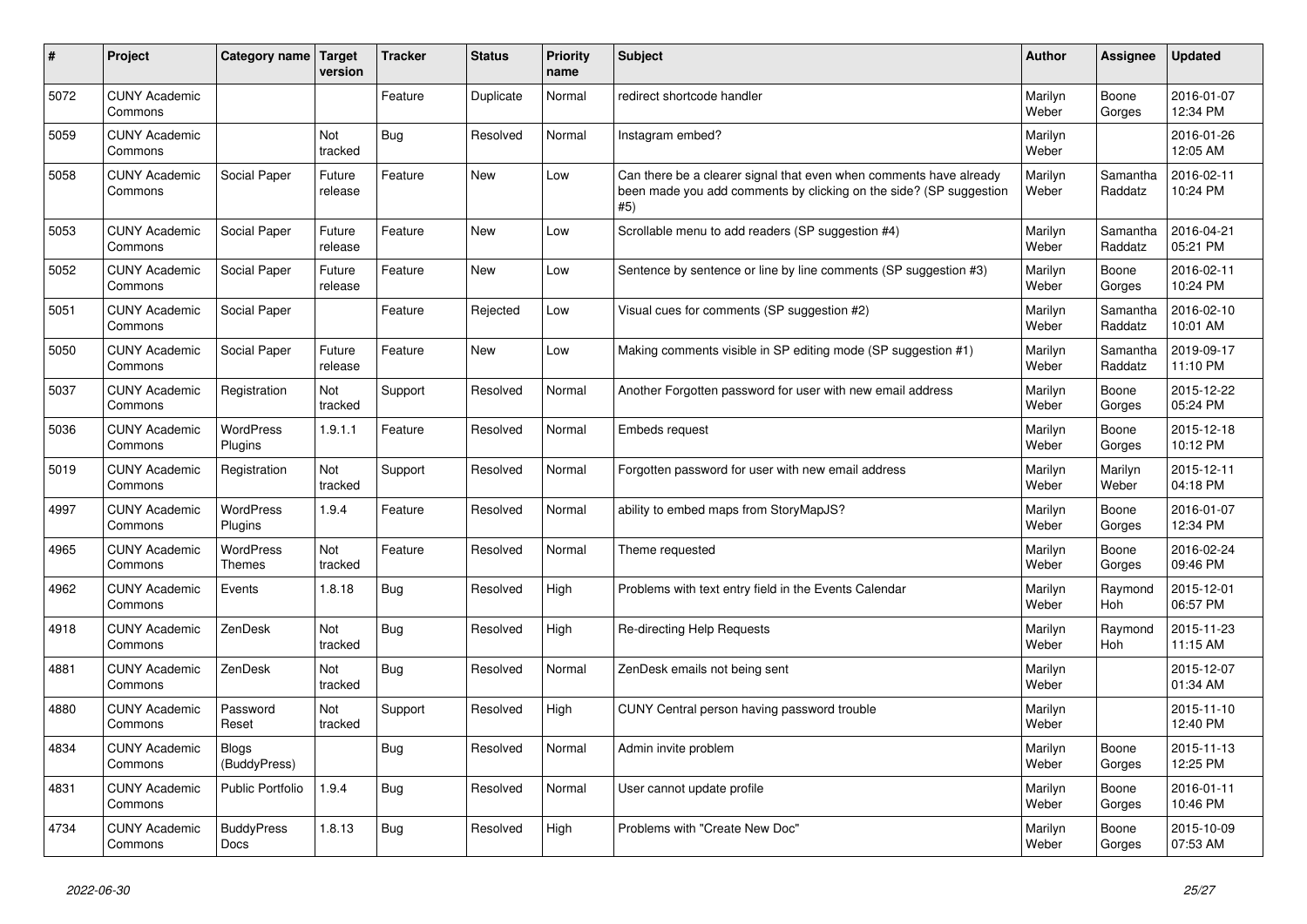| $\sharp$ | Project                         | Category name   Target            | version        | <b>Tracker</b> | <b>Status</b> | Priority<br>name | <b>Subject</b>                                        | <b>Author</b>    | Assignee              | <b>Updated</b>         |
|----------|---------------------------------|-----------------------------------|----------------|----------------|---------------|------------------|-------------------------------------------------------|------------------|-----------------------|------------------------|
| 4657     | <b>CUNY Academic</b><br>Commons | Group Forums                      | 1.8.18         | <b>Bug</b>     | Resolved      | High             | Submit button disappears in new post mode in forum    | Marilyn<br>Weber | Raymond<br><b>Hoh</b> | 2015-12-01<br>11:15 PM |
| 4649     | <b>CUNY Academic</b><br>Commons | Registration                      | Not<br>tracked | Bug            | Resolved      | Urgent           | Submit button has disappeared                         | Marilyn<br>Weber | Boone<br>Gorges       | 2015-09-22<br>11:47 AM |
| 4577     | <b>CUNY Academic</b><br>Commons | Registration                      | Not<br>tracked | Bug            | Resolved      | Normal           | New users are not getting their email verification    | Marilyn<br>Weber | Boone<br>Gorges       | 2016-01-26<br>03:30 PM |
| 4542     | <b>CUNY Academic</b><br>Commons | <b>WordPress</b><br>Plugins       | 1.8.10         | Bug            | Resolved      | Normal           | Emailing group users problem                          | Marilyn<br>Weber | Boone<br>Gorges       | 2015-09-11<br>11:16 AM |
| 4496     | <b>CUNY Academic</b><br>Commons | cuny.is                           | 1.8.9          | <b>Bug</b>     | Resolved      | Normal           | Quick links broken?                                   | Marilyn<br>Weber | Boone<br>Gorges       | 2015-08-28<br>10:39 AM |
| 4340     | <b>CUNY Academic</b><br>Commons | WordPress -<br>Media              | 1.8.14         | Feature        | Resolved      | Normal           | embedding a video                                     | Marilyn<br>Weber | Daniel<br>Jones       | 2015-10-20<br>12:01 AM |
| 4102     | <b>CUNY Academic</b><br>Commons | User<br>Experience                | 1.8.1          | Design/UX      | Resolved      | Normal           | Username rules                                        | Marilyn<br>Weber | Samantha<br>Raddatz   | 2015-06-01<br>01:23 PM |
| 4013     | <b>CUNY Academic</b><br>Commons |                                   |                | Bug            | Duplicate     | Normal           | Math question?                                        | Marilyn<br>Weber |                       | 2015-04-22<br>04:05 PM |
| 4012     | <b>CUNY Academic</b><br>Commons |                                   | 1.7.20         | Bug            | Resolved      | Normal           | Two users reporting same Forbidden 403 error message. | Marilyn<br>Weber |                       | 2015-05-01<br>08:13 PM |
| 3674     | <b>CUNY Academic</b><br>Commons |                                   |                | Bug            | Rejected      | Normal           | CBox pagination issue with the Wiki                   | Marilyn<br>Weber |                       | 2014-11-20<br>05:03 PM |
| 3673     | <b>CUNY Academic</b><br>Commons |                                   |                | <b>Bug</b>     | Rejected      | Normal           | CBox pagination issue with the Wiki                   | Marilyn<br>Weber |                       | 2014-11-20<br>04:08 PM |
| 3620     | <b>CUNY Academic</b><br>Commons | Groups (misc)                     | Not<br>tracked | Bug            | Resolved      | Normal           | admins of The Group for Group Admins                  | Marilyn<br>Weber |                       | 2014-11-03<br>08:38 AM |
| 3593     | <b>CUNY Academic</b><br>Commons | Registration                      | 1.7.2          | Bug            | Resolved      | High             | registration problems                                 | Marilyn<br>Weber | Boone<br>Gorges       | 2014-11-01<br>02:57 PM |
| 3592     | <b>CUNY Academic</b><br>Commons | <b>WordPress</b><br>(Permissions) | Not<br>tracked | Publicity      | Resolved      | Normal           | Oops - Announcing 1.6!                                | Marilyn<br>Weber | Boone<br>Gorges       | 2014-10-22<br>03:03 PM |
| 3533     | <b>CUNY Academic</b><br>Commons | Group<br>Invitations              | 1.7.8          | Bug            | Resolved      | Low              | Trying to invite member to a new group                | Marilyn<br>Weber | Boone<br>Gorges       | 2015-04-01<br>09:13 PM |
| 3530     | <b>CUNY Academic</b><br>Commons | Server                            | Not<br>tracked | <b>Bug</b>     | Resolved      | High             | Commons running very slowly/ "connection lost"        | Marilyn<br>Weber | Matt Gold             | 2014-10-08<br>09:34 AM |
| 3466     | <b>CUNY Academic</b><br>Commons | Membership                        | 1.6.16         | Feature        | Resolved      | Normal           | restricting undergrad registration                    | Marilyn<br>Weber | Boone<br>Gorges       | 2014-09-18<br>12:02 AM |
| 3417     | <b>CUNY Academic</b><br>Commons | <b>BuddyPress</b><br>(misc)       | Not<br>tracked | <b>Bug</b>     | Rejected      | High             | copying two commons groups                            | Marilyn<br>Weber | Marilyn<br>Weber      | 2014-11-05<br>09:56 AM |
| 3197     | <b>CUNY Academic</b><br>Commons | Groups (misc)                     | 1.6.4          | <b>Bug</b>     | Resolved      | Normal           | trying to set up a hidden group blog with no RSS feed | Marilyn<br>Weber | Boone<br>Gorges       | 2014-05-21<br>09:39 PM |